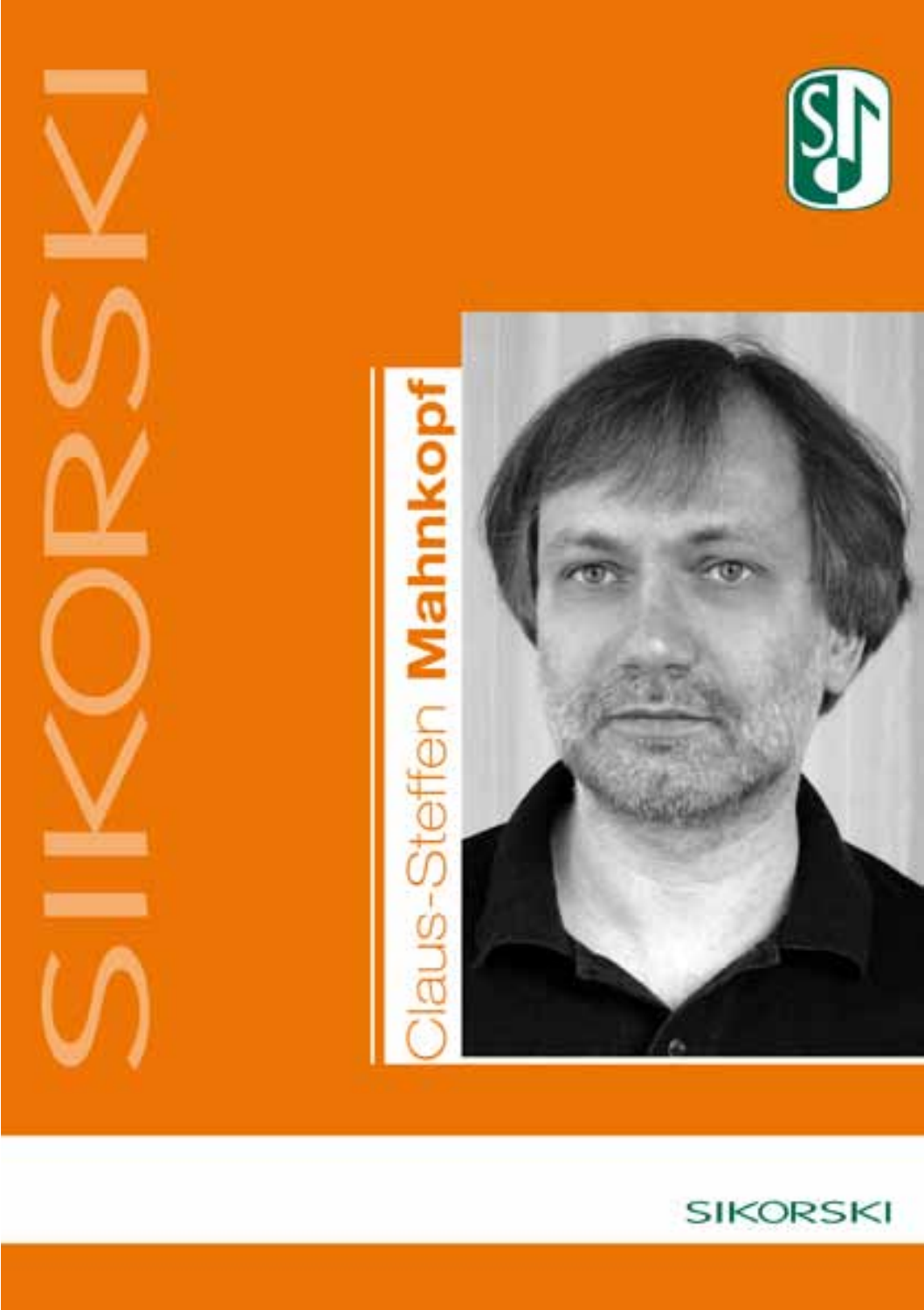# c l a u s - s t e f f e n **m a h n k o p f**





**SIKORSKI MUSIKVERLAGE HAMBURG** 

**sik 4/5646**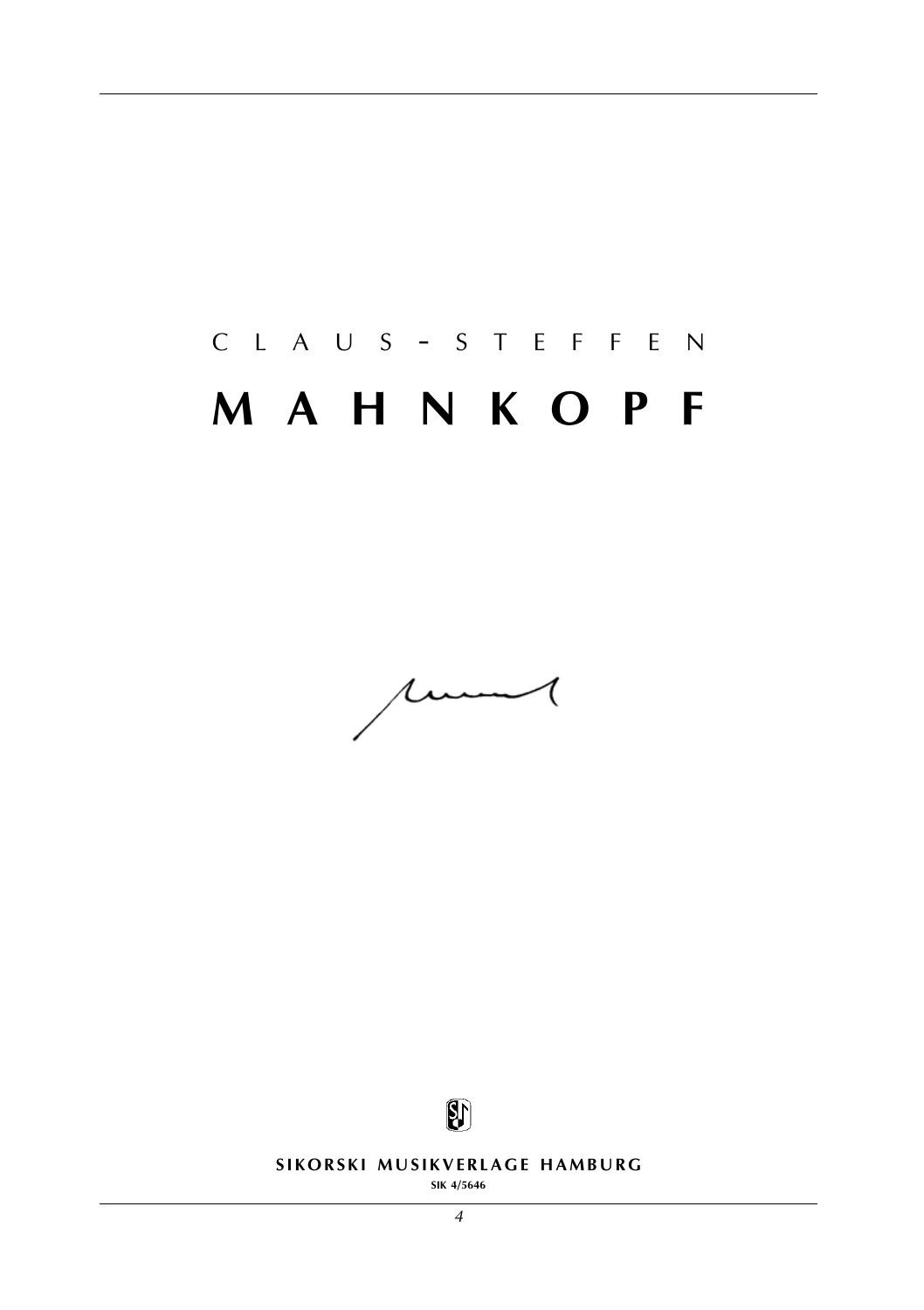## **inhalt**

| <b>WORKS FOR CHAMBER ORCHESTRA Express the service of 13</b>                                                                                                                                                                       |
|------------------------------------------------------------------------------------------------------------------------------------------------------------------------------------------------------------------------------------|
|                                                                                                                                                                                                                                    |
|                                                                                                                                                                                                                                    |
|                                                                                                                                                                                                                                    |
|                                                                                                                                                                                                                                    |
| <b>WORKS WITH ELECTRONIC MEDIA Election Contract Control Control Control Control Control Control Control Control Control Control Control Control Control Control Control Control Control Control Control Control Control Contr</b> |
|                                                                                                                                                                                                                                    |

### **publications**

| <b>BOOKS ON CLAUS-STEFFEN MAHNKOPF</b>                                                                            |  |  |  |  |  |  |
|-------------------------------------------------------------------------------------------------------------------|--|--|--|--|--|--|
|                                                                                                                   |  |  |  |  |  |  |
| <b>COMPACT DISCS</b> $\cdots$ $\cdots$ $\cdots$ $\cdots$ $\cdots$ $\cdots$ $\cdots$ $\cdots$ $\cdots$ $\cdots$ 53 |  |  |  |  |  |  |
|                                                                                                                   |  |  |  |  |  |  |

#### sikorski Musikverlage 20139 hamburg phone: (+ 49) (0)40 / 41 41 00-0 · fax: (+ 49) (0)40 / 41 41 00-41 www.sikorski.de · contact@sikorski.de **24 m ä r z 2020** cover photo © Gabriel Brand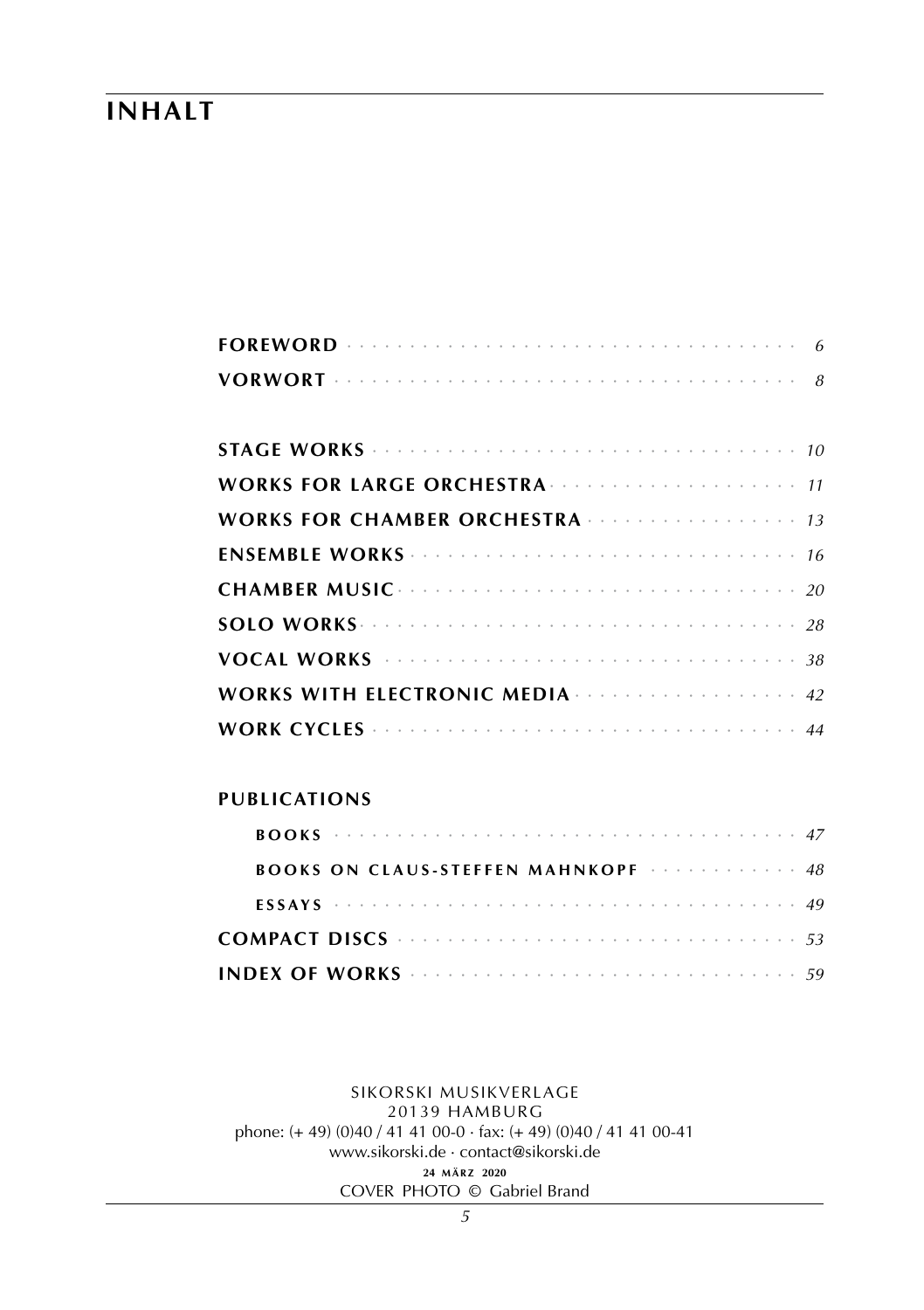## **foreword**

Claus-Steffen Mahnkopf was born on 22 October 1962 in Mannheim. He received his musical training in composition (with Brian Ferneyhough, Klaus Huber and Emanuel Nunes), piano (James Avery) and music theory (Peter Förtig), completing studies at the University of Music in Freiburg in 1992. Concurrently he completed university studies in musicology, philosophy (with Jürgen Habermas amongst others) and sociology, becoming a Doctor in Philosophy in 1993 with a dissertation on Arnold Schönberg.

His first authorised composition S o n ett already received an international prize. Further major awards followed: Gaudeamus Prize, Stuttgart Composition Prize and the Ernst von Siemens Furtherance prize. Mahnkopf was awarded stipends at home (e.g. Academy Schloss Solitude in Stuttgart and the Baldreit Stipend Baden-Baden) and abroad (Villa Massimo in Rome, Centro Tedesco di Studi Veneziani in Venice, Paul Sacher Foundation in Basel). Since the world premiere of  $K$ rebs- $Z$ yklus at the Gaudeamus Festival 1986 in Amsterdam, his music has been played not only at important places (e.g. Darmstadt Summer Courses, Munich Biennale, Märzmusik, Eclat, bludenzer tage zeitgemäßer musik, Salzburg Festival), but also within the framework of numerous portrait concerts, also in Africa. Many pieces were commissioned by renowned organisations – including the Flanders Festival, Salzburg Festival and the Bavarian Radio Symphony Orchestra and interpreted by ensembles such as the Ensemble SurPlus, ensemble recherche and Ensemble Modern. Particular interpreter personalities, with whom Mahnkopf has worked for over twenty years, are especially important; these include Peter Veale, Jürgen Ruck, Sophie-Mayuko Vetter, Carin Levine, James Avery, Ermis Theodorakis and Frank Cox. Between 2001 and 2005 he has worked continually at the Experimental Studio of the Heinrich Strobel Foundation of the SWR.

Claus-Steffen Mahnkopf has developed, together with the oboist Peter Veale, the internationally successful Handbook of Oboe-Playing Techniques, which has set new standards for practice. He has been a lecturer at the Darmstadt Summer Courses since 1988, has taught and lectured in numerous countries and occupied several posts in advisory (Stuttgart State Opera, ISCM Festival 2006) and jury capacities. Since 2009, regular master classes around the world.

Beyond that, Claus-Steffen Mahnkopf has published over 150 essays, written eight books and edited a further 13. In these he deals not only with new music but also composer personalities such as Wagner and Cage or the musical philosophy of Adorno and with Francesca Albertini. In 1995 he played a decisive role in the founding of the Gesellschaft für Musik und Ästhetik [Society of Music and Aesthetics] and since 1997 has been one of the editors of the magazine  $M$ u s i k & Ä s t h e t i k, one of the world's foremost reflection sources. Moreover, he is the editor of the book series New Music and Aesthetics in the 21<sup>st</sup> Century and the study series sine fonia. His interests extend from the arts and 'humanities' (especially philosophy) to politics and theoretical physics.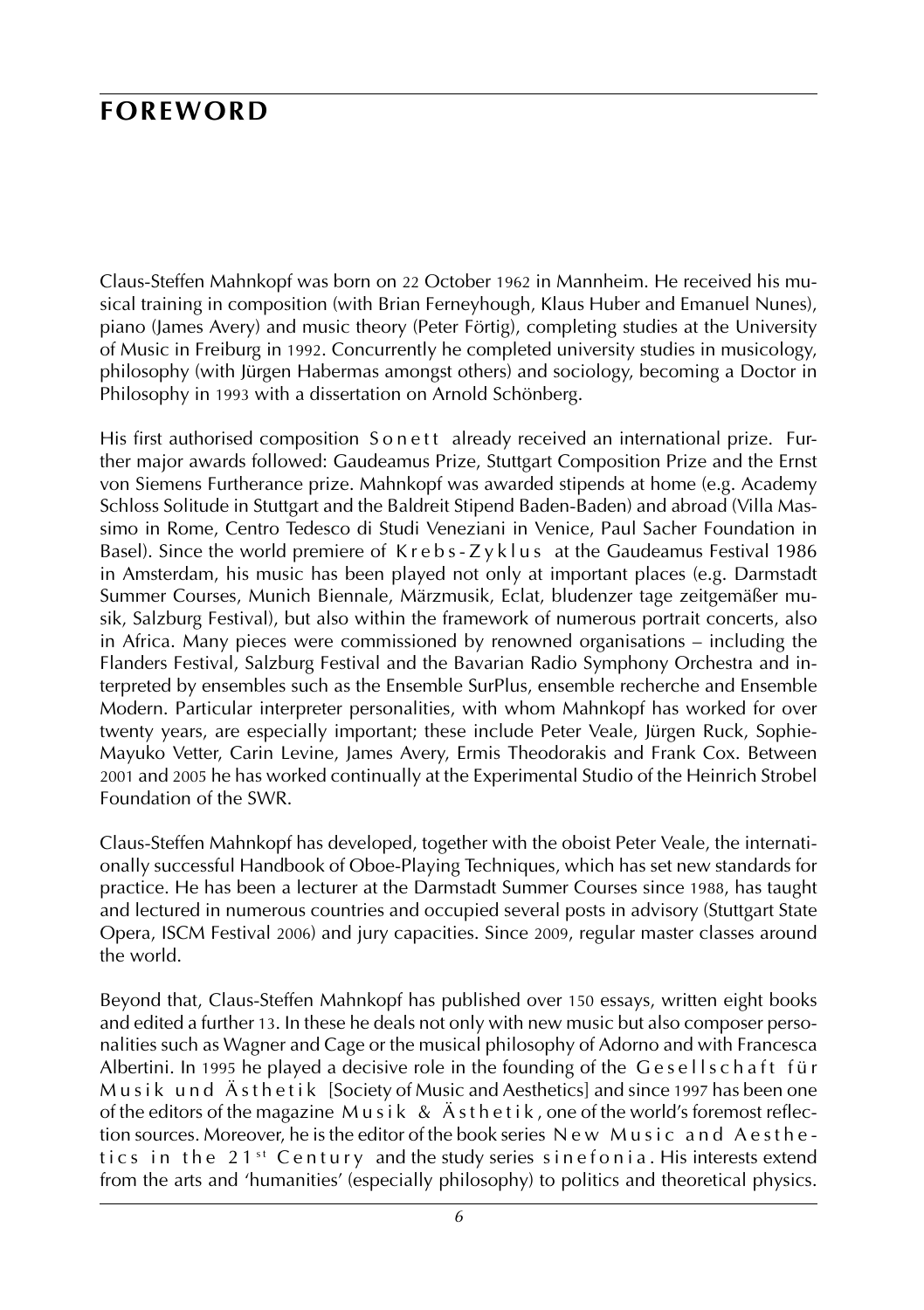Mahnkopf's musical roots lie deep in German-Austrian art music. His central point of reference is Beethoven, and for the twentieth century, Alban Berg. At the same time, his interests extend back to the Renaissance (for example Josquin Desprez) and to the Ars subtilior. He is strongly influenced by the avant-garde of high modernism and is internationally orientated, thanks to his non-German teachers. He is an emphatic advocate of artistic autonomy and believes in the necessity of both placing art music in the context of culture and democratic civil society and of providing it with a carefully messianic future perspective.

After many years of teaching activity as a lecturer of music theory, Claus-Steffen Mahnkopf has been Professor of Composition at the University of Music and Theatre Felix Mendelssohn Bartholdy in Leipzig since 2005 and founding director of the Centre for Present-Day Music since 2016. He was married to the Jewish religious philosopher Prof. Dr. Francesca Yardenit Albertini († 2011) and lives in Potsdam and Leipzig.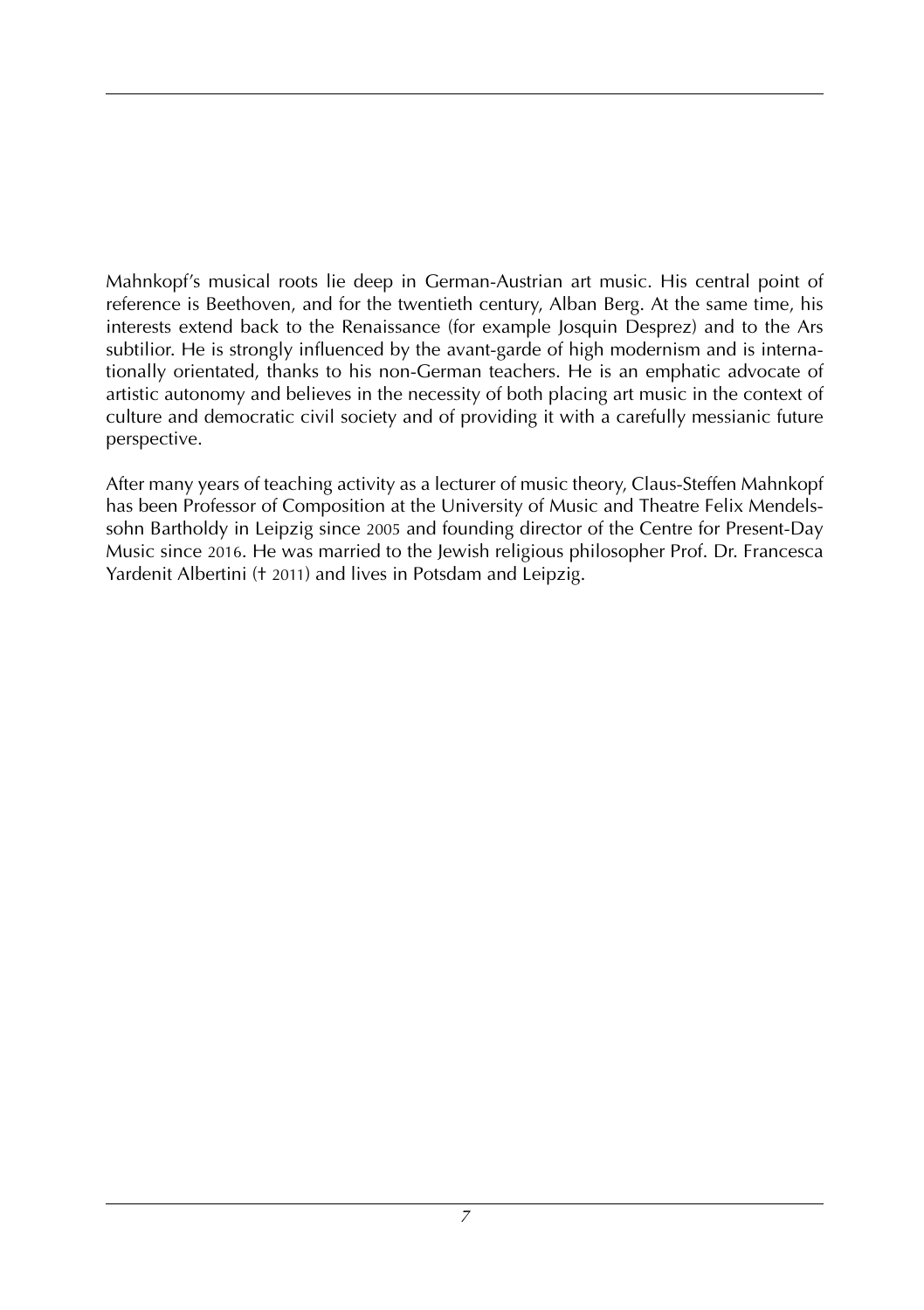## **vorwort**

Claus-Steffen Mahnkopf wurde am 22. Oktober 1962 in Mannheim geboren. Er erhielt seine musikalische Ausbildung in Komposition (bei Brian Ferneyhough, Klaus Huber und Emanuel Nunes), Klavier (James Avery) und Musiktheorie (Peter Förtig) und schloss 1992 an der Freiburger Musikhochschule sein Studium ab. Daneben absolvierte er ein Universitätsstudium in Musikwissenschaft, Philosophie (u.a. bei Jürgen Habermas) und Soziologie und wurde 1993 mit einer Arbeit über Arnold Schönberg zum Doktor der Philosophie promoviert.

Bereits für seine erste autorisierte Komposition S on ett erhielt er einen internationalen Preis. Weitere renommierte Auszeichnungen schlossen sich an: Gaudeamus Prize, Stuttgarter Kompositionspreis und Ernst-von-Siemens-Förderpreis. Mahnkopf wurde mit Stipendien im Inland (z.B. Akademie Schloss Solitude Stuttgart und Baldreit-Stipendium Baden-Baden) und Ausland (Villa Massimo Rom, Centro Tedesco di Studi Veneziani Venedig, Paul-Sacher-Stiftung Basel) bedacht. Seit der Uraufführung von K r e b s - Z y k l u s auf dem Gaudeamus-Festival 1986 in Amsterdam wird seine Musik weltweit nicht nur an wichtigen Orten (z.B. Darmstädter Ferienkurse, Münchener Biennale, Märzmusik, Eclat, bludenzer tage zeitgemäßer musik, Salzburger Festspiele), sondern auch im Rahmen zahlreicher Porträtkonzerte, auch in Afrika, gespielt. Viele Stücke wurden von namhaften Auftraggebern – etwa vom Flandern Festival, den Salzburger Festspielen, dem Symphonieorchester des Bayerischen Rundfunks – initiiert und von Ensembles – etwa dem Ensemble SurPlus, dem ensemble recherche, dem Ensemble Modern – interpretiert. Besonders wichtig sind bestimmte Interpretenpersönlichkeiten, mit denen Mahnkopf seit über zwanzig Jahren zusammenarbeitet: Peter Veale, Jürgen Ruck, Sophie-Mayuko Vetter, Carin Levine, James Avery, Ermis Theodorakis und Frank Cox. Zwischen 2001 und 2005 arbeitete er kontinuierlich am Experimentalstudio der Heinrich-Strobel-Stiftung des SWR.

Claus-Steffen Mahnkopf hat zusammen mit dem Oboisten Peter Veale das weltweit erfolgreiche Handbuch der Spieltechnik der Oboe entwickelt, das einen neuen Standard für die Praxis gesetzt hat. Er ist seit 1988 als Dozent der Darmstädter Ferienkurse tätig, hat in zahlreichen Ländern unterrichtet und Vorträge gehalten und hatte mehrere Berater- (Staatsoper Stuttgart, IGNM-Festival 2006) und Jury-Tätigkeiten inne. Seit 2009 regelmäige Meisterkurse weltweit.

Claus-Steffen Mahnkopf hat darüber hinaus mehr als 150 Aufsätze veröffentlicht, acht Bücher geschrieben und 13 weitere herausgegeben. Darin behandelt er nicht nur Neue Musik, sondern auch Komponistenpersönlichkeiten wie Wagner und Cage oder die Musikphilosophie Adornos und zu Francesca Albertini. 1995 gründete er die G e s e l l s c h a f t f ü r Musik und Ästhetik und gibt seit 1997 die Zeitschrift Musik & Ästhetik, eines der weltweit führenden Reflexionsorgane, heraus. Überdies ist er Herausgeber der Buchreihe New Music and Aesthetics in the 21st Century und der Studienreihe s in e f o n i a . Seine Interessen erstrecken sich von den Künsten und ,Humanities' (vor allem Philosophie) bis hin zu Politik und theoretischer Physik.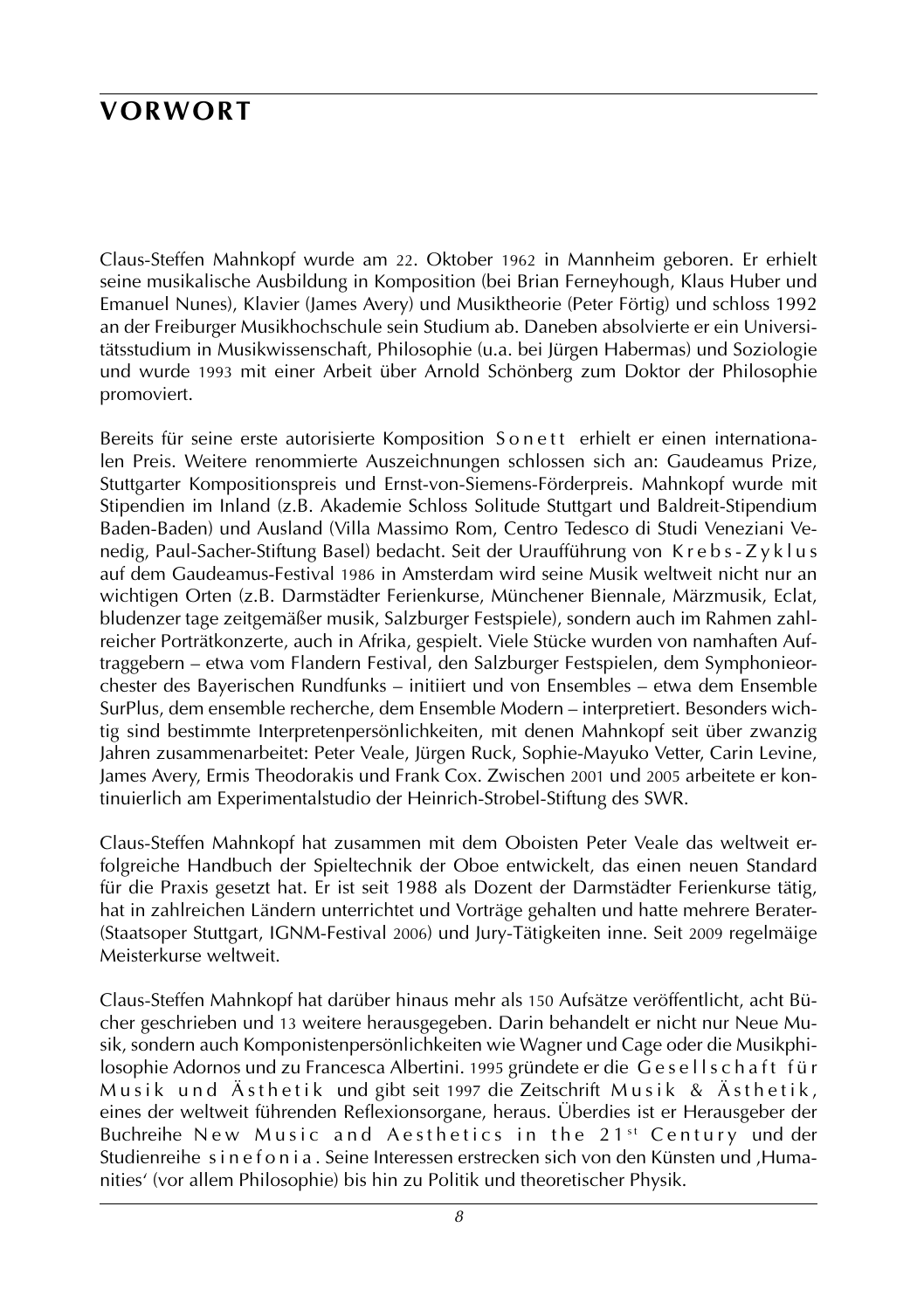Mahnkopfs musikalische Wurzeln liegen tief in der deutsch-österreichischen Kunstmusik. Sein zentraler Bezugspunkt ist Beethoven, für das 20. Jahrhundert Alban Berg. Zugleich reicht sein Interesse bis zur Renaissance (beispielsweise Josquin Desprez) und bis zur ars subtilior zurück. Er ist geprägt von der Avantgarde der Hochmoderne und ist, auch dank seinen nicht-deutschen Lehrern, internationalistisch ausgerichtet. Er vertritt emphatisch einen autonomen Kunstanspruch und glaubt an die Notwendigkeit, die Kunstmusik sowohl in den Kontext von Kultur und demokratischer Zivilgesellschaft zu stellen wie sie mit einer vorsichtig messianistischen Zukunftsperspektive zu versehen.

Nach langjähriger Tätigkeit als Dozent für Musiktheorie ist Claus-Steffen Mahnkopf seit 2005 Professor für Komposition an der Hochschule für Musik und Theater Felix Mendelssohn-Bartholdy Leipzig und seit 2016 Gründungsdirektor des Zentrums für Gegenwartsmusik. Er war mit der jüdischen Religionsphilosophin Prof. Dr. Francesca Yardenit Albertini († 2011) verheiratet und lebt in Potsdam und Leipzig.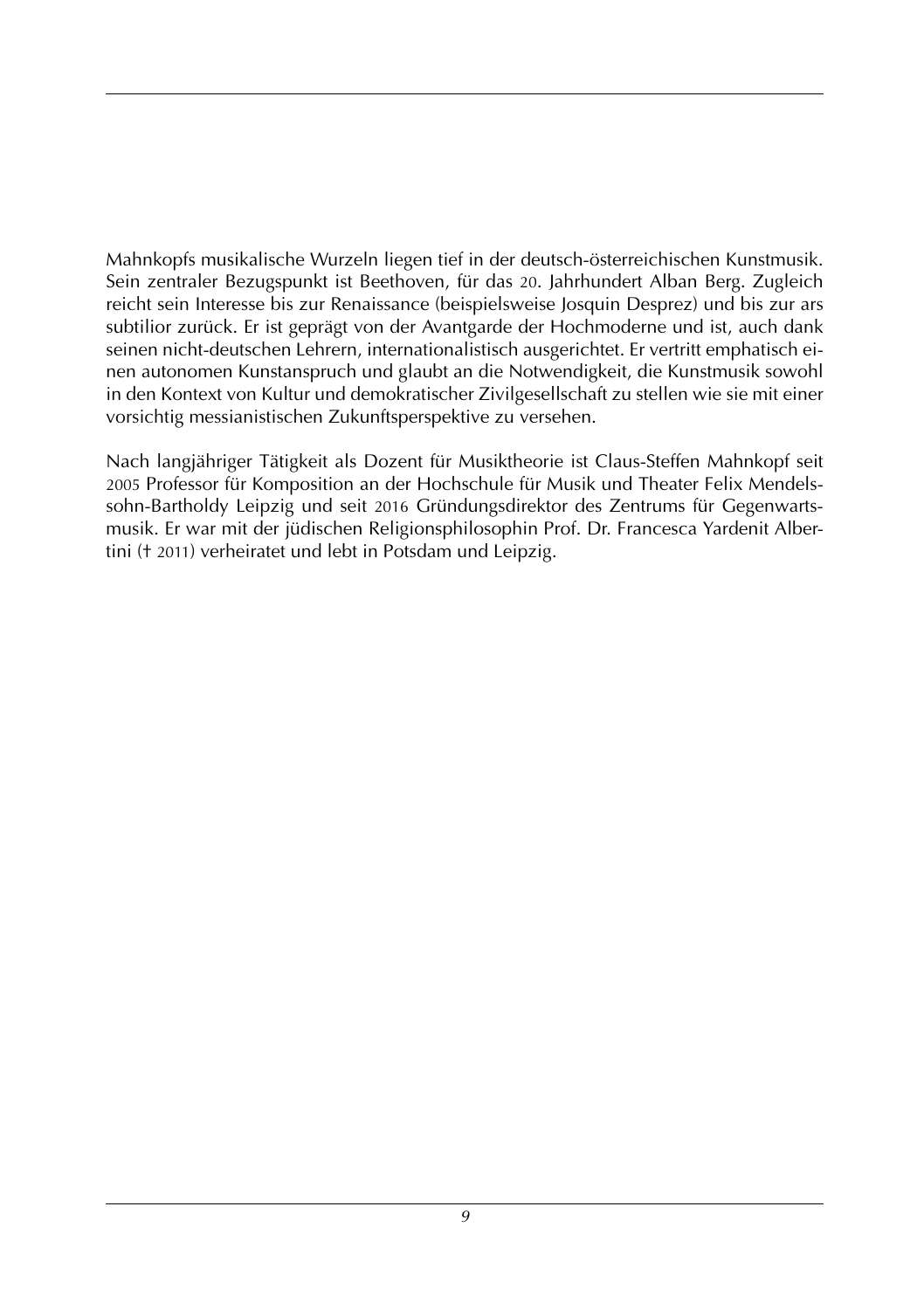## **stage works**

### **Angelus Novus 1997**-**2000**

*Music* Theatre by Claus-Steffen Mahnkopf after Walter Benjamin (in German)

*Commissioned by the Munich Biennale*

soloists: Soprano, Flute, Piccolo Oboe, Violoncello, Piano, Percussion (variable)

1(picc, alto flute).1(cor anglais).2(*Eb* clar, bass clar).1(db bn) – 1.1.1.tenor horn.0 – perc (crot, 5 wood bl, 3 tom-t, bass dr, 2 timbales, tam-t, glsp, vibr). harp. guit. piano. strings (4/0/2/1/1)

Duration: 90'

Première: 4 May 2000, Munich

Monika Meier-Schmid (Soprano) – Ernest Rombout (Piccolo Oboe) – Sophie-Mayuko Vetter (Piano) – Barbara Körber (Violoncello) – Carin Levine (Flute) – Olaf Tzschoppe (Percussion) – Ensemble SurPlus – James Avery (conductor) – Taygun Nowbary (director)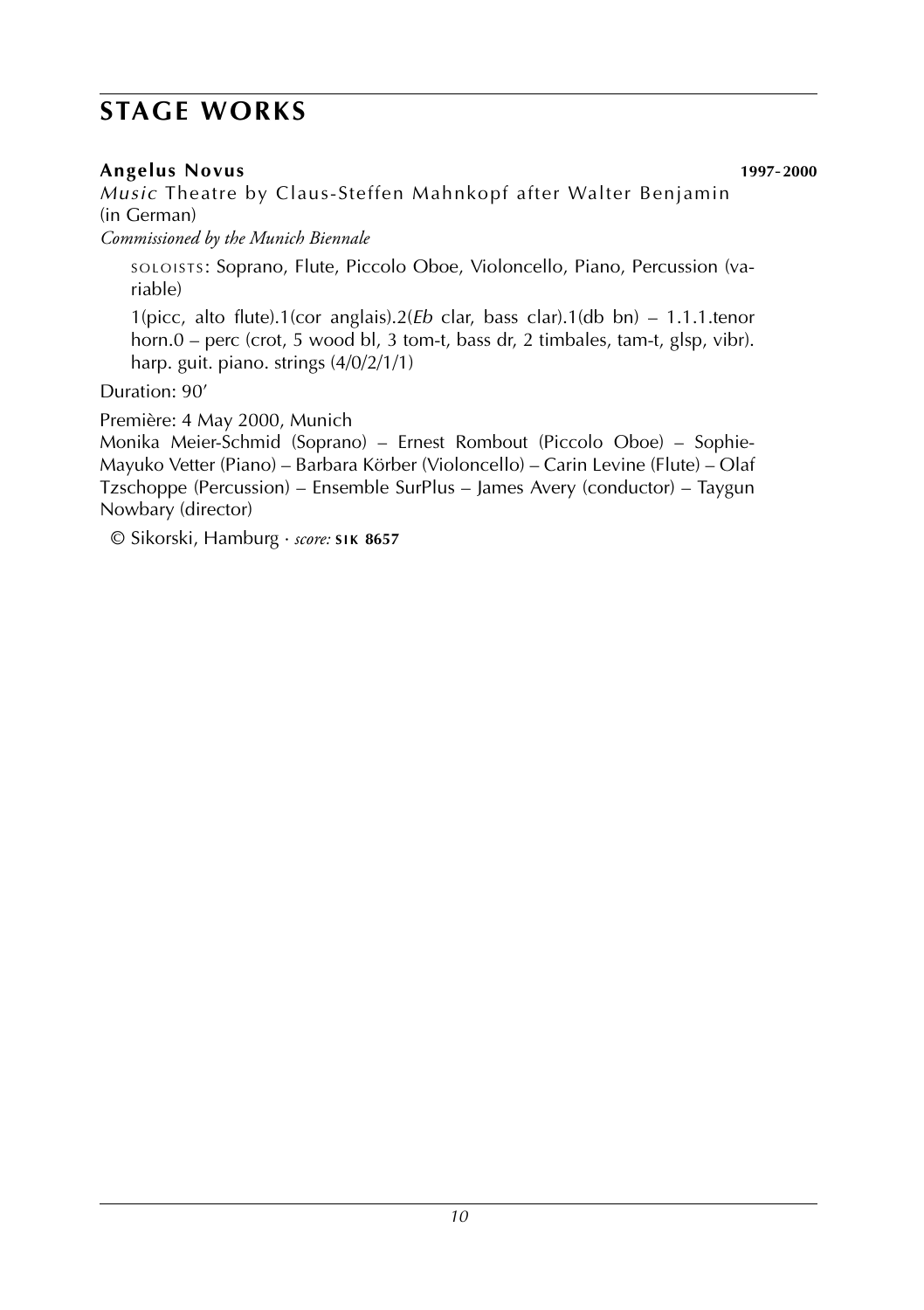## **works for large orchestra**

#### **Prospero's Epilogue 2004**

for piano and orchestra *Commissioned by Salzburger Festspiele*

> 3(3 picc).3(cor anglais).4(2 *Eb* clar, 2 bass clar).3(db bn) – 4.3.3.1 – 3 perc (2 bass timp, crot, guiro, rain stick, maracas, 3 sets of wood bl, glissando dr, bass dr, susp.cym, tam-t, glsp, vibr, marimba/xylorimba, sand bl). 2 harps. guit. cel. strings (8/0/6/4/3)

Duration: 33'

First performance: 20 August 2005, Salzburg Sophie-Mayuko Vetter (piano) – Vienna ORF Orchestra – Johannes Kalitzke (conductor)

© Sikorski, Hamburg · *score:* **s i k 8677**

#### **humanized void 2003**-**2007**

for large orchestra *Commissioned by Bayerischer Rundfunk*

> 4(4 picc, alto fl, bass fl).4(cor anglais).3(*Eb* clar).3(db bn) – 6.4.4.1 – timp. 3 perc (glass chimes, bamboo chimes, claves, rain stick, ratchet, crot, 4 sets of wood bl, 3 sets of temple bl, log dr, side dr, bass dr, 3 susp.cym, rivet cym, gongs, tubular bells, plate bells, 3 tam-t, glsp, xyl, vibr, marimba, xylorimba, sand bl, large woden hammer on plywood cube, anvil, bronze foil, styropor, thunder stick). harp. cel. strings (24/0/10/8/6)

Duration: 34'

First performance: 4 April 2008, Munich Bayerischer Rundfunk Symphony Orchestra – Roland Kluttig (conductor)

© Sikorski, Hamburg · *score:* **s i k 8656**

#### **void – kol ischa asirit 2010**-**2012**

for large orchestra *Commissioned by Südwestrundfunk*

> 4(4 picc).3.4(bass clar).3(db bn) – 4.3.3.1 – timp. 3-4 perc (crot, whip, metal guiro, 3 mokushos, bak, ratchet, schwirrbogen, wood bl, temple bl, gong dr, side dr, bass dr, cym, gong, tam-t, plate bells, stones, 3 metal objects, sand block, resonance cube with wooden hammer). harp. piano. strings  $(24/0/10/8/6)$  – fixed media (two channels)

Duration: 10'

First performance: 24 November 2012, Stuttgart SWR Symphony Orchestra, Stuttgart – Rupert Huber (conductor)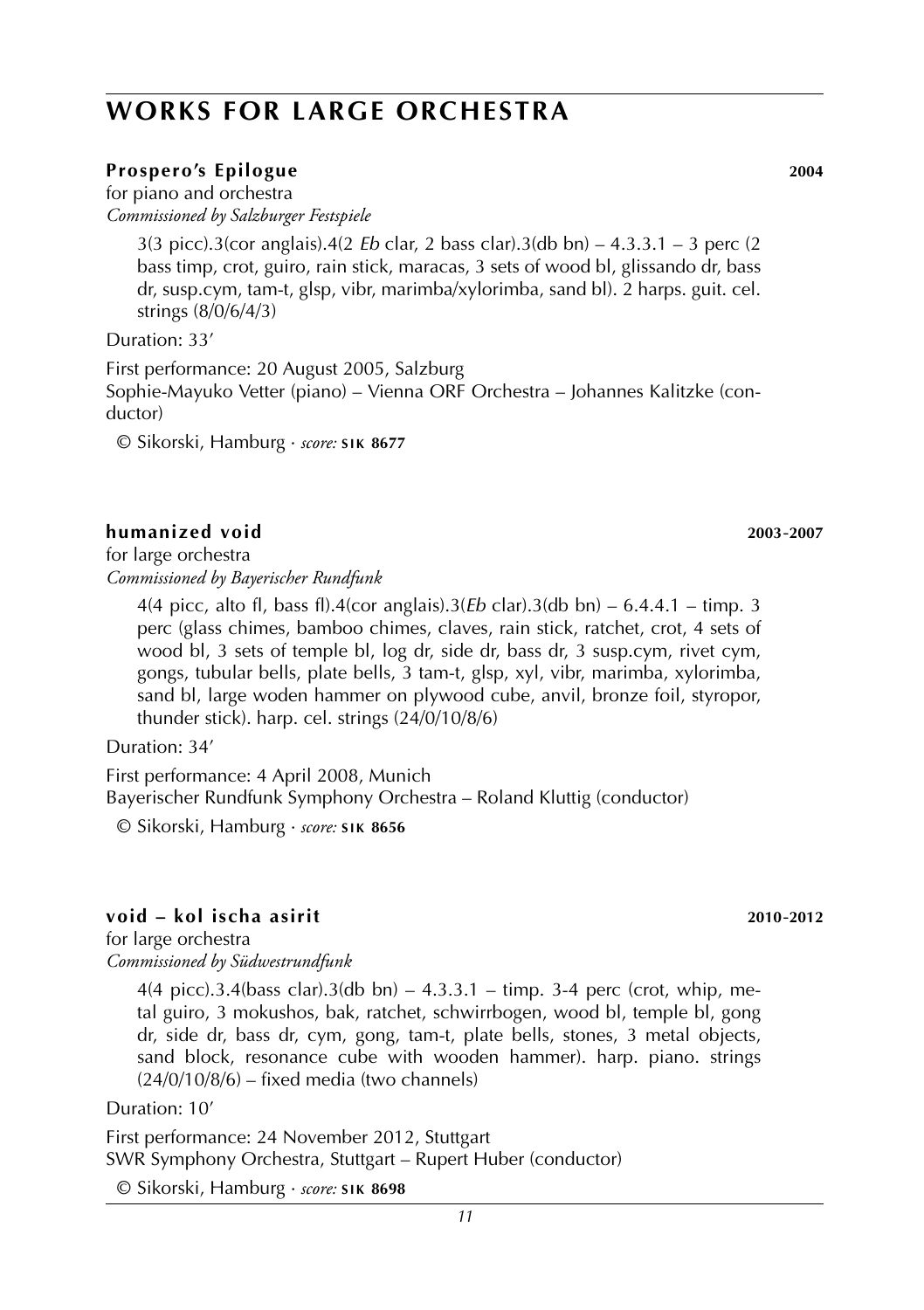## **works for large orchestra**

**Dov'è? 2017**/**2018** for two sopranos, mezzo-soprano, tenor, bass and orchestra text: Francesa Albertini *Commissioned by Rundfunk-Sinfonieorchester Berlin*

2(2picc, alto fl).2.4(*Eb*-clar, bass clar, db clar).1(db bn) – 2.1.tenor-bass trbn. tenor horn,0 – 3 perc (bass timp, tgl, crot, claves, whip, guiro, metal guiro, log dr, 3 temple bl, 4 wood bl, 2 mokusho, bass dr, cym, 2 tam-t, 4 tubular bells, vibr, marimba, styropor, large wooden hammer on wooden box [as in Mahler's Sixth Symphony]). harp. piano/hpd[amplified]/cel/glsp with keys. cymbalom. strings (6/6/6/4/2[5 strings])

Duration: 30'

First performance: 20 January 2019, Berlin

Neue Vocalsolisten – Rundfunk-Sinfonieorchester Berlin – Michael Wendeberg (conductor)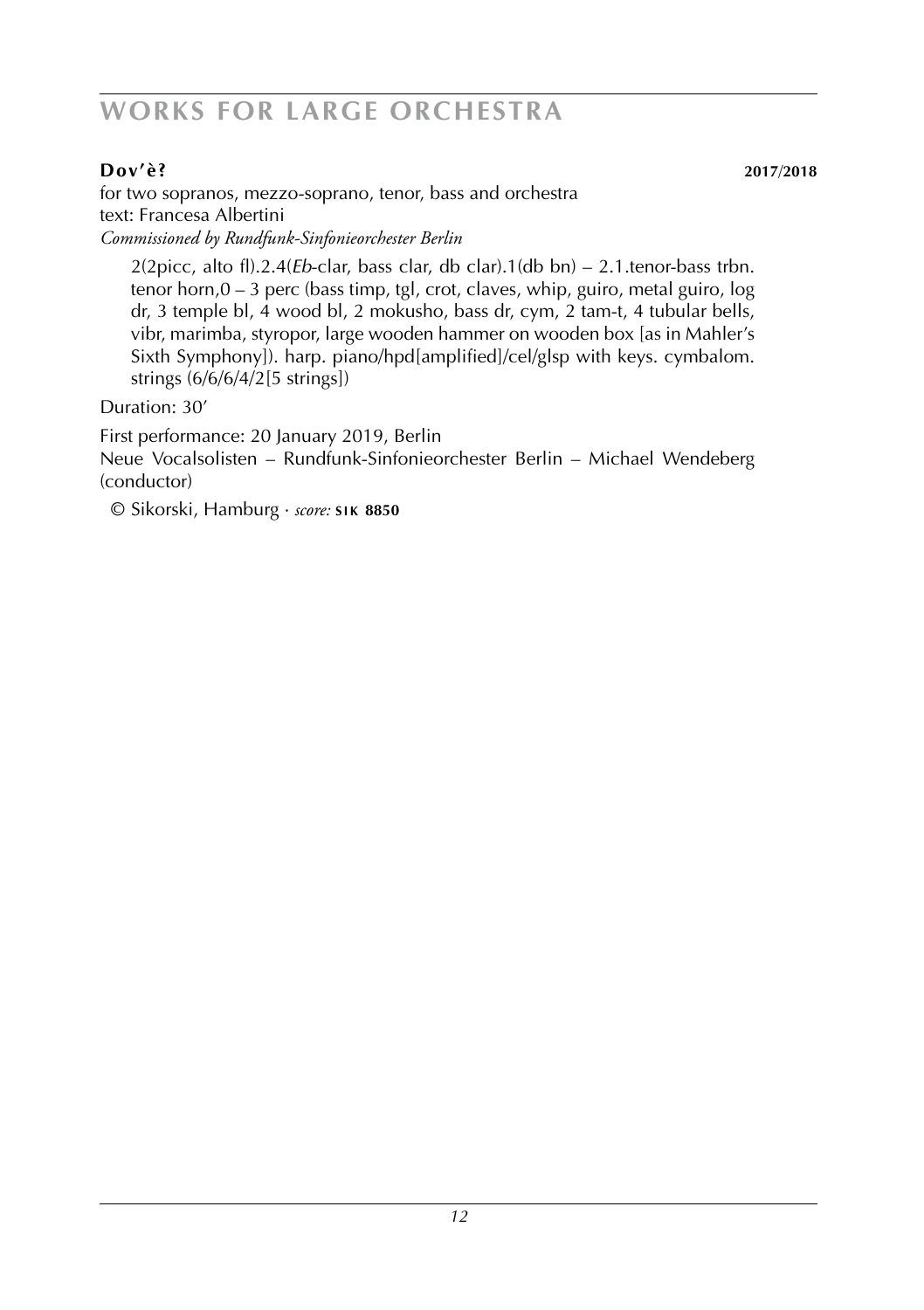## **works for chamber orchestra**

### **Chorismos 1986**/**1987**

for chamber orchestra

4(picc, alto flute, bass flute). $0.0.0 - 0.0.0.0 - \text{strings*} (7/0/5/4/2)$ \*strings play percussion instruments as well: 4 tgl, crot, 2 claves, bamboo chimes, 2 maracas, wood bl, temple bl, bongos, tom-t, side dr, 3 susp.cym, 2 tam-t, 2 anvils, 2 sand blocks, stones

Duration: 14'

© Sikorski, Hamburg · *score:* **s i k 8618**

### **Interpénétrations 1987**

for chamber orchestra

1(picc, alto fl).2(oboe d'amore).2(bass clar, db clar).0 – 1.picc trpt.db trbn. tenor horn.0 – perc (tgl, crot, bass dr, susp.cym, gong, tam-t, vibr, marimba). harp. cel. strings (9/0/6/1/3)

Duration: 11'

© Sikorski, Hamburg · *score:* **s i k 8636**

### **Medusa 1990**-**1992**

for oboe (plays cor anglais as well) and chamber orchestra

 $0.0.4$ (Eb clar, bass clar, db clar, 2 bassethorns). $0 - 0.0.0.0 -$  guit. 2 harps. hpd. cimbalom. strings (5/0/3/3/1)

Duration: 18'

First performance: 2 February 1997, Stuttgart Peter Veale (oboe) – Ensemble SurPlus – James Avery (conductor)

© Sikorski, Hamburg · *score:* **b a 7367**

### **Meta Medeian 1994**

serenade for strings strings (12/0/8/6/4). 2 harps Duration: 21'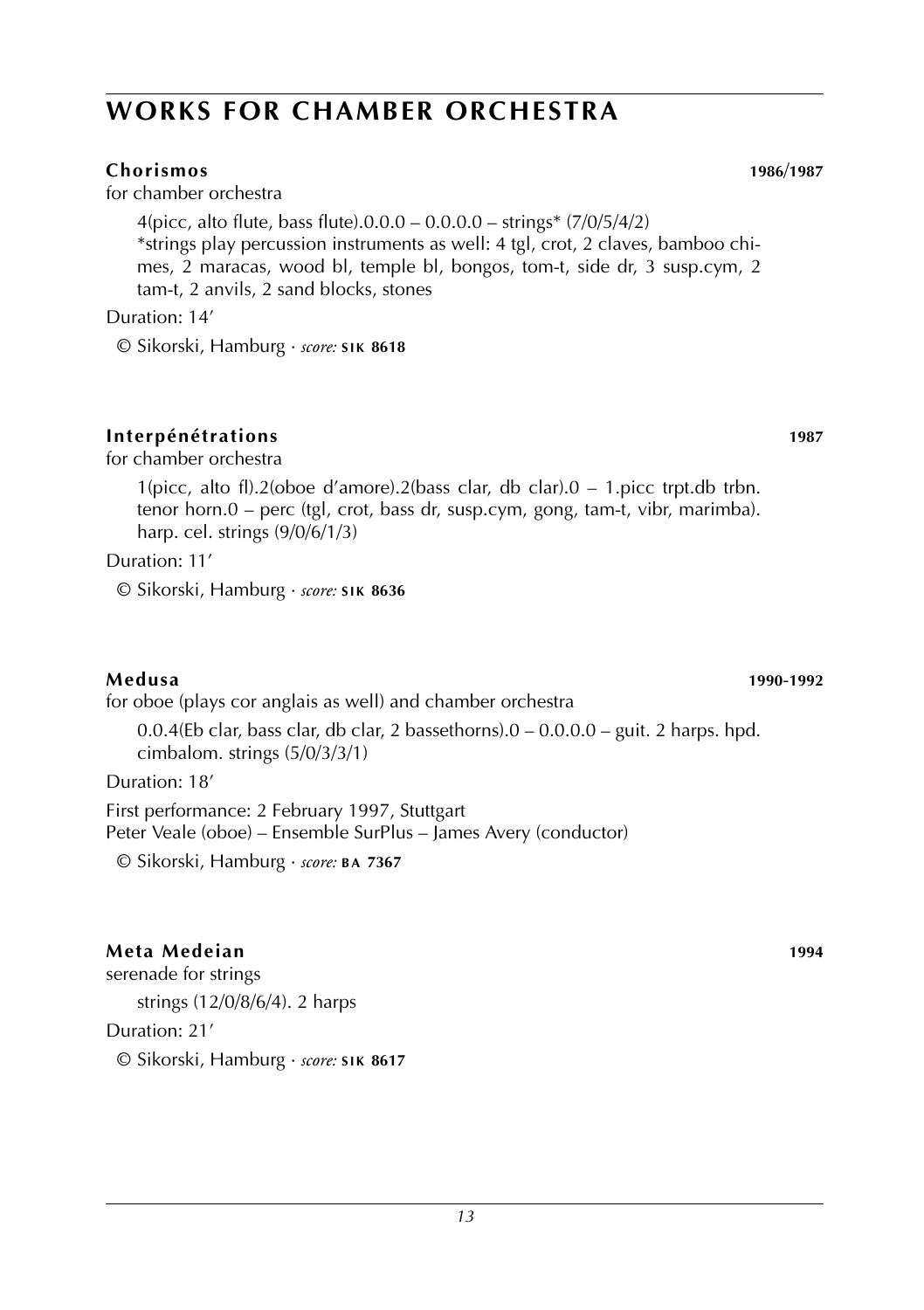## **works for chamber orchestra**

### **Kammersymphonie** [Chamber Symphony] **1993**/**1994**

for chamber orchestra

1(picc, alto fl, bass fl).1(cor anglais, oboe d'amore).2(*Eb* clar, 2 bassethorns).1(db bn) – 1.1.1.1 – 2 perc (2 timp, 2 tgl, whip, castanets, 2 crot, 2 claves, bamboo rattle, maracas, 2 sets of wood bl, temple bl, 5 bongos, 3 tom-t, 2 timbales, 2 log dr, wood plate dr, tenor dr, bass dr, 3 susp.cym, rivet cym, 3 tam-t, tubular bells, glsp, xyl, vibr, marimba, sand bl). harp. guit. piano. strings (2/0/1/1/1)

Duration: 30'

First performance: 16 May 2017, Geneva Ensemble Contrechamps – Clement Power (conductor)

© Sikorski, Hamburg · *score:* **s i k 8620**

#### **Zweite Kammersymphonie** [Second Chamber Symphony] **1997**-**1999** for chamber orchestra

1(picc, alto fl).1(cor anglais).2(*Eb* clar, bass clar). 1(db bn) – 1.1.1. tenor horn.0 – perc (5 wood bl, 3 tom-t, 2 timbales, bass dr, tam-t, glsp). piano. strings (2/0/1/1/1)

Duration: 21'

First performance: 4 May 2000, Munich (recording of SWR broadcasting chanel) Ensemble SurPlus – James Avery (conductor)

© Sikorski, Hamburg · *score:* **s i k 8630**

### **Hommage à György Kurtág 2000**/**2001**

for guitar and chamber orchestra *Commissioned by Südwestrundfunk*

> picc.picc oboe.*Eb* clar.0 – 1.2.2.0 – perc (gong dr, bass dr, metal plate). harp. cel. harm. cimbalom. strings (1/0/3/3/1)

Duration: 65'

First performance: 15 November 2002, Stuttgart Jürgen Ruck (guitar) – SWR Symphony Orchestra, Stuttgart – Johannes Debus (conductor)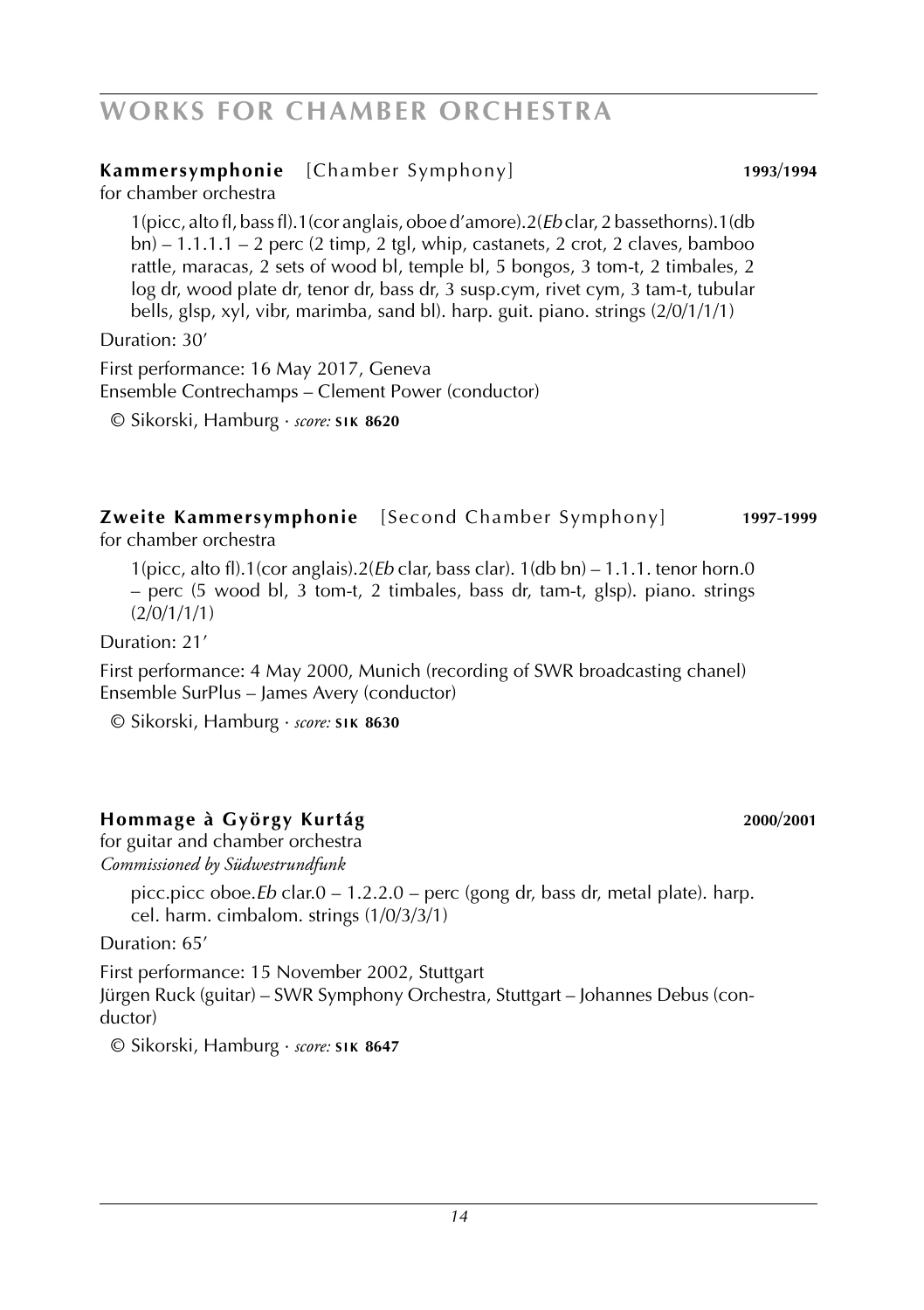## **works for chamber orchestra**

### **Dritte Kammersymphonie** [Third Chamber Symphony] **2007**

for chamber orchestra

*Commissioned by Munich Biennale*

1(picc, alto fl, bass fl).1(cor anglais).2(*Eb* clar, bass clar, db clar). 1 – 1.1.1.0 – perc (tgl, guiro, 9 wood bl, 3 temple bl, 2 bongos, 2 tom-t, tamb, 2 log dr, bass dr, susp.cym, rivet cym, 3 tam-t, chain rattle on cow bell). strings (1/1/1/2/1)

Duration: 24'

First performance: 25 April 2008, Munich Ensemble Modern – Franck Ollu (conductor)

© Sikorski, Hamburg · *score:* **s i k 8603**

### **Vierte Kammersymphonie** [Fourth Chamber Symphony] **2014**

for chamber orchestra *Commissioned by Sinfonietta Leipzig · Supported by Ernst von Siemens Music Foundation*

1(picc, bass fl).1.2(*Eb* clar, bass clar, db clar).1(db bn) – 1.1.1.0 – 2 perc (high tgl, crot, 3 mokushos, 5 wood bl, 5 temple bl, low slit dr, metal guiro, cym [lying, inhibited from resonance], medium tam-t, glsp, vibr). piano. strings (2/0/1/1/1)

Duration: 29'

First performance: 10 September 2017, Leipzig Leipzig Sinfonietta – Johannes Harneit (conductor)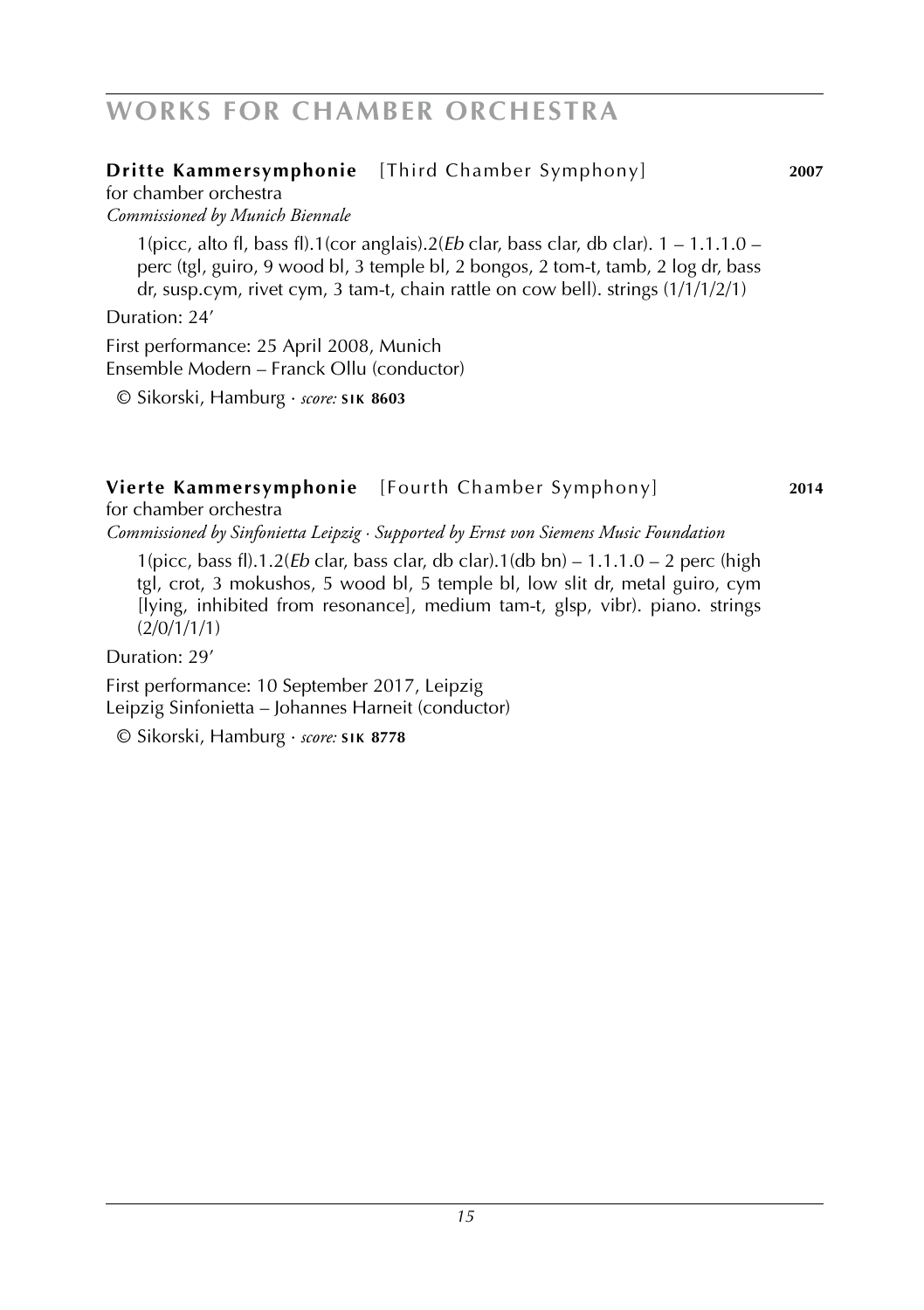| 1989/1990 |
|-----------|
|           |
|           |
|           |
|           |
| 1995/1996 |
|           |
|           |
|           |

### **Solitude-Sérénade 1997**

for piccolo oboe and ensemble

perc (crot, glsp, vibr). guit. harp. 2 va. db

Duration: 15'

First performance: 7 November 1998, Zurich

Ernest Rombout (piccolo oboe) – Ensemble Contrechamps – Emilio Pomàrico (conductor)

© Sikorski, Hamburg · *score:* **s i k 8610**

### **Angela Nova 1999**/**2000**

for soprano and ensemble

guit. harp. piano. 4 vl

Duration: 25'

First performance: April 2000, Stuttgart (recording of SWR broadcasting chanel) Monika Meier-Schmid (soprano) – Ensemble SurPlus – James Avery (conductor)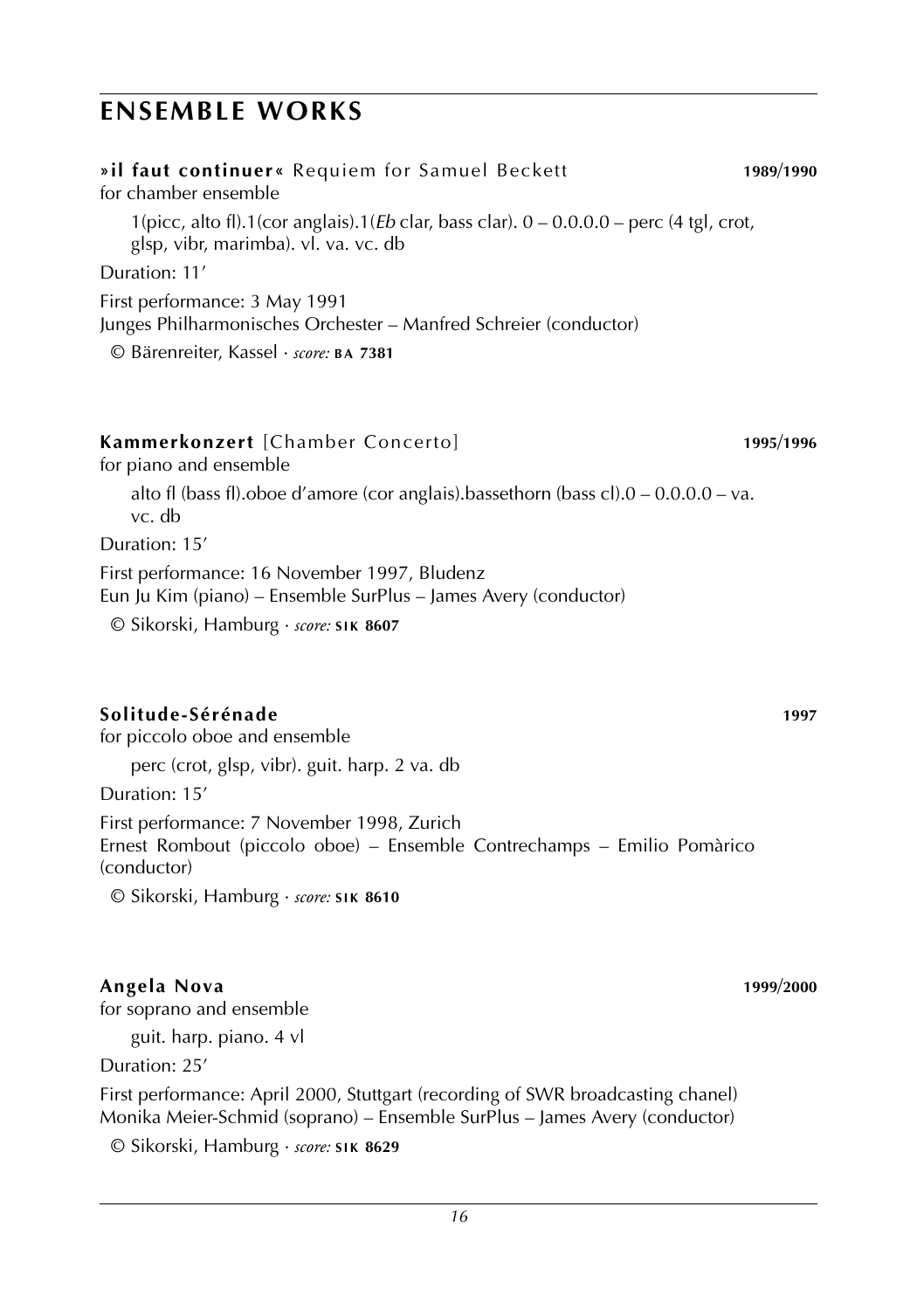**Todesmusik** [Music of Death] **2001** for ensemble

**v e r s i o n 1**: Todesmusik I 0.0.0.0 – 0.2.2.0 – perc (gong dr, bass dr). cimbalom

**v e r s i o n 2**: Todesmusik II

 $0.0.0.0 - 0.2.2.0 - 2$  perc (gong dr, bass dr, metal plate). cimbalom

First performance: 27 August 2003, Salzburg Österreichisches Ensemble für Neue Musik – Johannes Kalitzke (conductor)

Duration: 14'

© Sikorski, Hamburg · *score:* **s i k 8640**

### **The Tristero System 2002**

for ensemble

4 picc.0.2 bass cl.0 – 0.0.3.0 – 2 perc (bass dr, cym, 2 Tibetian cym, large tam-t, flat Chinese tam-t, bottles, bronze foil, 5 variable metal objects). 2 pianos

Duration: 18'

First performance: 28 October 2007, Leuven Ensemble SurPlus – James Avery (conductor)

© Sikorski, Hamburg · *score:* **s i k 8662**

### **Hommage à Thomas Pynchon 2003**-**2005**

Music installation for ensemble, violoncello and live electronics *Commissioned by MärzMusik*

4 picc.0.2 bass cl.0 – 0.0.3.0 – 2 perc (bass dr, cym, 2 Tibetian cym, large tam-t, flat Chinese tam-t, bottles, bronze foil, 5 variable metal objects). 2 pianos

Duration: unlimited

First performance: 6 March 2005, Berlin

Frank Cox (violoncello) – Ensemble SurPlus – James Avery (conductor) – Experimental Studio of the SWR Heinrich Strobel Foundation – Joachim Haas (music informatics and sound direction) – Michael Acker, André Richard and Claus-Steffen Mahnkopf (sound direction)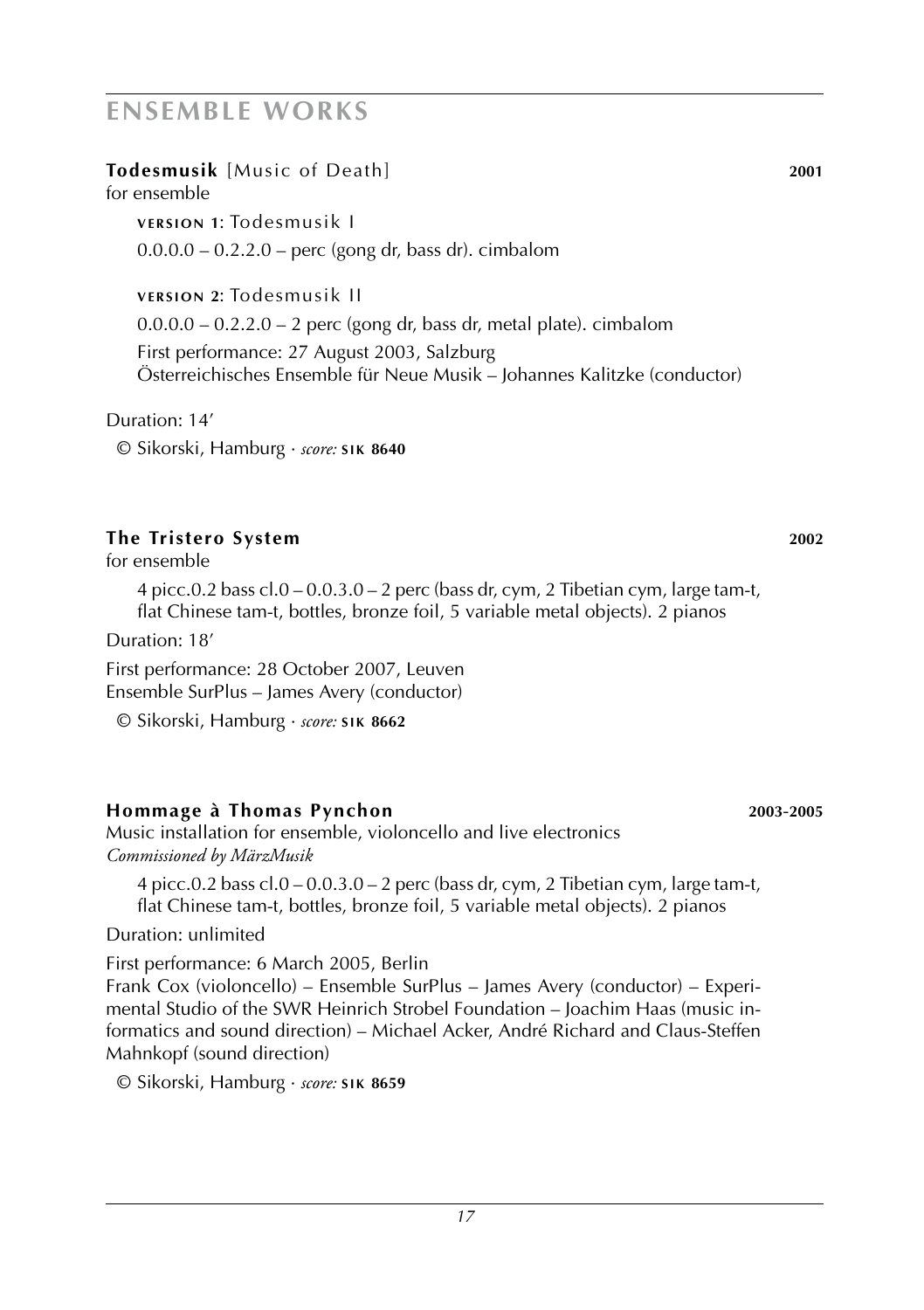| Hommage à Wolfram Schurig<br>for 2-6 players (saxophone [soprano/tenor], percussion and string quartet)<br>Commissioned by United Instruments of Lucilin<br><b>VERSION 1:</b> for saxophone (voce principale) and percussion<br>Duration: 12' | 2009/2010 |
|-----------------------------------------------------------------------------------------------------------------------------------------------------------------------------------------------------------------------------------------------|-----------|
| <b>VERSION 2:</b> for saxophone, percussion and string quartet<br>Duration: 12'                                                                                                                                                               |           |
| <b>VERSION 3:</b> for saxophone and percussion (voce principale)<br>Duration: 12'                                                                                                                                                             |           |
| <b>VERSION 4: integrale version including versions 1-3</b><br>Duration: 36'<br>First performance: 28 January 2011, Luxembourg<br>United Instruments of Lucilin<br>© Sikorski, Hamburg · score: SIK 8666                                       |           |

### **Hommage au hautbois 2013**

A musical ostracism for oboe obbligato and ensemble *Commissioned by Ensemble Elision · Supported by Ernst von Siemens Music Foundation*

 $0.0.2(2 \text{ bass clar})$ . $0 - 0.1.1.0$  – perc (crot, finger cym, Tibetan cym, tam-t, bronce foil). el.guit

Duration: 16'

First performance: 9 September 2016, Melbourne Peter Veale (oboe) – Ensemble Elision – Eugene Ughetti (conductor) © Sikorski, Hamburg · *score:* **s i k 8746**

### **Polyptychon. Hommage à George Steiner 2017**

for ensemble *Commissioned by Ensemble SurPlus · Supported by Ernst von Siemens Music Foundation* picc(alto fl).ob d'amore.1(bass clar).0 – 0.0.0.0 – piano. strings (1/0/1/1/0) Duration: 14'30'' First performance: 3 April 2019, Freiburg Ensemble SurPlus © Sikorski, Hamburg · *score:* **s i k 8849**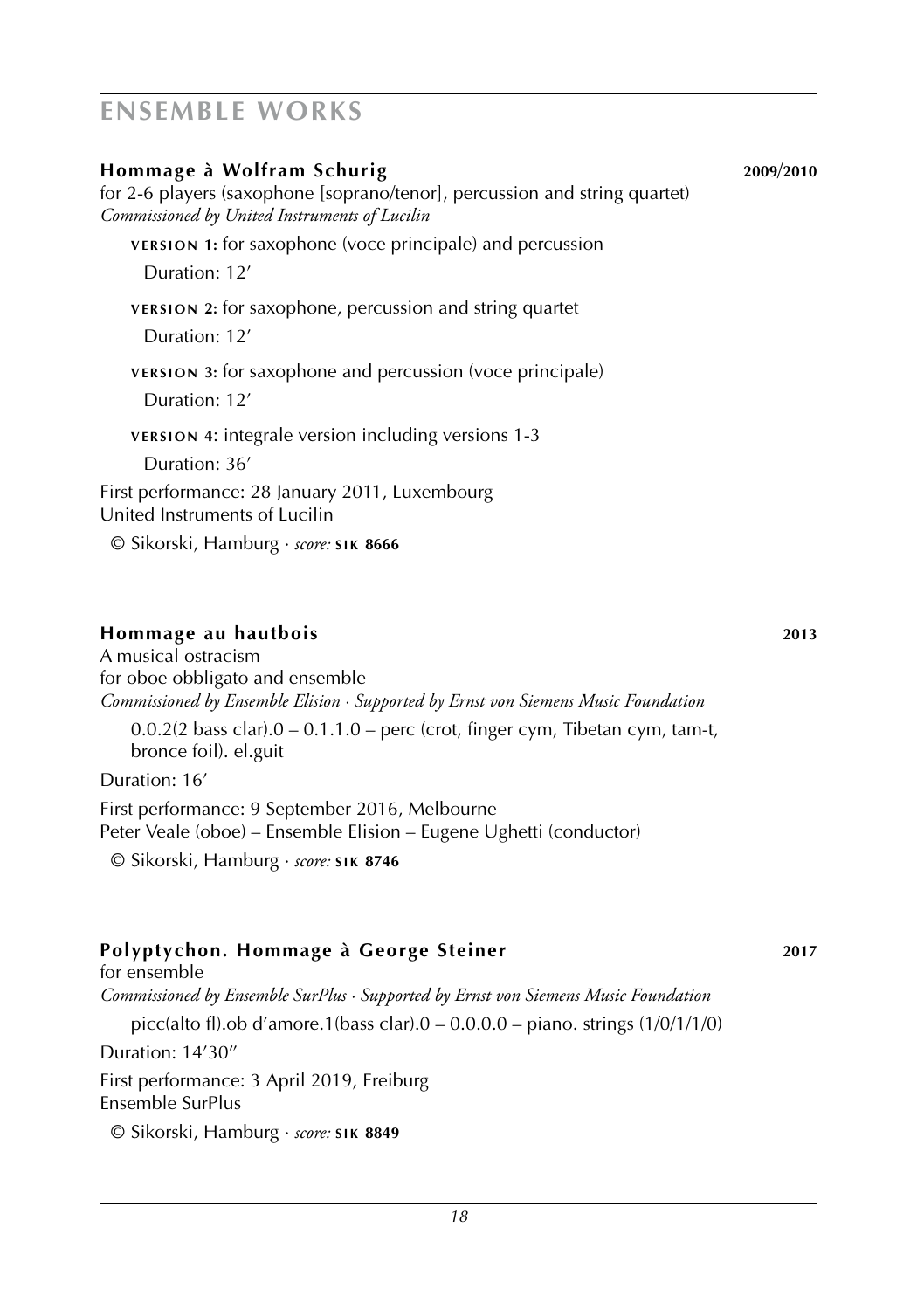### **Astronomica 2019**

for 4 voices (soprano, alto, tenor, bass) and 4 players

text: Claus-Steffen Mahnkopf, Dante Alighieri. The text is, with the exception of the Dante quotation, expected to be translated into the language of the country in which Astronomica is been performed.

*Commissioned by KlangForum Heidelberg*

1(picc, alto fl, bass fl).0.1(*Eb* clar, bass clar, db clar).0 – 0.0.0.0 – perc (crot, 'legni' [7 mixed wooden instruments in ascending order such as wood slash dr, temple bl, wood bl, mokusho], whip, bass dr, susp.cym, medium tam-t, friction stick on [neutral] wood). strings (0/0/0/1/0)

Duration: 21'

First performance: 22 February 2020, Heidelberg KlangForum Heidelberg: Schola Heidelberg and ensemble aistesis – Walter Nußbaum (conductor)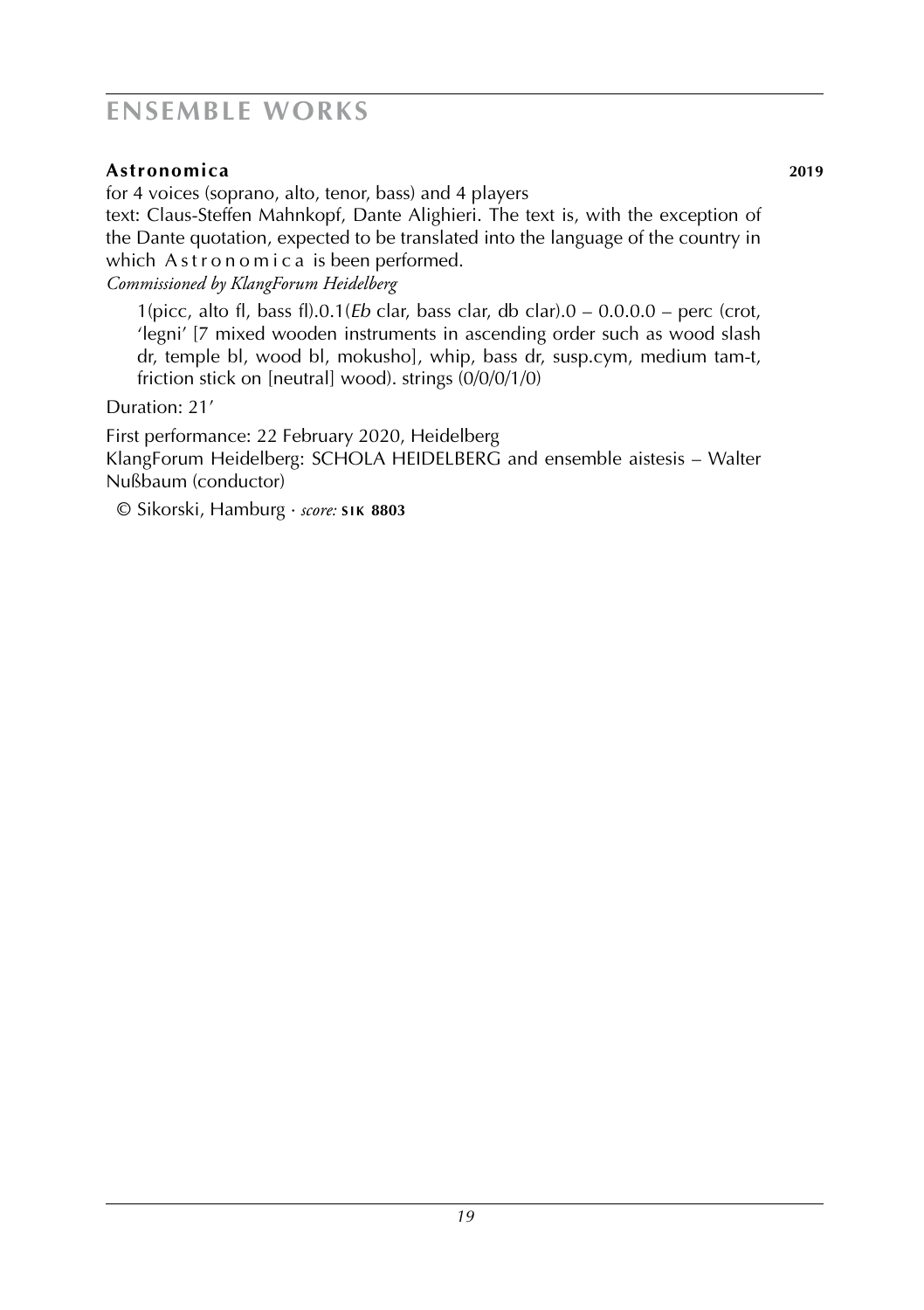| Sonett [Sonnet]<br>for sixteen timpani (four players)<br>Duration: 10'                                             | 1984/1985 |
|--------------------------------------------------------------------------------------------------------------------|-----------|
| First performance: 11 February 1992, Hamburg<br>Ensemble Philharmonie – Wulf Konold (conductor)                    |           |
| © Sikorski, Hamburg · score: SIK 8616                                                                              |           |
| Krebs-Zyklus [Cancer Cycle]<br>for violoncello and piano<br>Duration: 12'                                          | 1985      |
| First performance: 11 September 1986, Amsterdam                                                                    |           |
| Taco Kooistra (violoncello) - Bauke van der Meer (piano)                                                           |           |
| © Sikorski, Hamburg · score: SIK 8638                                                                              |           |
|                                                                                                                    |           |
| Paralipomenon<br>for string quartet                                                                                | 1988      |
| Duration: 3'30"                                                                                                    |           |
| © Sikorski, Hamburg · score: 51K 8631                                                                              |           |
|                                                                                                                    |           |
| <b>Erstes Streichquartett</b> [First String Quartet]<br>Duration: 31'                                              | 1988/1989 |
| © Sikorski, Hamburg · score: SIK 8619                                                                              |           |
|                                                                                                                    |           |
| Die Schlangen der Medusa [Medusa's Snakes]<br>for (four) clarinet(s)<br>Commissioned by Gaudeamus Foundation       | 1991      |
| <b>VERSION 1:</b> for four clarinets (one or two players: ( <i>Eb</i> clar, <i>B</i> clar, <i>b</i> clar, db clar) |           |
| <b>VERSION 2:</b> for solo clarinet ( $B$ clar)                                                                    |           |
| Duration: 10'                                                                                                      |           |
| First performance: 8 September 1991, Amsterdam<br>Harmen de Boer and Harry Sparnaay (clarinets)                    |           |
| © Sikorski, Hamburg · score: SIK 8633                                                                              |           |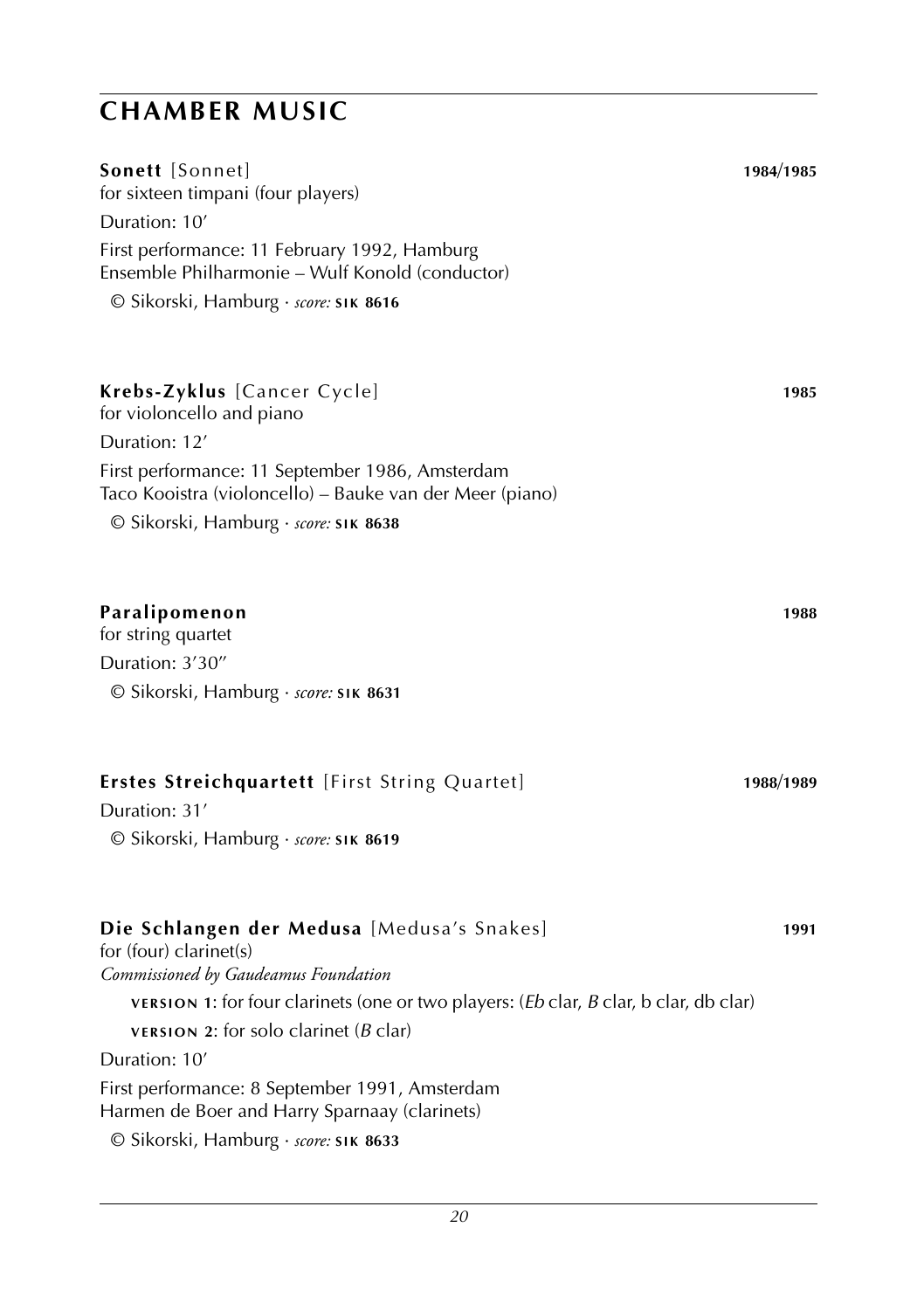| Illuminations du brouillard<br>for oboe and piano                                                      | 1992/1993 |  |  |  |  |
|--------------------------------------------------------------------------------------------------------|-----------|--|--|--|--|
| Commissioned by the Baden-Württemberg Ministry of Sience, Research and Arts                            |           |  |  |  |  |
| Duration: 9'                                                                                           |           |  |  |  |  |
| First performance: 5 September 1994, Bremen<br>Peter Veale (oboe) – Sven Thomas Kiebler (piano)        |           |  |  |  |  |
| © Sikorski, Hamburg · score: SIK 8606                                                                  |           |  |  |  |  |
| Wladimir 2b                                                                                            | 1995      |  |  |  |  |
| for string trio<br>Duration: 11'                                                                       |           |  |  |  |  |
| First performance: 11 February 1996, Offenburg<br>Trio SurPlus                                         |           |  |  |  |  |
| © Bärenreiter, Kassel, Hamburg · score: BA 7451                                                        |           |  |  |  |  |
| <b>Selig</b> [Blessed]<br>for violoncello and piano                                                    | 1995      |  |  |  |  |
| Duration: 4'                                                                                           |           |  |  |  |  |
| First performance: 5 September 1995, Freiburg<br>Barbara Körber (violoncello) - Till A. Körber (piano) |           |  |  |  |  |
| © Bärenreiter, Kassel · score: BA 7447                                                                 |           |  |  |  |  |
| Trio basso                                                                                             | 1995      |  |  |  |  |
| for viola, violoncello and double bass                                                                 |           |  |  |  |  |
| Duration: 14'                                                                                          |           |  |  |  |  |
| First performance: 4 July 1996, Stuttgart<br>Ensemble SurPlus – James Avery (conductor)                |           |  |  |  |  |
| © Sikorski, Hamburg · score: SIK 8639                                                                  |           |  |  |  |  |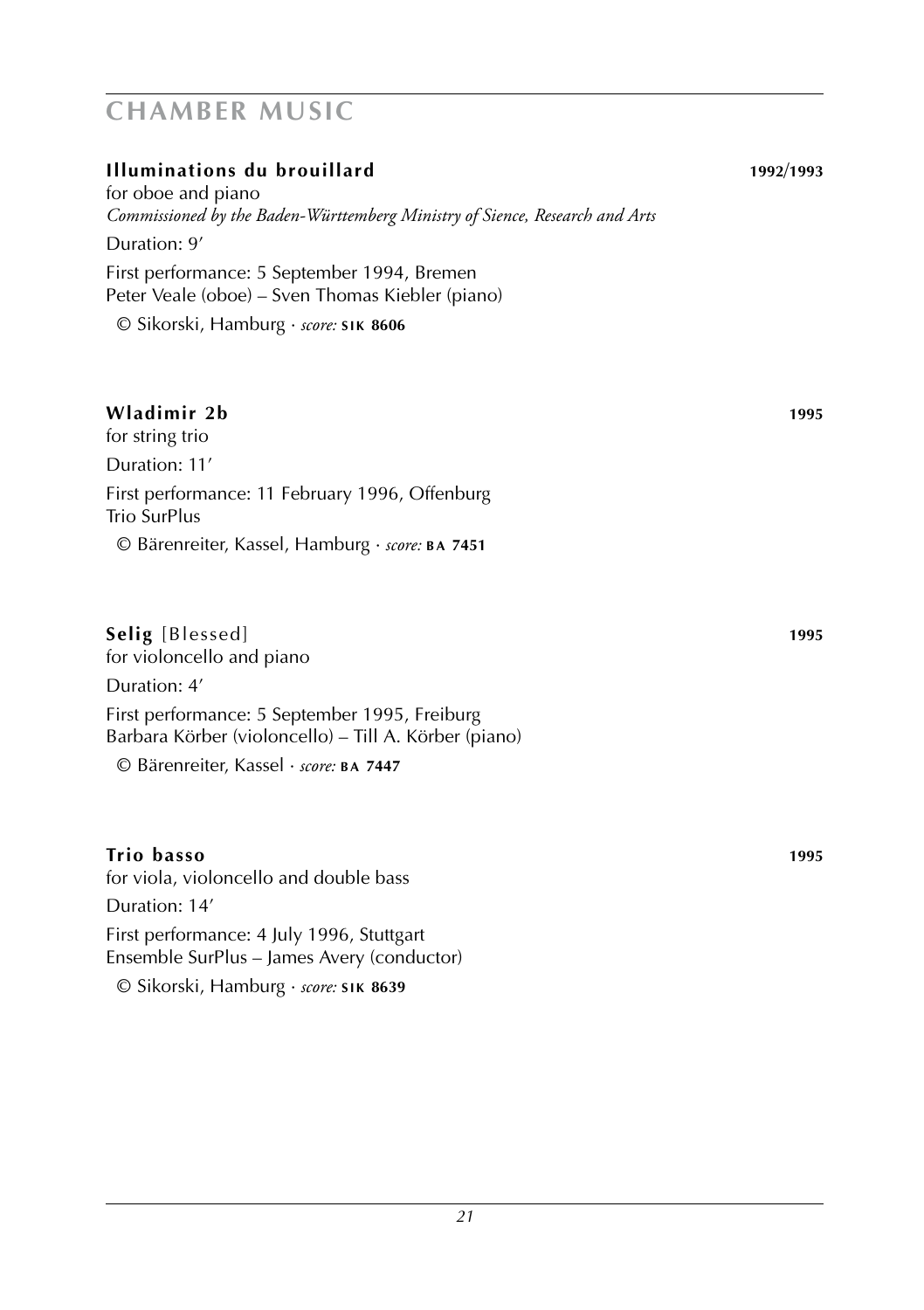| <b>Zweites Streichquartett</b> [Second String Quartet]<br>Commissioned by Süddeutscher Rundfunk                             | 1995/1996 |
|-----------------------------------------------------------------------------------------------------------------------------|-----------|
| Duration: 25'                                                                                                               |           |
| First performance: 3 February 1997, Stuttgart<br>Leipzig String Quartet                                                     |           |
| © Sikorski, Hamburg · score: SIK 8615                                                                                       |           |
|                                                                                                                             |           |
| <b>Bläsertrio</b> [Woodwind Trio]<br>for alto flute (bass flute), oboe d'amore (cor anglais) and bassethorn (bass clarinet) | 1996      |
| Duration: 13'                                                                                                               |           |
| First performance: 26 October 1996, Bludenz<br>Ensemble SurPlus – James Avery (conductor)                                   |           |
| © Sikorski, Hamburg · score: SIK 8623                                                                                       |           |
|                                                                                                                             |           |
| D'avance<br>for clarinet, trombone, violoncello and piano<br>Commissioned by Avance Quartet                                 | 1996/1997 |
| Duration: 18'                                                                                                               |           |
| First performance: 3 April 1998, Rottenburg<br>Avance Quartet                                                               |           |
| © Sikorski, Hamburg · score: SIK 8635                                                                                       |           |

### **Mon coeur mis à nu 1997**

for four voices (soprano/contralto/tenor/bass) *Commissioned by the Baden-Württemberg Ministry of Sience, Research and Arts*

Duration: 15' First performance: 19 November 1999, Stuttgart ExVoCo © Sikorski, Hamburg · *score:* **s i k 8632**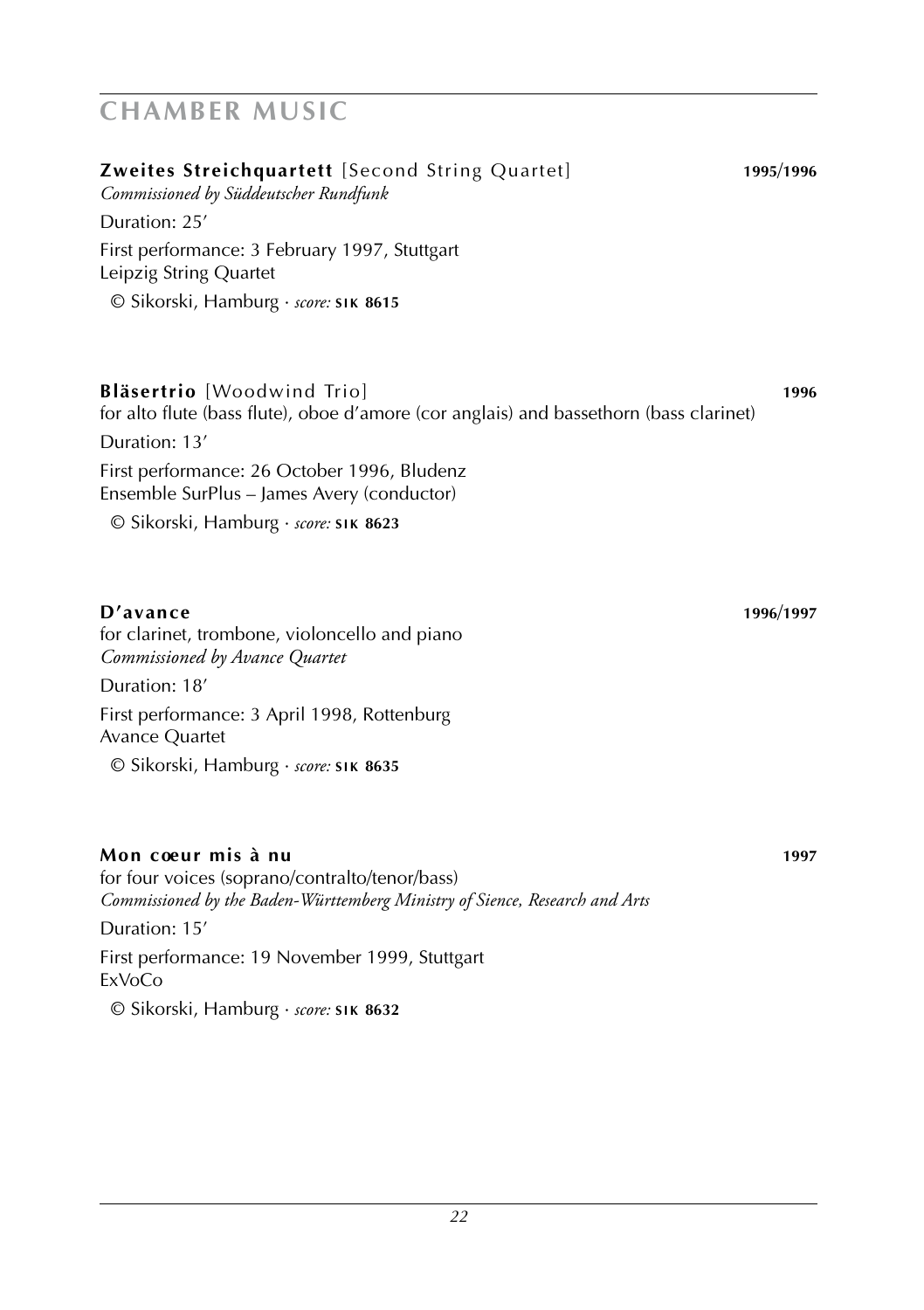| resquiescant in pace                                             | 2000 |
|------------------------------------------------------------------|------|
| in memoriam victimarum christianitatis                           |      |
| for four players (violin, viola, violoncello and tubular bells)  |      |
| Commissioned by ensemble recherche                               |      |
| Duration: 3'                                                     |      |
| First performance: 20 January 2001, Berlin<br>ensemble recherche |      |
| $\odot$ Sikorski, Hamburg · score: SIK 8642                      |      |
|                                                                  |      |
|                                                                  |      |
|                                                                  |      |

### **Kurtág-Duo 2000**

for two guitars

Duration: 12'

First performance: 12 July 2002, Darmstadt Elena Casoli and Jürgen Ruck

© Sikorski, Hamburg · *score:* **s i k 8650**

### **Hommage à Daniel Libeskind, Vol. I 2002**

for six players *Commissioned by Westdeutscher Rundfunk* 1(picc, bass flute).1(cor anglais).1(bass clar).0 – 0.0.0.0 – strings (1/0/1/1/0) Duration: 15' First performance: 22 November 2002, Köln ensemble recherche © Sikorski, Hamburg · *score:* **s i k 8604**

### **Hommage à Theodor W. Adorno 2003**

for string quartet Duration: 8' First performance: 13 September 2003, Frankfurt Pellegrini Quartet © Sikorski, Hamburg · *score:* **s i k 8605**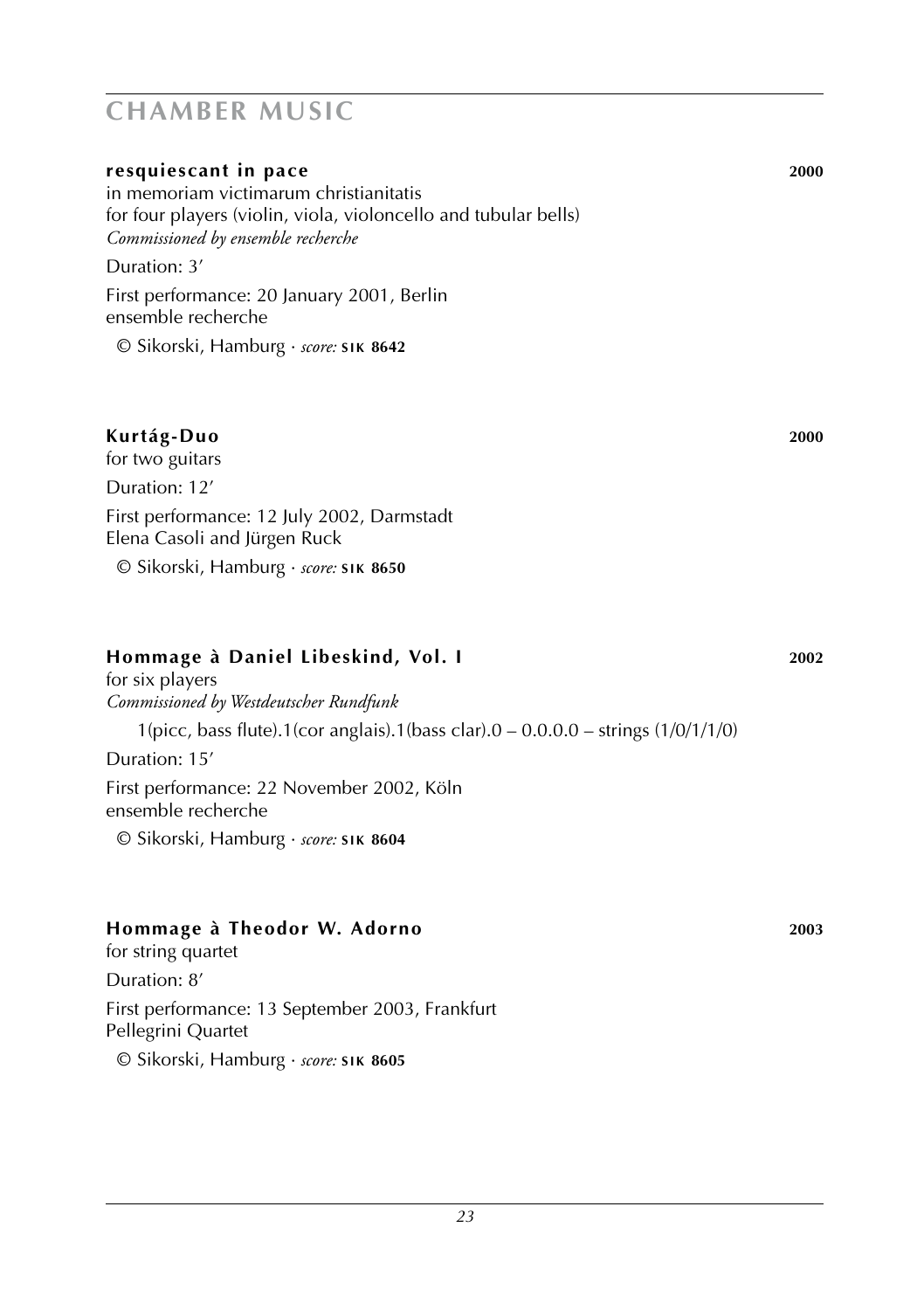| Hommage à Steven Kazuo Takasugi                                      | 2005 |
|----------------------------------------------------------------------|------|
| for piano quartet                                                    |      |
| Commissioned by Flanders Festival                                    |      |
| Duration: $~15'$                                                     |      |
| First performance: 1 October 2005, Leuven<br>ensemble recherche      |      |
| © Sikorski, Hamburg · score: SIK 8643                                |      |
| Hommage à Frank Cox                                                  | 2006 |
| for piano, quarter-tone vibraphone and electric guitar)              |      |
| Commissioned by ensemble asamisimasa                                 |      |
| Duration: $~15'$                                                     |      |
| First performance: 11 November 2010, Leipzig<br>ensemble asamisimasa |      |
| © Sikorski, Hamburg · score: SIK 8667                                |      |
| Petit hommage à Thomas Tallis<br>for string quartet                  | 2007 |
| Duration: $\sim$ 7'30"                                               |      |
| First performance: 13 March 2011, Salzburg<br>Stadler Quartett       |      |
| © Sikorski, Hamburg · score: SIK 8660                                |      |
| in memoriam                                                          | 2009 |
| for four players (bass flute, piano, violoncello and double bass)    |      |
| Duration: $~4'$                                                      |      |

Ensemble SurPlus © Sikorski, Hamburg · *score:* **s i k 8669**

First performance: 28 February 2010, Freiburg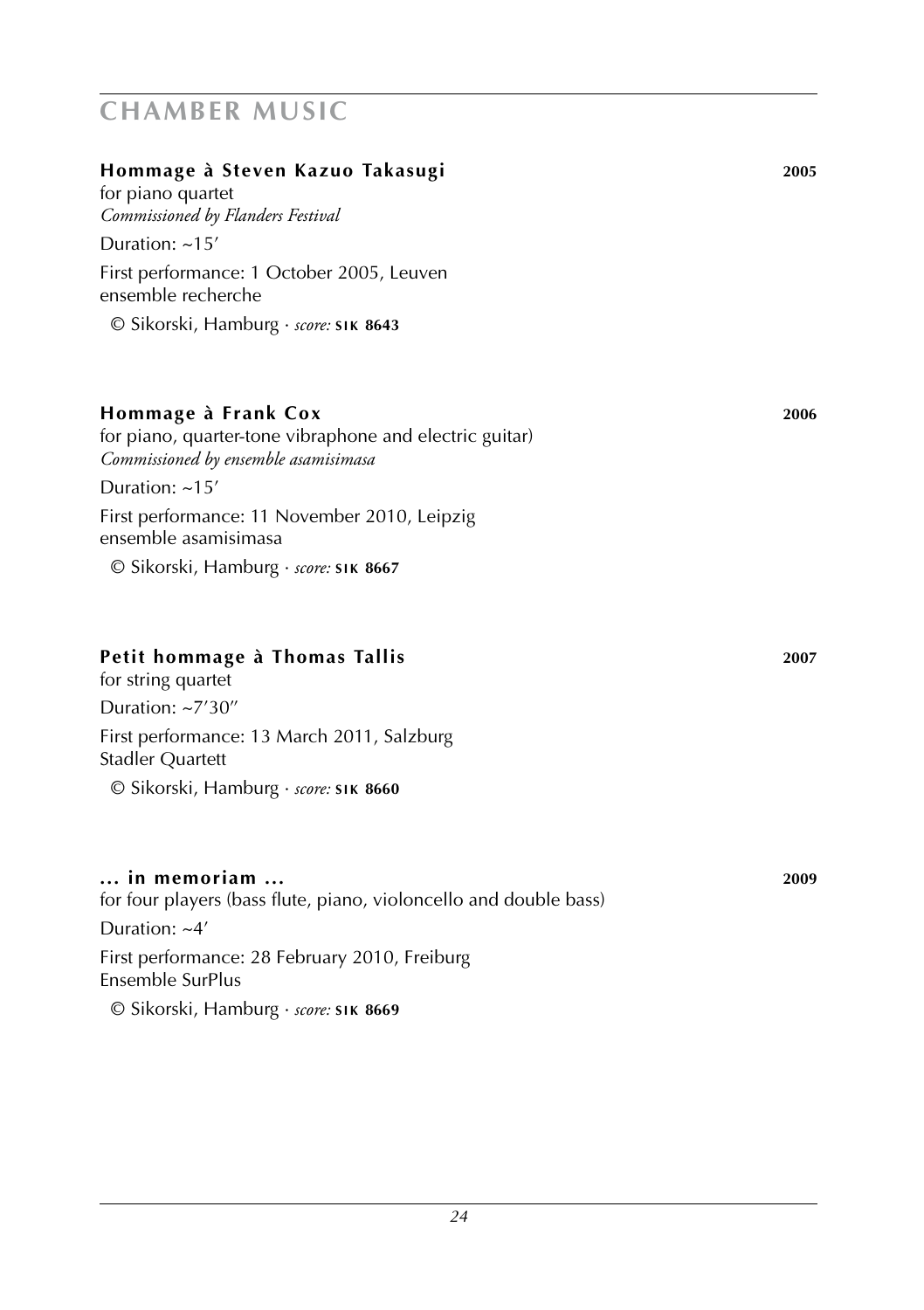| Hommage à Wolfram Schurig<br>for 2-6 players (saxophone [soprano/tenor], percussio and string quartet)<br>Commissioned by United Instruments of Lucilin | 2009/2010 |
|---------------------------------------------------------------------------------------------------------------------------------------------------------|-----------|
| <b>VERSION 1:</b> for saxophone (voce principale) and percussion<br>Duration: 12'                                                                       |           |
| <b>VERSION 2:</b> for saxophone, percussion and string quartet<br>Duration: 12'                                                                         |           |
| <b>VERSION 3:</b> for saxophone and percussion (voce principale)<br>Duration: 12'                                                                       |           |
| <b>VERSION 4: integrale version including versions 1-3</b><br>Duration: 36'                                                                             |           |
| First performance: 28 January 2011, Luxembourg<br>United Instruments of Lucilin                                                                         |           |
| © Sikorski, Hamburg · score: 8666                                                                                                                       |           |

### **Inchino 2010**

for piano, guitar and percussion Duration: 3' First performance: 16 July 2011, San Diego Ensembel Noise © Sikorski, Hamburg · *score:* **8695**

### **Hommage à Daniel Libeskind, Vol. II 2010**/**2011**

for six players *Commissioned by Ensemble SurPlus · Supported by Ernst von Siemens Music Foundation* 1(picc, bass flute).1(cor anglais).1(bass clar).0 – 0.0.0.0 – strings (1/0/1/1/0) Duration: 22' First performance: 8 December 2012, Freiburg Ensemble SurPlus © Sikorski, Hamburg · *score:* **s i k 8696**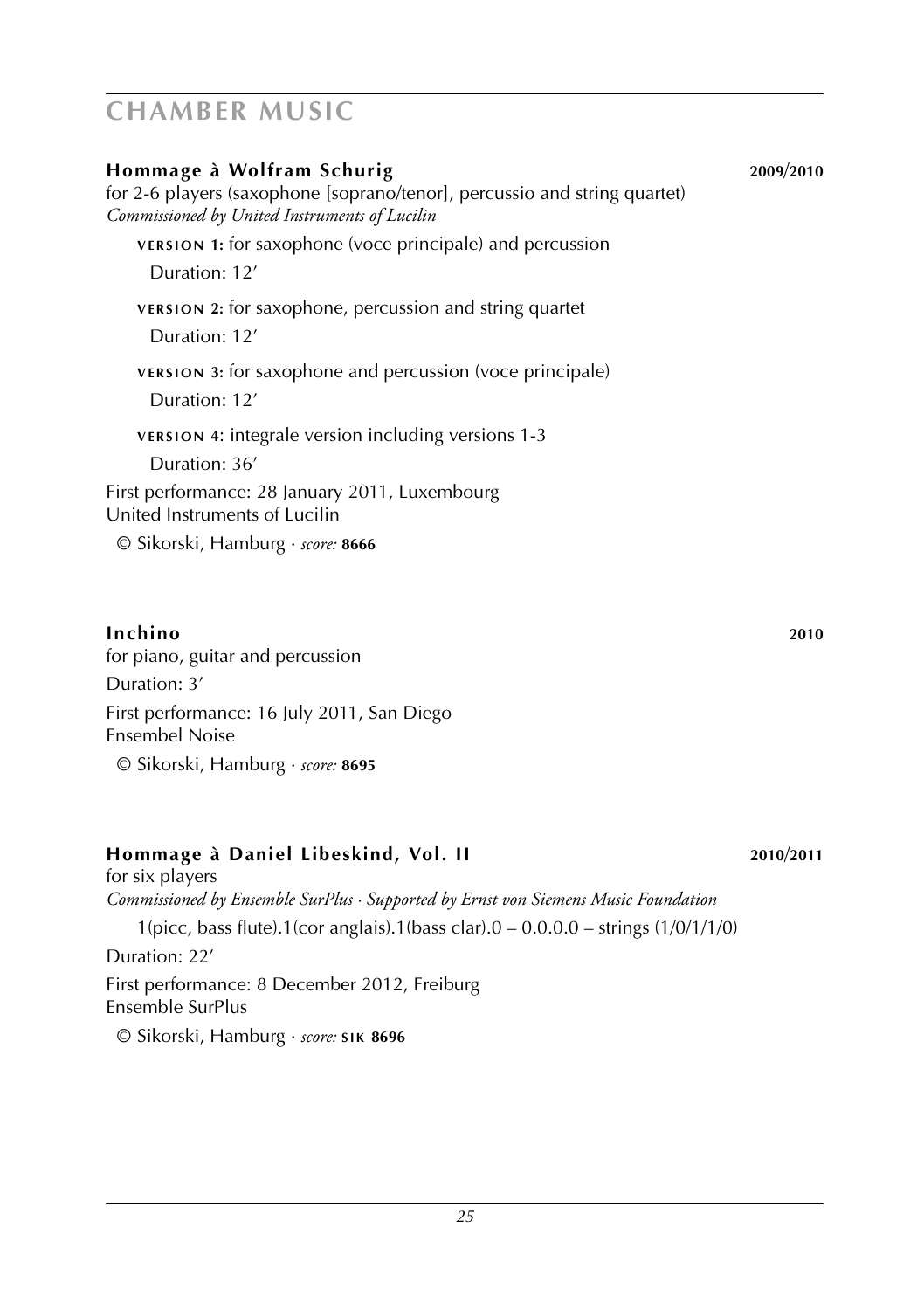### **Très petit hommage à John Cage 2012**

for oboe, trumpet and trombone

Duration: 5' First performance: 17 October 2013, New York Ensembel Either/Or

© Sikorski, Hamburg · *score:* **8744**

### **Hommage à Daniel Libeskind, Vol. III 2010**-**2012**

for six players *Commissioned by Ensemble Aventure · Supported by Ernst von Siemens Music Foundation* 1(picc, bass flute).1(cor anglais).1(bass clar).0 – 0.0.0.0 – strings (1/0/1/1/0) Duration: 17' First performance: 9 November 2013, Tosterglobe Ensemble Aventure © Sikorski, Hamburg · *score:* **s i k 8697**

### **Hommage à Klaus Huber 2013**/**2014**

for viola obbligata and three players *Commissioned by Lucerne Festival*

Duration: 18'

First performance: 13 September 2014, Lucerne Barbara Maurer (viola) – Ensemble recherche

© Sikorski, Hamburg · *score:* **s i k 8776**

The three players use concrete material such as paper or wood.

### **Finite Jest 2014**

for flute (picc, bass flute) and soprano Text: David Foster Wallace

### Duration: 9'

First performance: 7 February 2015, Chicago Shanna Gutierrez (flute) – Frauke Aulbert (soprano)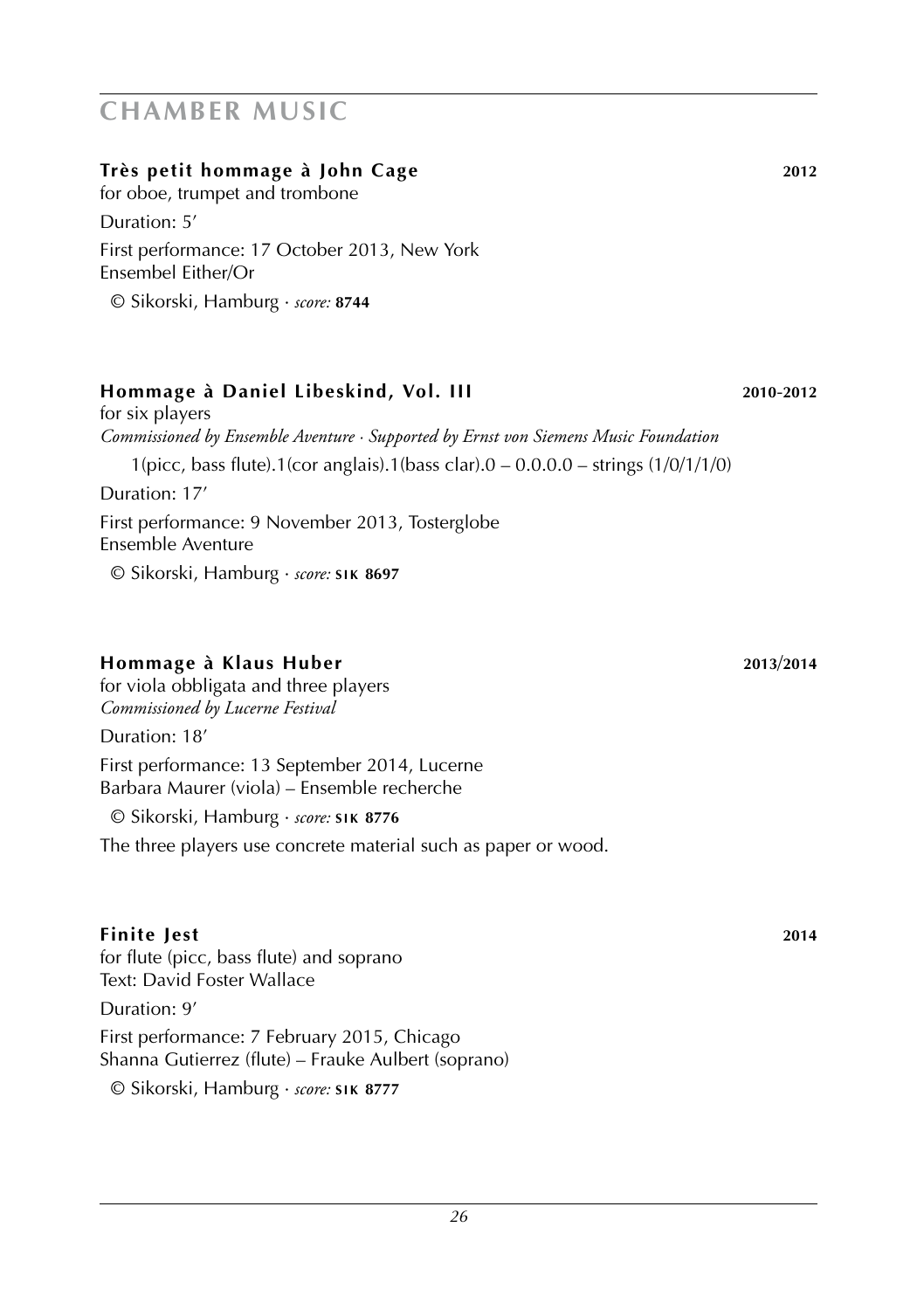### **Con Luigi Nono 2016**

for string trio *Commissioned by Contrechamps · Supported by the Ernst von Siemens Music Foundation* Duration: 24' First performance: 16 May 2017, Geneva Ensemble Contrechamps © Sikorski, Hamburg · *score:* **s i k 8804**

### **Hommage à Brice Pauset 2016**/**2017**

for five clavichords and fixed media Duration: 25' © Sikorski, Hamburg · *score:* **s i k 8848**

### **432 Park Avenue. Hommage à NYC 2018**

for bass clarinet, trumpet, trombone, baritone and fixed media *Commissioned by Ensemble Loadbang · Supported by the Ernst von Siemens Music Foundation* Duration: 14' First performance: 18 April 2019, New York Ensemble Loadbang © Sikorski, Hamburg · *score:* **s i k 8851**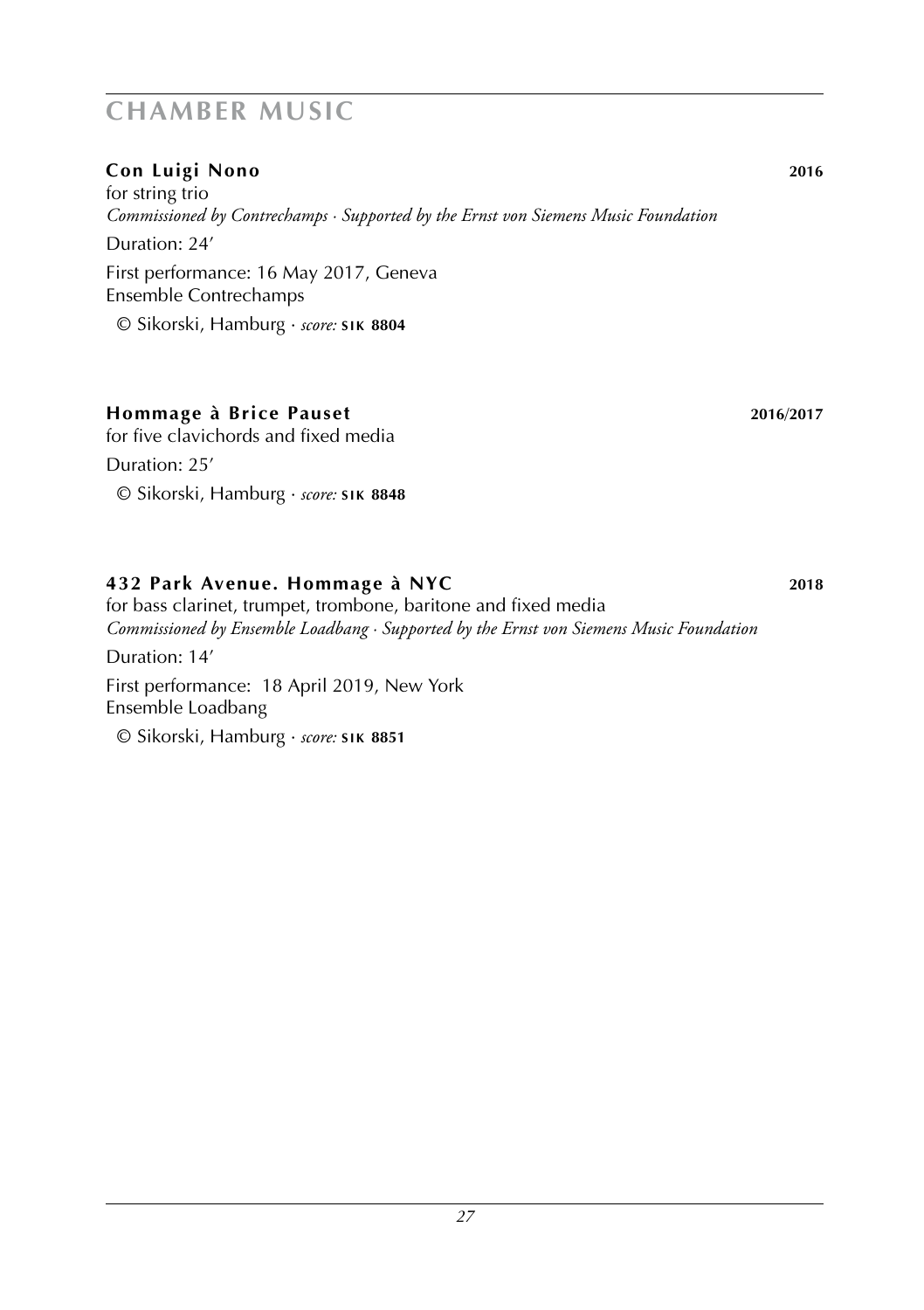### **Monade 1985**/**1986**

for oboe Duration: ~12' First performance: 11 August 1988, Darmstadt Peter Veale © Sikorski, Hamburg · *score:* **s i k 8637**

### **coincidentia oppositorum 1986**

for alto flute Duration: 7' First performance: 31 May 1987, Mannheim Joachim Schmitz © Sikorski, Hamburg · *score:* **s i k 8641**

#### **différance 1987**/**1988**

for violin Duration: 8' First performance: 13 August 1988, Darmstadt Irvine Arditti © Bärenreiter, Kassel · *score:* **b a 7429**

### **Rhizom** Hommage à Glenn Gould **1988**/**1989** for piano Duration: 15' First performance: 11 February 1992, Hamburg Till A. Körber © Bärenreiter, Kassel · *score:* **b a 7252**

#### **succolarity 1989**

for flute Duration: 6' First performance: 29 January 1990, Freiburg Martina Roth © Sikorski, Hamburg · *score:* **s i k 8611**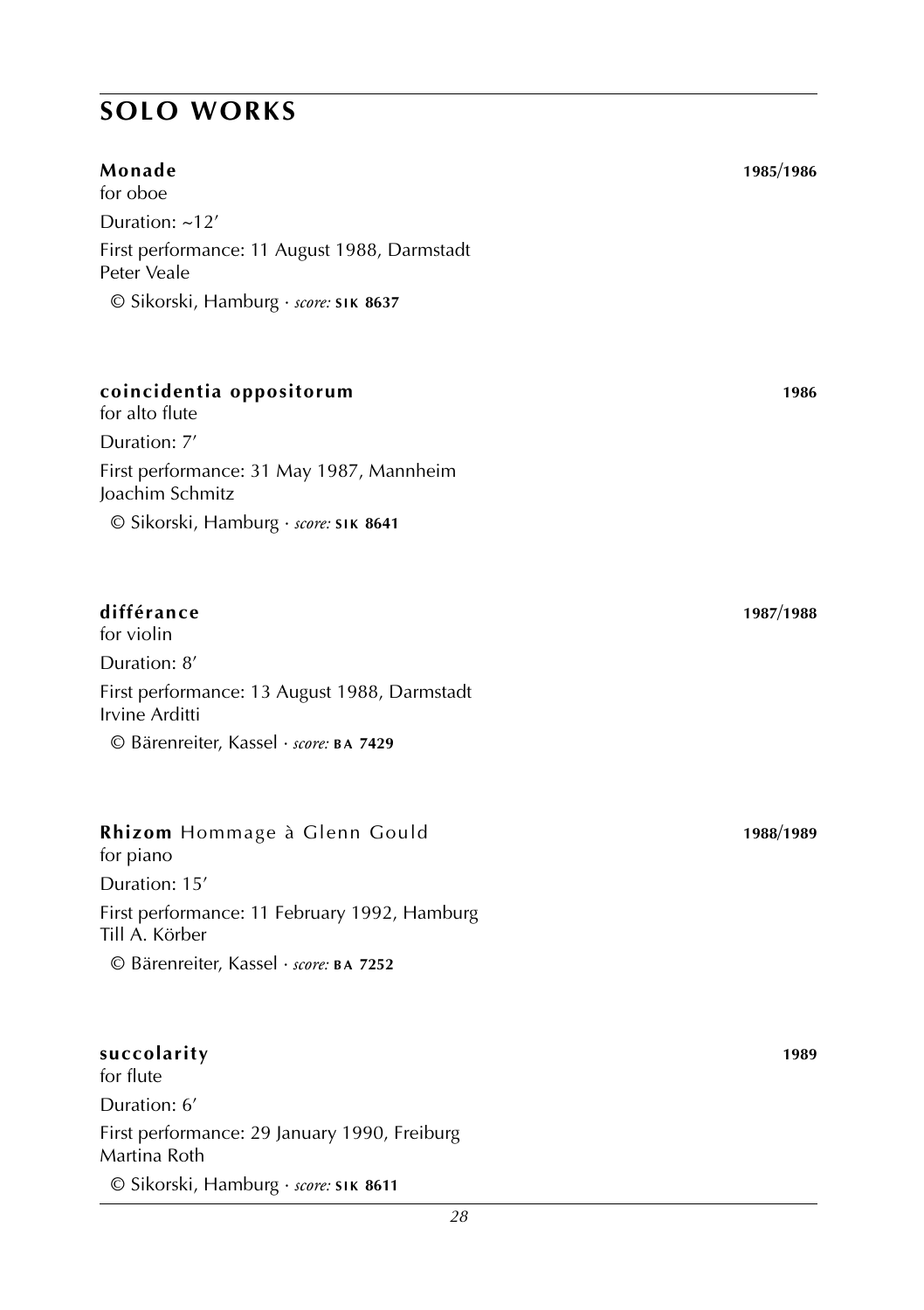| memor sum                                                                                               | 1989 |
|---------------------------------------------------------------------------------------------------------|------|
| for viola                                                                                               |      |
| Duration: 6'-8'                                                                                         |      |
| First performance: 11 February 1992, Hamburg<br>Barbara Maurer                                          |      |
| © Bärenreiter, Kassel · score: BA 7430                                                                  |      |
|                                                                                                         |      |
| Gorgoneion                                                                                              | 1990 |
| for oboe                                                                                                |      |
| Commissioned by the Baden-Württemberg Ministry of Sience, Research and Arts                             |      |
| Duration: 15'                                                                                           |      |
| First performance: 11 February 1992, Hamburg<br>Peter Veale                                             |      |
| © Bärenreiter, Kassel · score: BA 7299                                                                  |      |
|                                                                                                         |      |
| Die Schlangen der Medusa [Medusa's Snakes]                                                              | 1991 |
| for (four) clarinet(s)                                                                                  |      |
| Commissioned by Gaudeamus Foundation                                                                    |      |
| version 1: for four clarinets (one or two players: ( <i>Eb</i> clar, <i>B</i> clar, bass clar, db clar) |      |
| <b>VERSION 2:</b> for solo clarinet ( $B$ clar)                                                         |      |
| Duration: 10'                                                                                           |      |

First performance: 8 September 1991, Amsterdam Harmen de Boer and Harry Sparnaay (clarinets)

© Sikorski, Hamburg · *score:* **s i k 8633**

### **Pegasos 1991**

for harpsichord Duration: 7' First performance: 11 February 1992, Hamburg David Adams © Bärenreiter, Kassel · *score:* **b a 7431**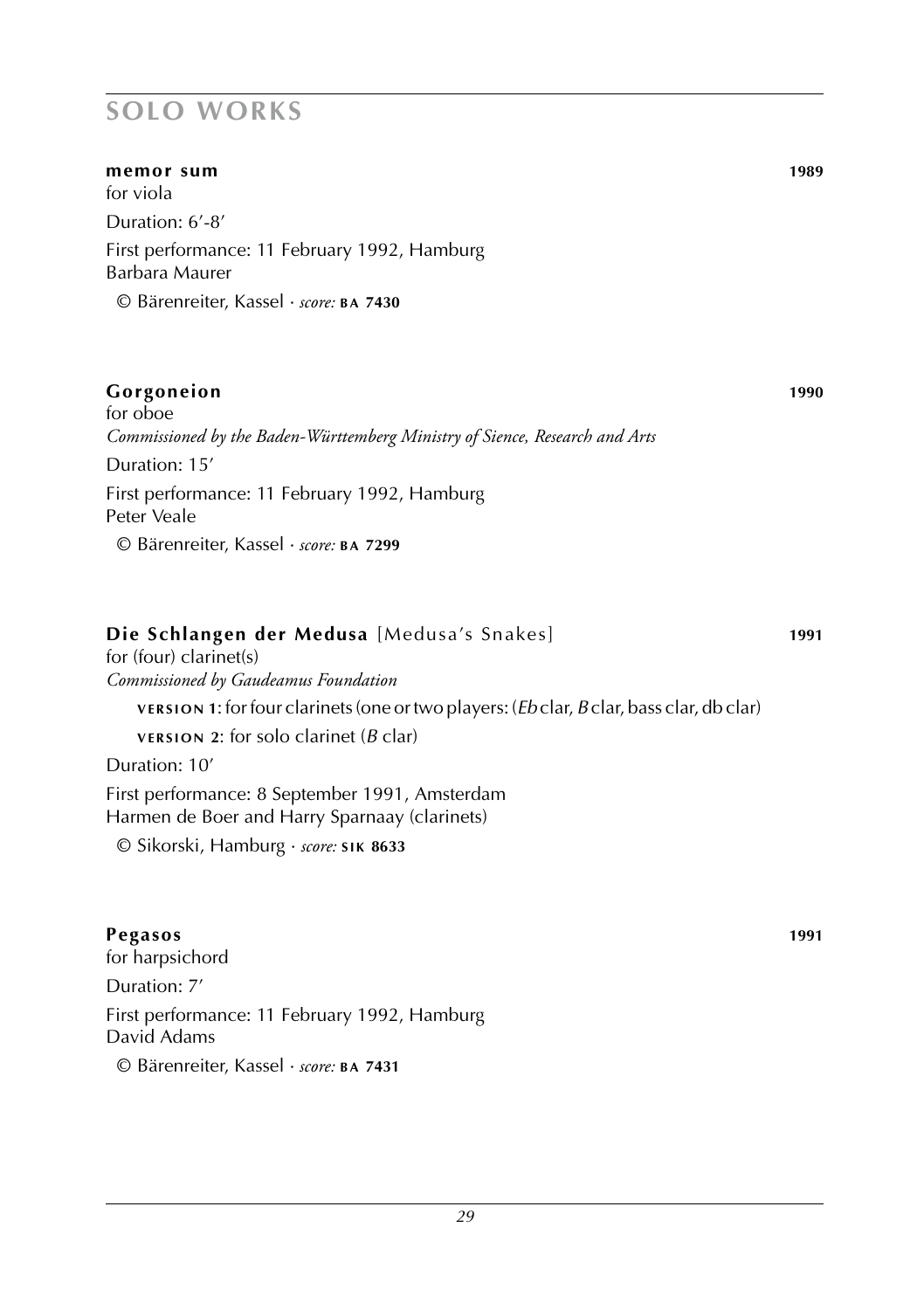| Mikrotomie<br>for guitar                                                                    | 1991/1992 |
|---------------------------------------------------------------------------------------------|-----------|
| Commissioned by the Baden-Württemberg Ministry of Sience, Research and Arts<br>Duration: 8' |           |
| First performance: 12 December 1994, Baden-Baden<br>Jürgen Ruck                             |           |
| © Sikorski, Hamburg · score: SIK 8644                                                       |           |
|                                                                                             | 1992      |
| <b>Stheno und Euryale</b><br>for harp or for harp with a second, scordated harp             |           |
| Duration: 6'                                                                                |           |
| First performance: 26 February 1997, Munich<br>Virginie Tarrête                             |           |
| © Sikorski, Hamburg · score: SIK 8634                                                       |           |
| Solitude-Nocturne                                                                           | 1992/1993 |
| for piccolo oboe                                                                            |           |
| Duration: 15'                                                                               |           |
| First performance: 2 August 1994, Darmstadt<br><b>Ernest Rombout</b>                        |           |
| © Sikorski, Hamburg · score: SIK 8661                                                       |           |
| Wladimir                                                                                    | 1993      |
| for violin                                                                                  |           |
| Duration: 10'                                                                               |           |

First performance: 26 February 1997, Munich

© Bärenreiter, Kassel · *score:* **b a 7449**

Clemens Merkel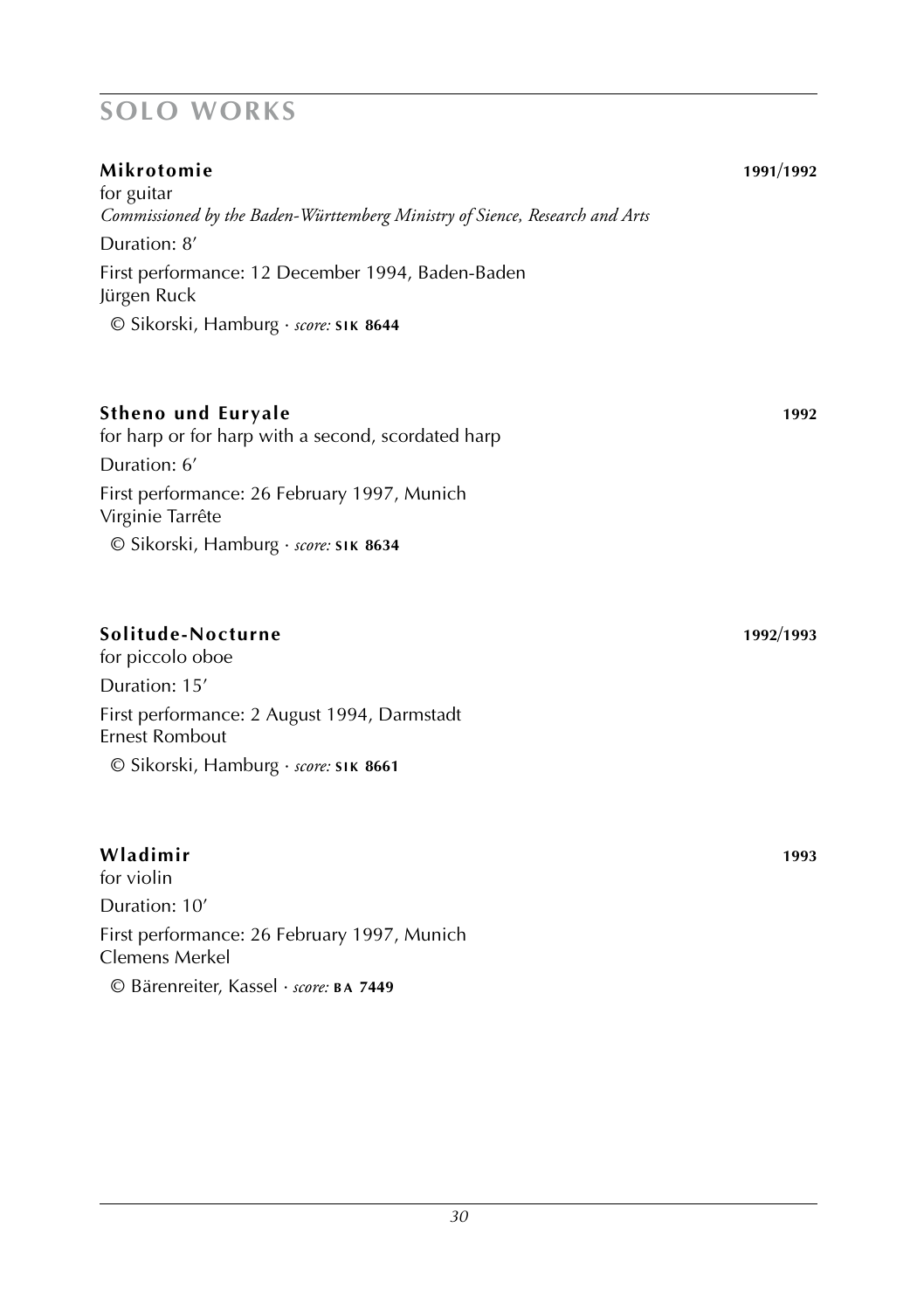| Wladimir 2<br>for violin                                                                 | 1994      |
|------------------------------------------------------------------------------------------|-----------|
| Duration: 10'                                                                            |           |
| First performance: 28 May 1996, Stuttgart<br><b>Clemens Merkel</b>                       |           |
| © Bärenreiter, Kassel · score: BA 7450                                                   |           |
| <b>Trema</b>                                                                             | 1994      |
| for percussion                                                                           |           |
| perc (timp, crot, whip, variable objects)                                                |           |
| Duration: $\sim 5'$                                                                      |           |
| First performance: 21 May 1995, Freiburg<br>Pascal Pons                                  |           |
| © Bärenreiter, Kassel · score: BA 7448                                                   |           |
|                                                                                          |           |
| Fünf kleine Lakunaritäten [Five Little Lacunarities]                                     | 1994/1995 |
| for piano<br>Commissioned by the Baden-Württemberg Ministry of Sience, Research and Arts |           |
| Duration: 9'                                                                             |           |
| First performance: 21 September 1995, Lvov<br>Till A. Körber                             |           |
| © Bärenreiter, Kassel · score: BA 7452                                                   |           |
|                                                                                          |           |
| Kammerminiatur [Chamber Miniature]<br>for piano                                          | 1995      |
| Duration: 1'                                                                             |           |
| First performance: 26 September 2003, Heilbronn<br>Ermis Theodorakis                     |           |
| © Sikorski, Hamburg · score: SIK 8622                                                    |           |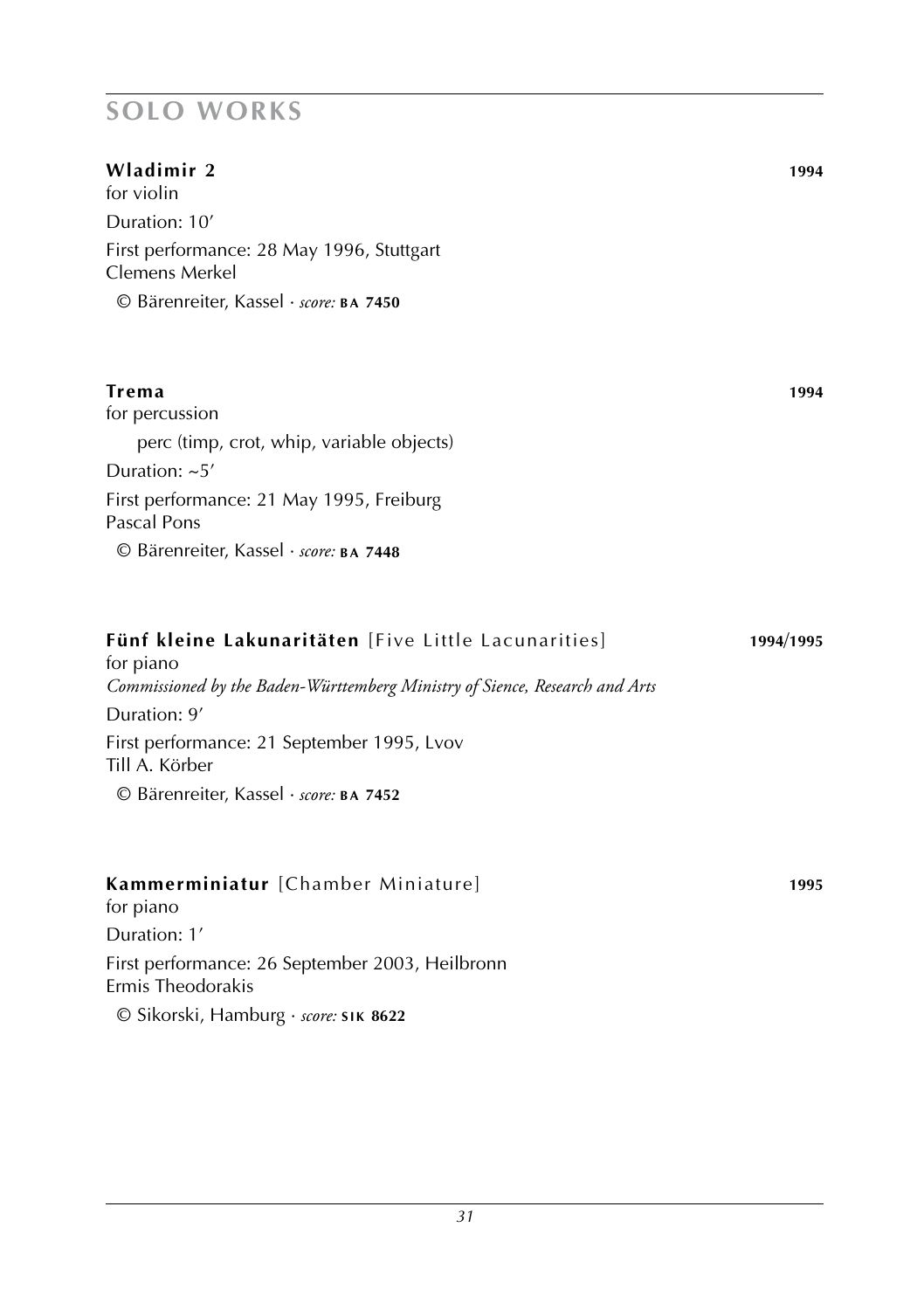## **Kammerstück** [Chamber Piece] 1995

for piano Duration: 14' First performance: 27 February 2002, Athens Ermis Theodorakis

© Sikorski, Hamburg · *score:* **s i k 8621**

### **La vision d'ange nouveau 1997**/**1998**

for violoncello Duration: 14' First performance: 4 October 2000, Würzburg Frank Cox © Sikorski, Hamburg · *score:* **s i k 8608**

### **La terreur d'ange nouveau 1997**-**1999**

for flute Duration: 11' First performance: 25 November 2001, Bludenz Carin Levine © Sikorski, Hamburg · *score:* **s i k 8614**

### **Le rêve d'ange nouveau 1999**

for piano Duration: 9' First performance: 25 November 2001, Bludenz Sophie-Mayuko Vetter © Sikorski, Hamburg · *score:* **s i k 8652**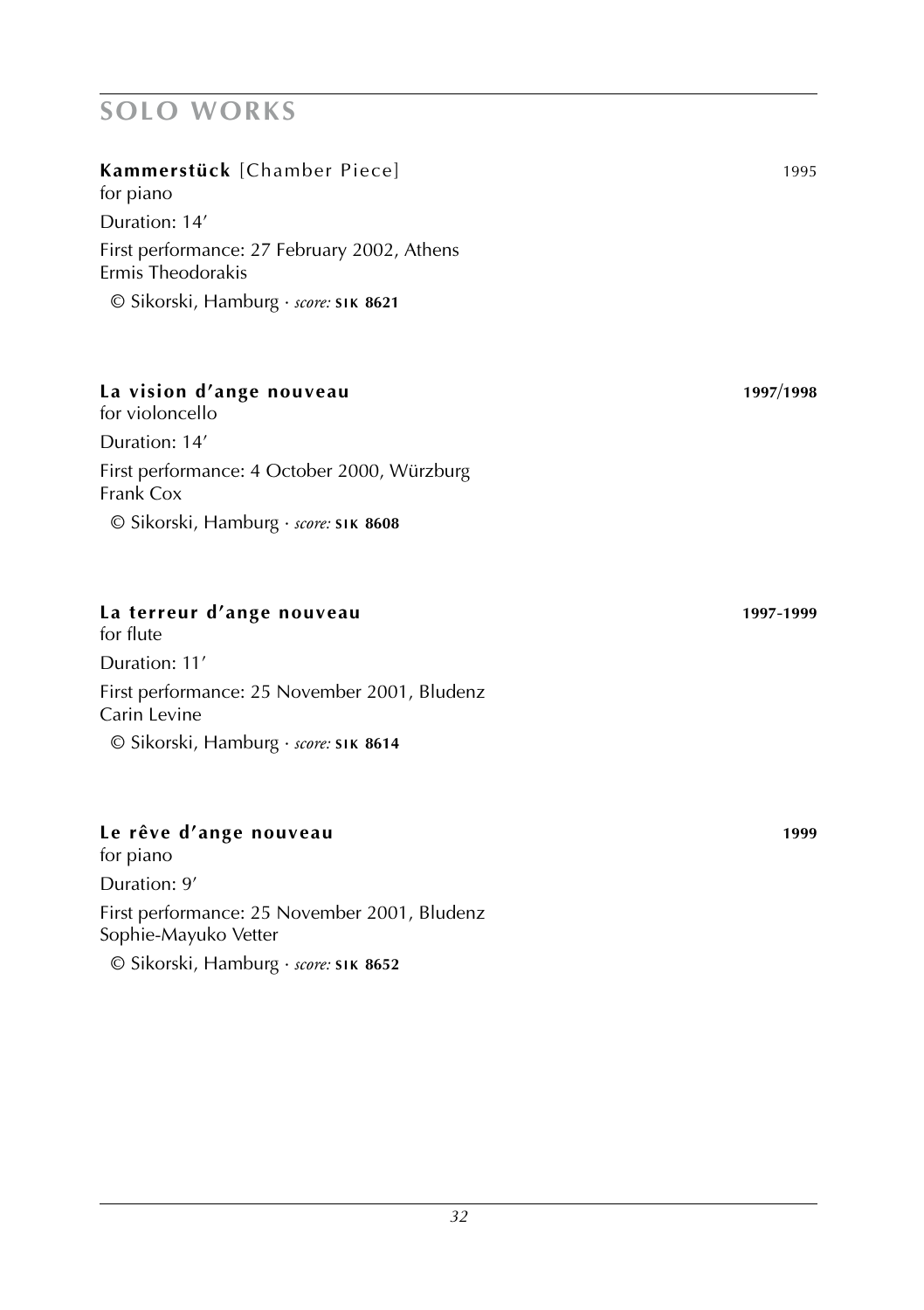### **Angela Nova 2 1999**/**2000**

for soprano Duration: 25' First performance: 9 October 2010, Würzburg Almut Hellwig © Sikorski, Hamburg · *score:* **s i k 8629**

### **Hommage à Mark André 2001**

for cimbalom Duration: 8' First performance: 27 August 2003, Salzburg Jan Rokyta © Sikorski, Hamburg · *score:* **s i k 8651**

### **The Courier's Tragedy 2001**

for violoncello *Commissioned by the Baden-Württemberg Ministry of Sience, Research and Arts* Duration: 19' First performance: 1 March 2003, Baltimore Frank Cox © Sikorski, Hamburg · *score:* **s i k 8646**

# **El sueño de la razón produce monstruos.** Un capricho según Goya **2003**

for guitar *Commissioned by Jürgen Ruck* Duration: 3' First performance: 6 September 2003, Stuttgart Jürgen Ruck © Sikorski, Hamburg · *score:* **s i k 8645**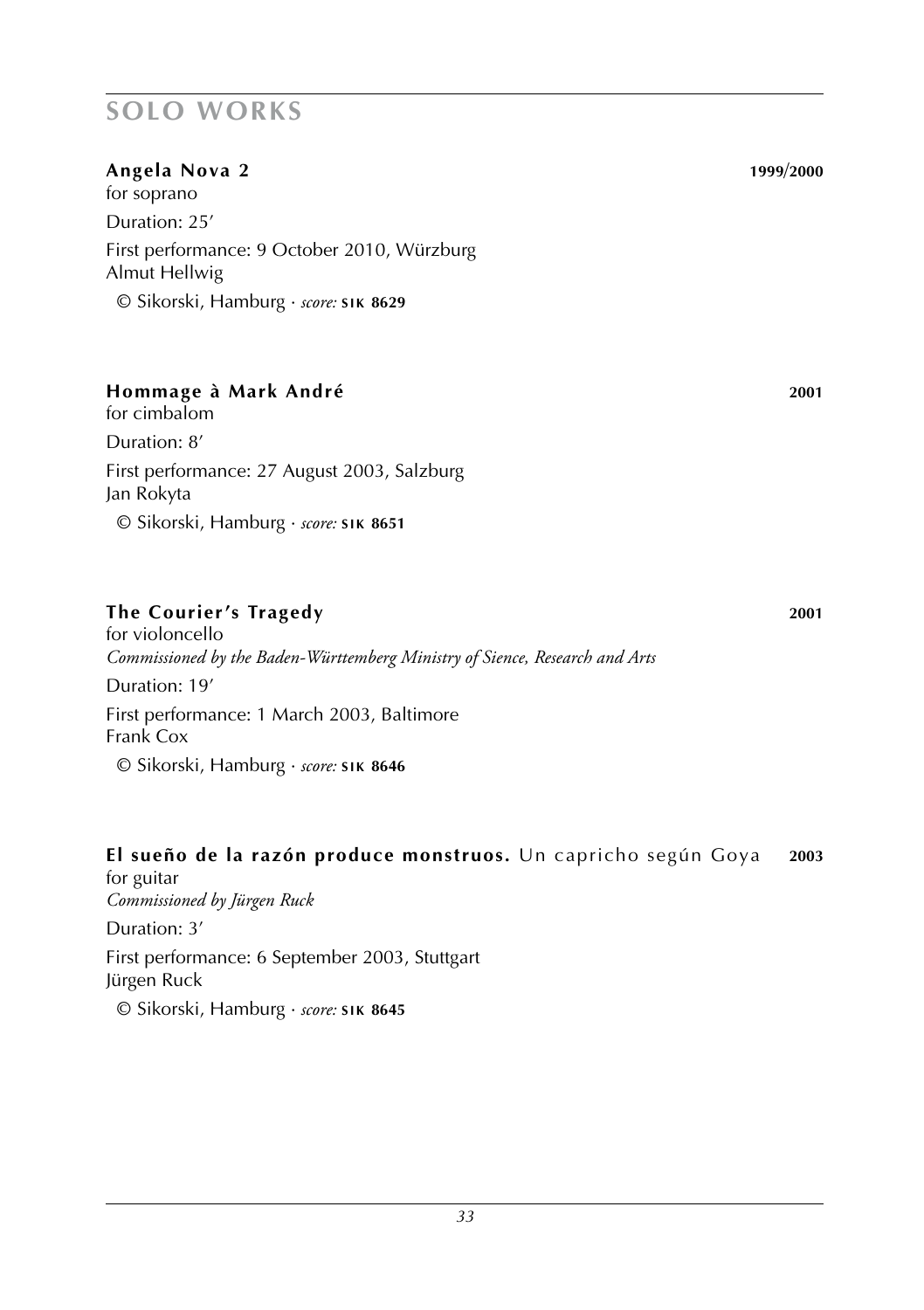| Beethoven-Kommentar                                                  | 2004 |
|----------------------------------------------------------------------|------|
| for piano                                                            |      |
| Duration: 4'                                                         |      |
| First performance: 7 February 2007, Tokyo<br>Sophie-Mayuko Vetter    |      |
| $\odot$ Sikorski, Hamburg · score: SIK 8602                          |      |
|                                                                      |      |
| Prospero-Fragmente<br>for piano                                      | 2005 |
| Duration: 14'                                                        |      |
| First performance: 20 December 2005, Cologne<br>Sophie-Mayuko Vetter |      |

### **Kurzes Leben 1** [Short Life 1] **2005**

for bassoon and grand piano *Commissioned by Ensemble Aventure* Duration: ~3' First performance: 19 May 2006, Freiburg Wolfgang Rüdiger © Sikorski, Hamburg · *score:* **s i k 8648**

### **Kurtág-Cantus I 2005**

for *A* clarinet *Commissioned by Siemens Arts Program* Duration: ~12' First performance: 19 December 2006, Berlin Jörg Widmann © Sikorski, Hamburg · *score:* **s i k 8649**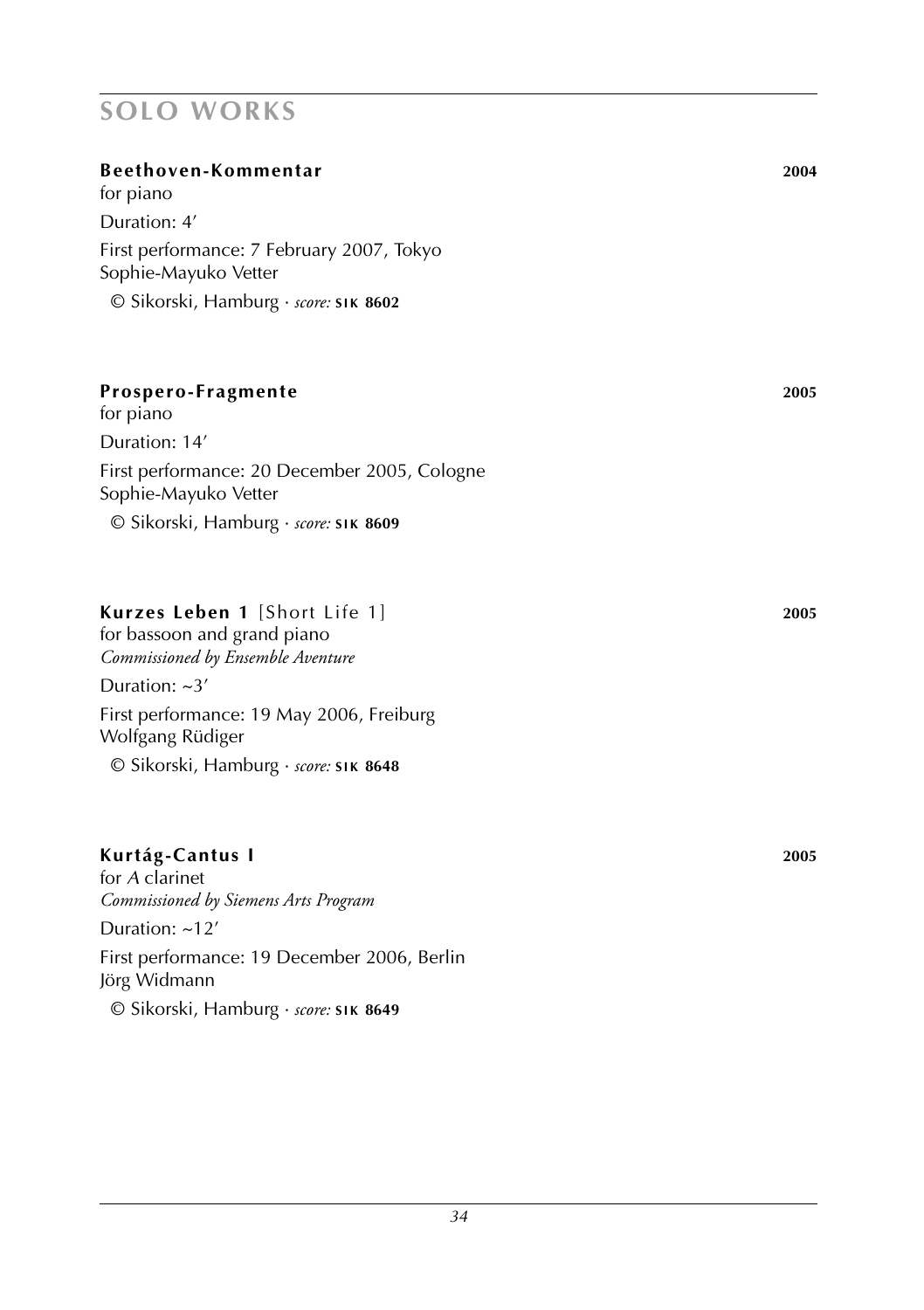#### **deconstructing accordion 2000**-**2011**

for accordion *Commissioned by Südwestrundfunk* Duration: 10' First performance: 30 January 2002, Stuttgart Teodoro Anzellotti First performance (final version): 23 October 2011, Leuven Luka Juhart © Sikorski, Hamburg · *score:* **s i k 8658**

### **Hommage à Brian Ferneyhough 2012/2013**

for one tubist *Commissioned by SALT-Festival* Duration: 14' First performance: 2 June 2013, Victoria Max Murray

© Sikorski, Hamburg · *score:* **s i k 8745**

### **Kurtág-Cantus II 2013**

for piccolo Duration: 12' First performance: 11 April 2014, New Orleans Shanna Gutierrez © Sikorski, Hamburg · *score:* **s i k 8747**

### **Kurtág-Cantus III 2013**

for violin Duration: 12' © Sikorski, Hamburg · *score:* **s i k 8748**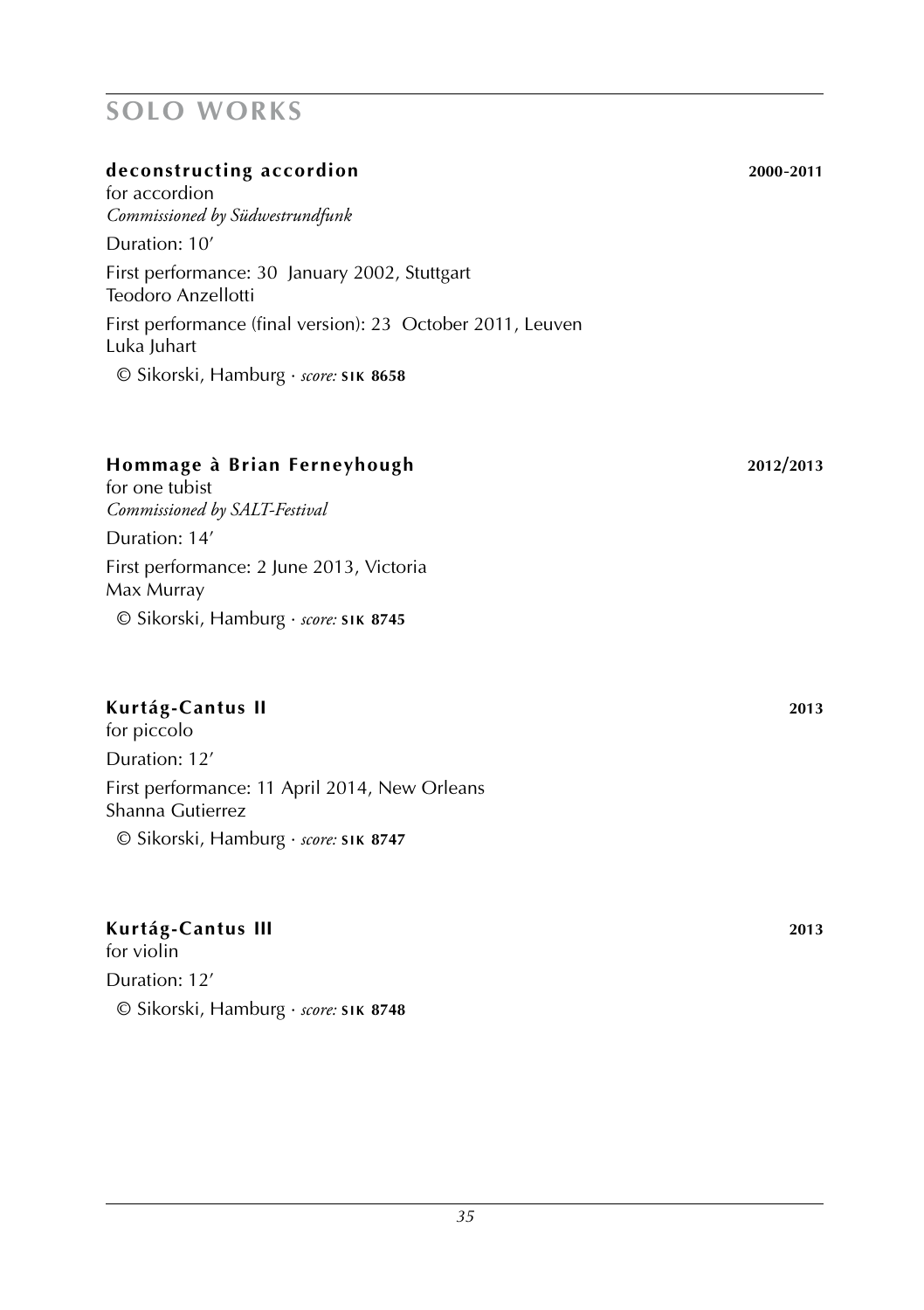### **Kurtág-Cantus IV 2013**

for french horn Duration: 12' First performance: 10 February 2014, Helsinki Samuel Stoll © Sikorski, Hamburg · *score:* **s i k 8774**

### **Mittleres Leben 1 2013**

for bass clarinet Duration: 7' First performance: 23 August 2014, Laudenau Volker Hemken © Sikorski, Hamburg · *score:* **s i k 8775**

### **Ese· apie vandenis 2015**

for male voice (baritone) Text: Anja Kampmann Duration: 13' First performance: 11 September 2015, New York Jeffrey Gavett © Sikorski, Hamburg · *score:* **s i k 8800**

### **metalized void 2015**/**2016**

for percussion perc (crot, tam-t, objects, feedings) Duration: 10' First performance: 1 August 2016, Darmstadt Håkon Stene © Sikorski, Hamburg · *score:* **s i k 8802**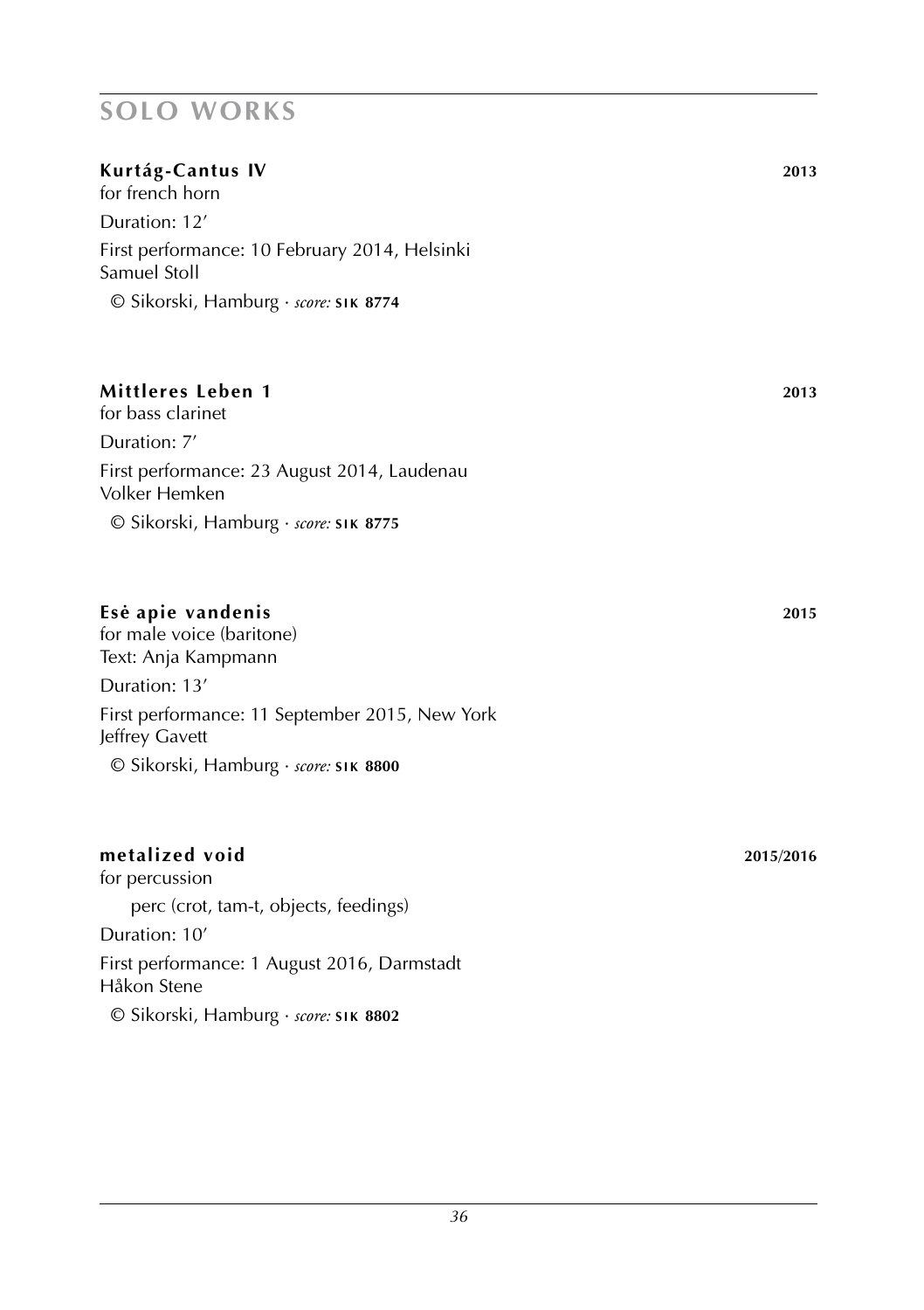### **atsiminimas 2016**

for bass flute Duration: 13' First performance: 25 March 2018, Chicago Shanna Gutierrez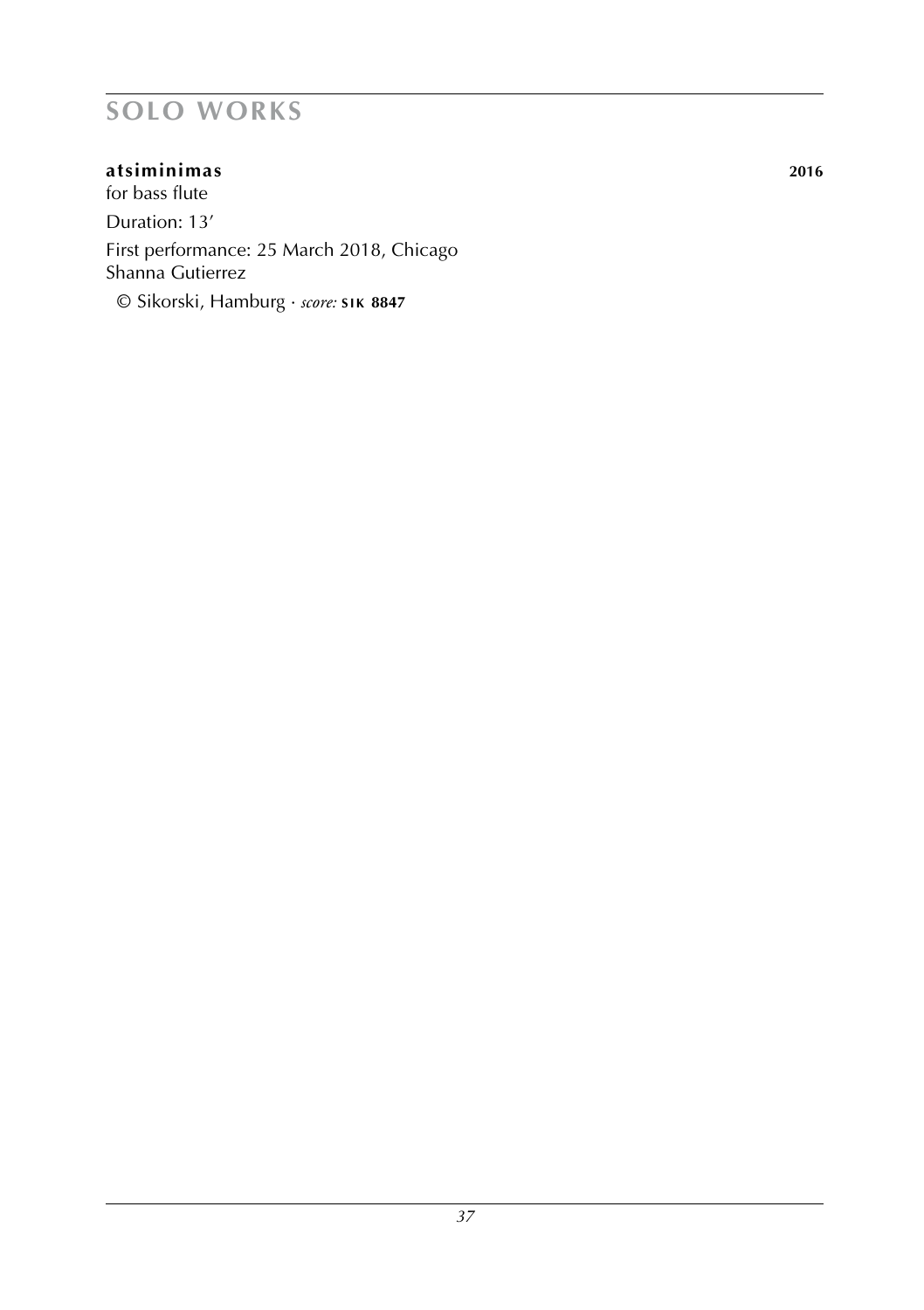#### **Mon coeur mis à nu 1997**

for four voices (soprano/contralto/tenor/bass) *Commissioned by the Baden-Württemberg Ministry of Sience, Research and Arts* Duration: 15' First performance: 19 November 1999, Stuttgart ExVoCo

© Sikorski, Hamburg · *score:* **s i k 8632**

### **Angela Nova 1999**/**2000**

for soprano and ensemble guit. harp. piano. 4 vl Duration: 25' First performance: April 2000, Stuttgart (recording of SWR broadcasting chanel) Monika Meier-Schmid (soprano) – Ensemble SurPlus – James Avery (conductor)

© Sikorski, Hamburg · *score:* **s i k 8629**

### **Angela Nova 2 1999**/**2000**

for soprano Duration: 25' First performance: 9 October 2010, Würzburg Almut Hellwig © Sikorski, Hamburg · *score:* **s i k 8628**

### **voiced void 2008**

for 24 voices (6/6/6/6) [in Hebrew, Aramaic and French] *Commissioned by Südwestrundfunk*

Duration: 30'

First performance: 3 February 2018, Stuttgart SWR Vokalensemble – Rupert Huber (conductor)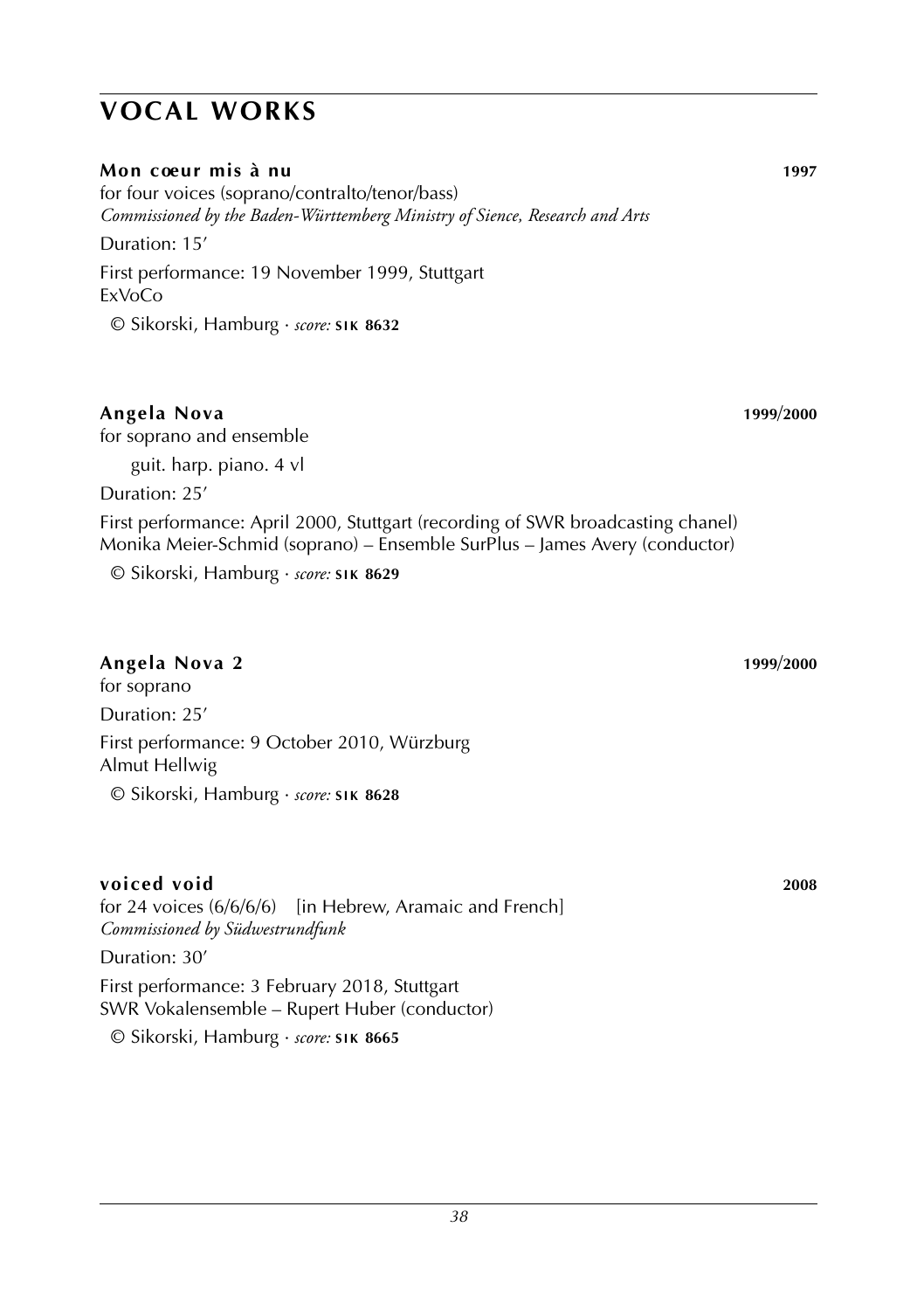| void – un delitto italiano<br>Un epitaffio [in Italian]<br>for six voices (2 sopranos/mezzo-soprano/tenor/baritone/bass)<br>Commissioned by Musik der Jahrhunderte | 2009 |
|--------------------------------------------------------------------------------------------------------------------------------------------------------------------|------|
| Duration: 15'                                                                                                                                                      |      |
| First performance: 13 February 2010, Stuttgart<br>Neue Vocalsolisten                                                                                               |      |
| © Sikorski, Hamburg · score: SIK 8653                                                                                                                              |      |
| Finite Jest<br>for flute (picc, bass flute) and soprano<br>Text: David Foster Wallace [in English]<br>Duration: 9'                                                 | 2014 |
| First performance: 7 February 2015, Chicago<br>Shanna Gutierrez (flute) – Frauke Aulbert (soprano)<br>© Sikorski, Hamburg · score: SIK 8777                        |      |
| Esė apie vandenis<br>[About the Sea]<br>for male voice (baritone)<br>Text: Anja Kampmann (in German), Englisch version by Wieland Hoban<br>Duration: 13'           | 2015 |
| First performance: 11 September 2015, New York<br>Jeffrey Gavett                                                                                                   |      |
| © Sikorski, Hamburg · score: SIK 8800                                                                                                                              |      |
| mehr Wasser<br>for choir (professional singers or amateurs)<br>Duration: 5'                                                                                        | 2015 |
| First performance: 2 October 2015, Dortmund<br>SWR-Vokalensemble - Rupert Huber (choirmaster)                                                                      |      |
| © Sikorski, Hamburg · score: SIK 8801                                                                                                                              |      |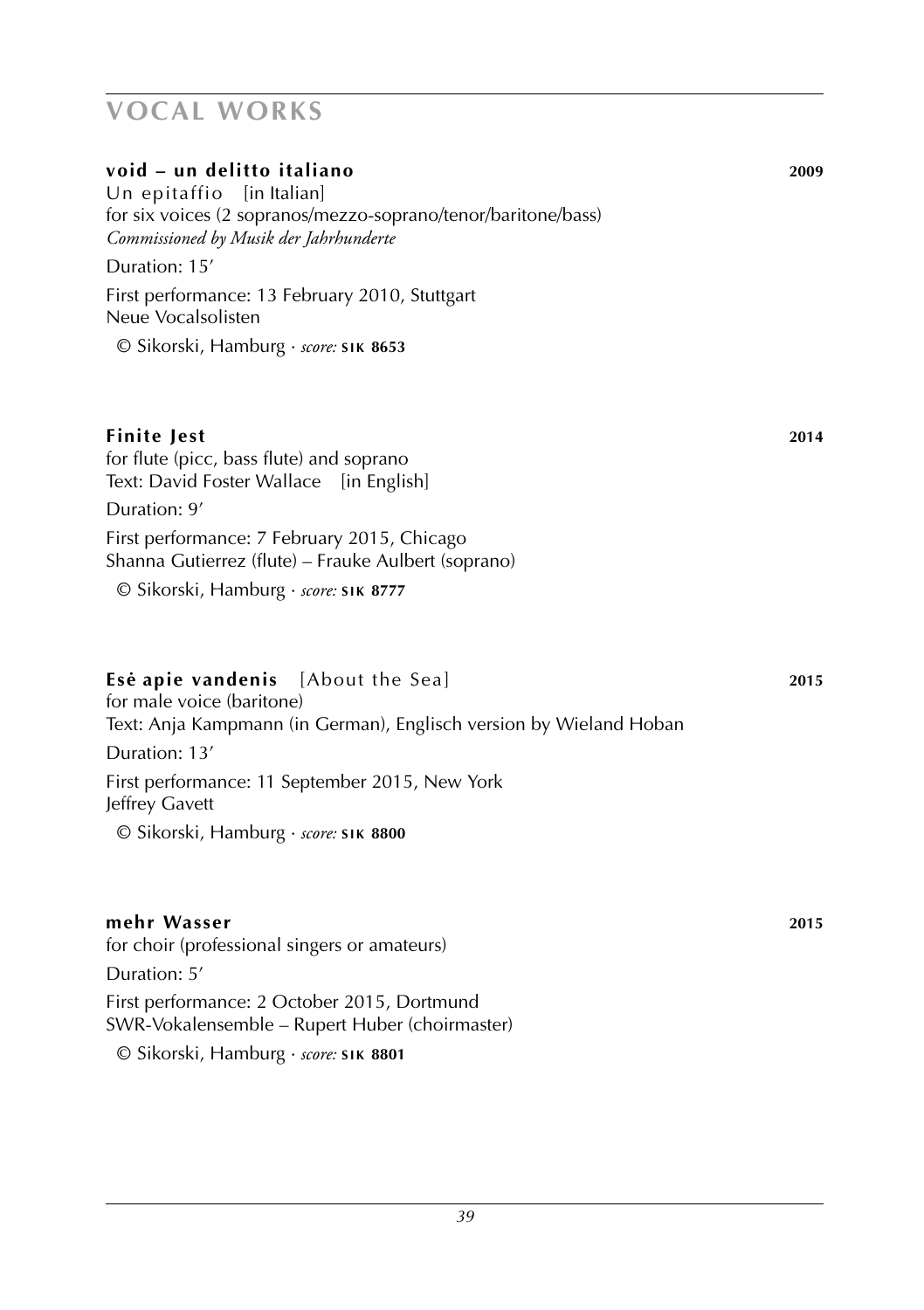### **Dov'è? 2017**/**2018**

for two sopranos, mezzo-soprano, tenor, bass and orchestra text: Francesa Albertini *Commissioned by Rundfunk-Sinfonieorchester Berlin*

2(2picc, alto fl).2.4(*Eb*-clar, bass clar, db clar).1(db bn) – 2.1.tenor-bass trbn. tenor horn,0 – 3 perc (bass timp, tgl, crot, claves, whip, guiro, metal guiro, log dr, 3 temple bl, 4 wood bl, 2 mokusho, bass dr, cym, 2 tam-t, 4 tubular bells, vibr, marimba, styropor, large wooden hammer on wooden box [as in Mahler's Sixth Symphony]). harp. piano/hpd[amplified]/cel/glsp with keys. cymbalom. strings (6/6/6/4/2[5 strings])

Duration: 30'

First performance: 20 January 2019, Berlin Neue Vocalsolisten – Rundfunk-Sinfonieorchester Berlin – Michael Wendeberg (conductor)

© Sikorski, Hamburg · *score:* **s i k 8850**

### **432 Park Avenue. Hommage à NYC 2018**

for bass clarinet, trumpet, trombone, baritone and fixed media *Commissioned by Ensemble Loadbang · Supported by the Ernst von Siemens Music Foundation*

Duration: 14'

First performance: 18 April 2019, New York Ensemble Loadbang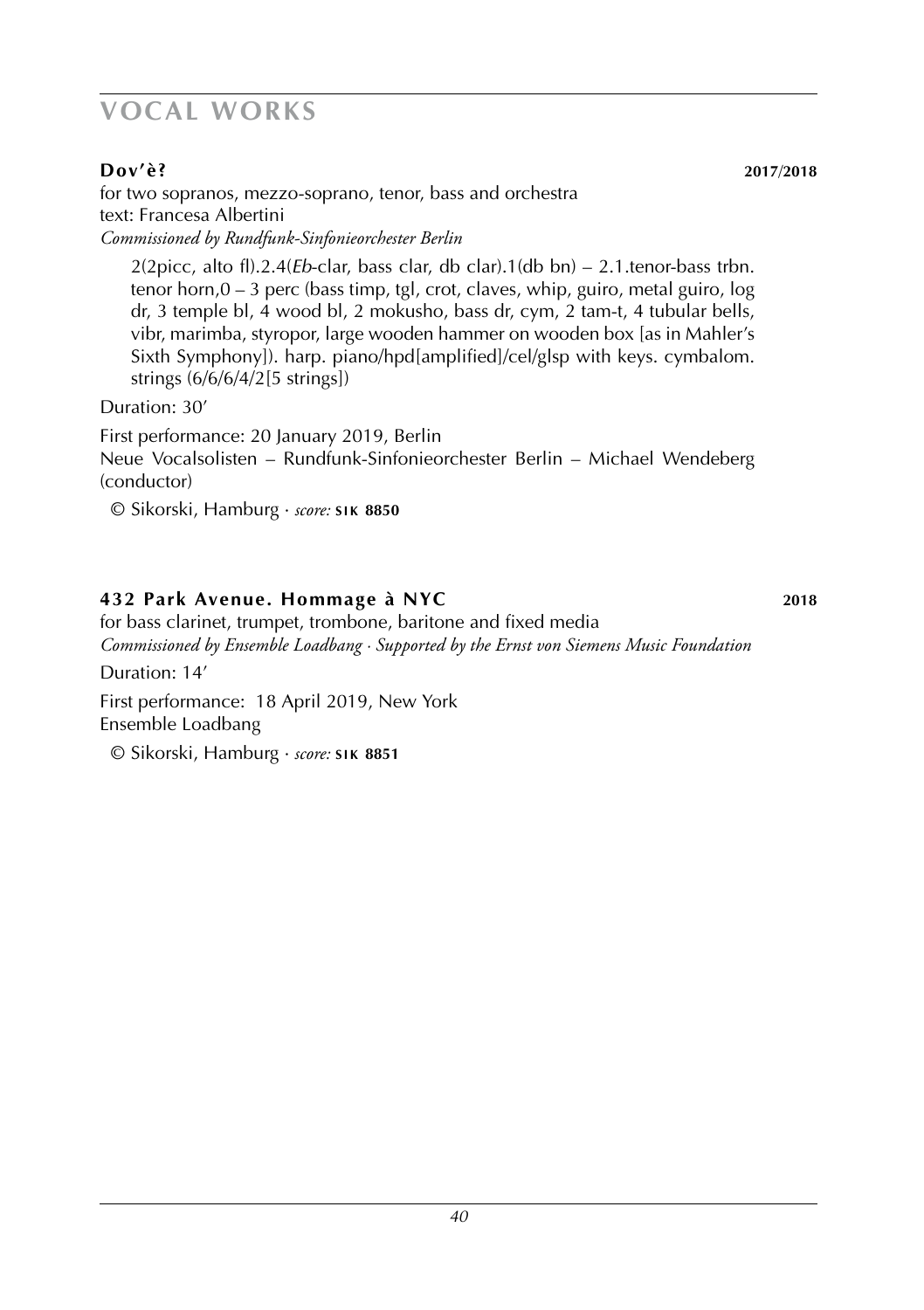### **Astronomica 2019**

for 4 voices (soprano, alto, tenor, bass) and 4 players

text: Claus-Steffen Mahnkopf, Dante Alighieri. The text is, with the exception of the Dante quotation, expected to be translated into the language of the country in which Astronomica is been performed.

*Commissioned by KlangForum Heidelberg*

1(picc, alto fl, bass fl).0.1(*Eb* clar, bass clar, db clar).0 – 0.0.0.0 – perc (crot, 'legni' [7 mixed wooden instruments in ascending order such as wood slash dr, temple bl, wood bl, mokusho], whip, bass dr, susp.cym, medium tam-t, friction stick on [neutral] wood). strings (0/0/0/1/0)

Duration: 21'

First performance: 22 February 2020, Heidelberg KlangForum Heidelberg: Schola Heidelberg and ensemble aistesis – Walter Nußbaum (conductor)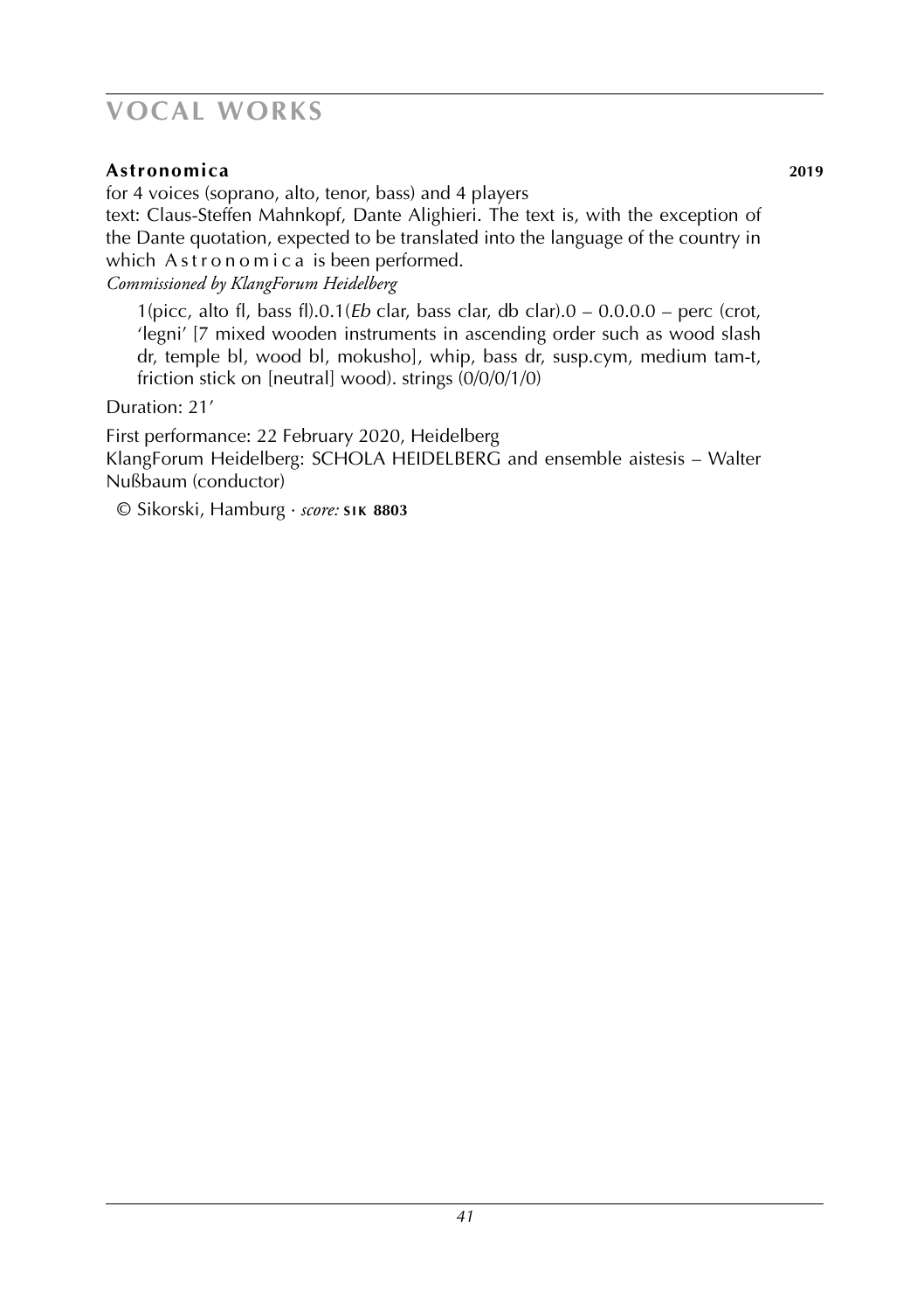## **works with electronic media**

### **D.E.A.T.H 2001**/**2002**

for eight-track tape Duration: 12' First performance: 12 June 2004, Bourges © Sikorski, Hamburg · *score:* **s i k 8664**

### **W.A.S.T.E 2002** for oboe and live electronics Duration: 18' First performance: 12 August 2004, Darmstadt Peter Veale (oboe) – Experimental Studio of the Heinrich Strobel Foundation of SWR – Joachim Haas and Claus-Steffen Mahnkopf (sound direction) © Sikorski, Hamburg · *score:* **s i k 8668**

#### **W.A.S.T.E 2 2002** for oboe and eight-track tape

Duration: 18' First performance: 19 February 2003, Stanford Peter Veale © Sikorski, Hamburg · *score:* **s i k 8676**

### **void – mal d'archive 2002**/**2003**

space / sound composition for eight-track tape Duration: 23' First performance: 24 October 2003, Frankfurt © Sikorski, Hamburg · *score:* **s i k 8663**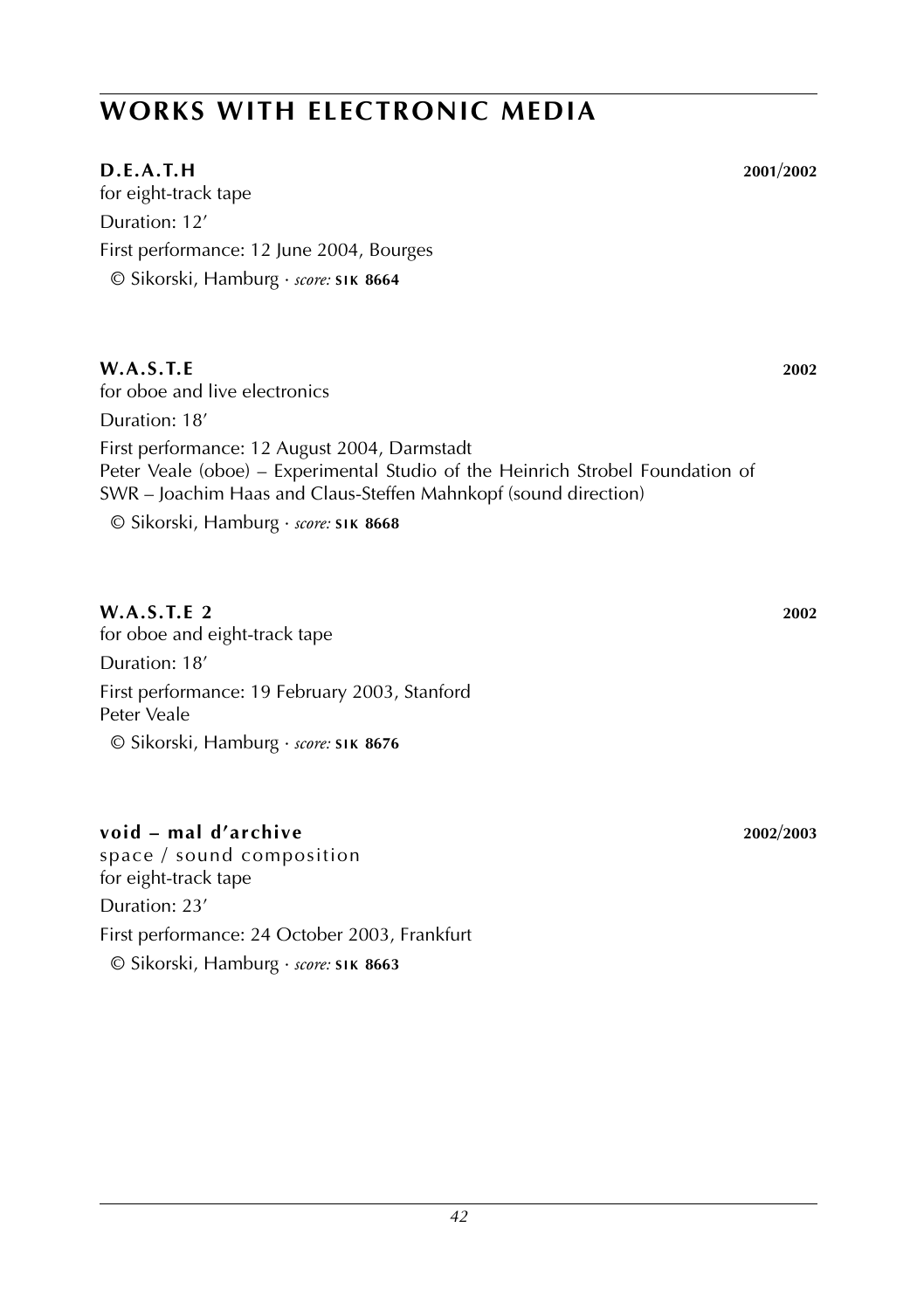## **works with electronic media**

### **Hommage à Thomas Pynchon 2003**-**2005**

Music installation for ensemble, violoncello and live electronics *Commissioned by MärzMusik*

4 picc.0.2 bass  $cl.0 - 0.0.3.0 - 2$  perc (bass dr, cym, 2 Tibetian cym, large tam-t, flat Chinese tam-t, bottles, bronze foil, 5 variable metal objects). 2 pianos

Duration: unlimited

First performance: 6 March 2005, Berlin

Frank Cox (violoncello) – Ensemble SurPlus – James Avery (conductor) – Experimental Studio of the SWR Heinrich Strobel Foundation – Joachim Haas (music informatics and sound direction) – Michael Acker, André Richard and Claus-Steffen Mahnkopf (sound direction)

© Sikorski, Hamburg · *score:* **s i k 8659**

### **metalized void 2015**/**2016**

for percussion

perc (crot, tam-t, objects, feedings)

Duration: 10'

First performance: 1 August 2016, Darmstadt Håkon Stene

© Sikorski, Hamburg · *score:* **s i k 8802**

### **Hommage à Brice Pauset 2016**/**2017**

for five clavichords and fixed media

Duration: 25'

© Sikorski, Hamburg · *score:* **s i k 8848**

### **432 Park Avenue. Hommage à NYC 2018**

for bass clarinet, trumpet, trombone, baritone and fixed media *Commissioned by Ensemble Loadbang · Supported by the Ernst von Siemens Music Foundation* Duration: 14' First performance: 18 April 2019, New York Ensemble Loadbang © Sikorski, Hamburg · *score:* **s i k 8851**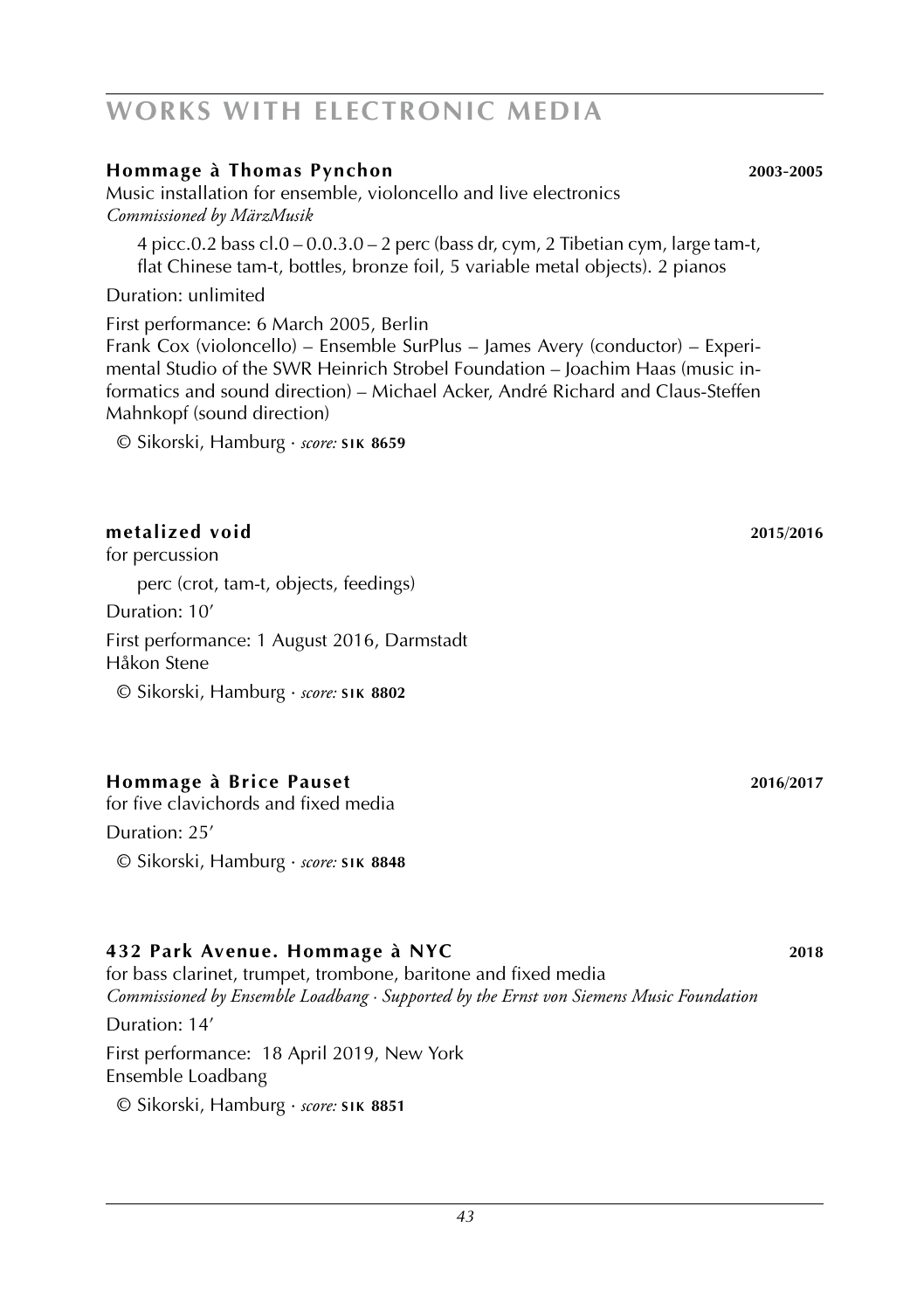## **work cycles**

### **Medusa Cycle**

- **Die Schlangen der Medusa** [Medusa's Snakes] (1991)
- **Gorgoneion** (1990)
- **Pegasos** (1991)
- **Stheno und Euryale** (1992)
- **Medusa** (1990-1992)

Die Schlangen der Medusa, Gorgoneion, Pegasus and Stheno und Euryale are heard in Medusa

## **Medeia Cycle**

- **Kammersymphonie** [Chamber Symphony] (1993-1994)
- **Meta Medeian** (1994)
- **Wladimir** (1993)
- **Wladimir 2** (1994)
- **Wladimir 2b** (1995)
- **Zweites Streichquartett** [Second String Quartet] (1999/1996)

Kammersymphonie, Meta Medeian and Zweites Streichquartett may be played subsequently. W  $l$  ad imir 2 is heard in K a m m e r s y m p h o n i e .

## **Kammerzyklus** [Chamber Cycle]

- **Bläsertrio** [Woodwind Trio] (1996)
- **Kammerkonzert** [Chamber Concerto] (1995/1996)
- **Kammerminiatur** [Chamber Miniature] (1995)
- **Kammerstück** [Chamber Piece] (1995)
- **Trio basso** (1995)

Bläsertrio, Kammerminiatur, Kammerstück and Trio basso jointly form (modificated) K a m m e r k o n z e r t .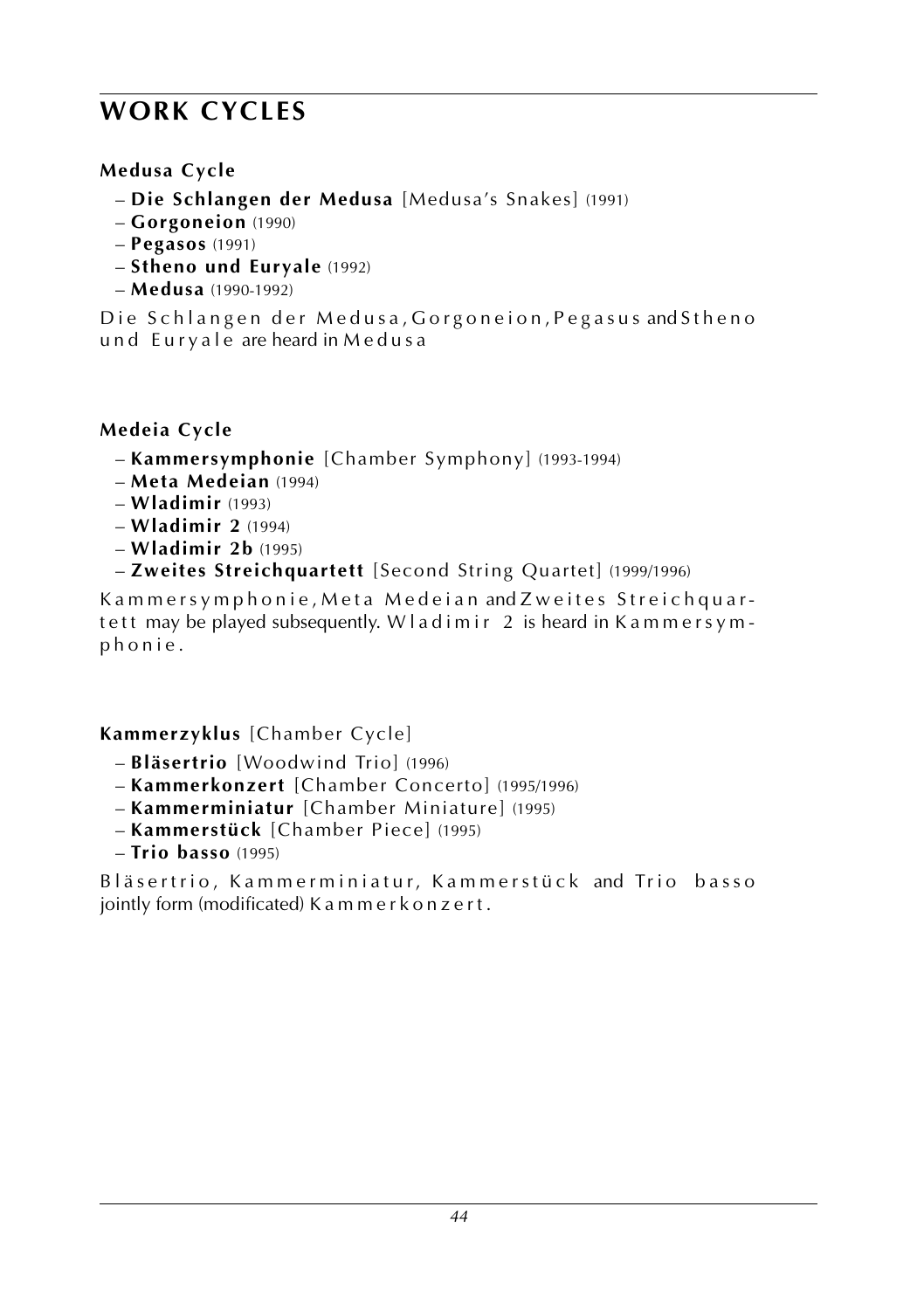## **work cycles**

### **Angelus Novus Cycle**

- **Angela Nova** (1999/2000)
- **Angela Nova 2** (1999/2000)
- **Angelus Novus** (1997-2000)
- **La terreur d'ange nouveau** (1997-1999)
- **La vision d'ange nouveau** (1997/1998)
- **Le rêve d'ange nouveau** (1999)
- **Solitude-Sérénade** (1997)
- **– Zweite Kammersymphonie** (1997-1999)

Angela Nova, La terreur d'ange nouveau, La vision d'ange nouveau, Le rêve d'ange nouveau, Solitude-Sérénade and Zweite Kammersymphonie are heard in Angelus Novus.

### **Kurtág Cycle**

- **Hommage à György Kurtág** (2000/2001)
- **Hommage à Mark André** (2001)
- **Kurtág-Cantus I** (2005)
- **Kurtág-Cantus II** (2013)
- **Kurtág-Cantus III** (2013)
- **Kurtág-Cantus IV** (2013)
- **Kurtág-Duo** (2000)
- **Todesmusik** (2001)

Kurtág-Duo, Todesmusik I, Kurtág-Cantus I-IV are heard in a slightly modificated version in Hommage à György Kurtág. Hommage à Mark André is heard (modificated) in To desmusik I.

### **Libeskind Cycle**

- **Hommage à Daniel Libeskind, Vol. I** (2002)
- **Hommage à Daniel Libeskind, Vol. II** (2010-2011)
- **Hommage à Daniel Libeskind, Vol. III** (2010-2012)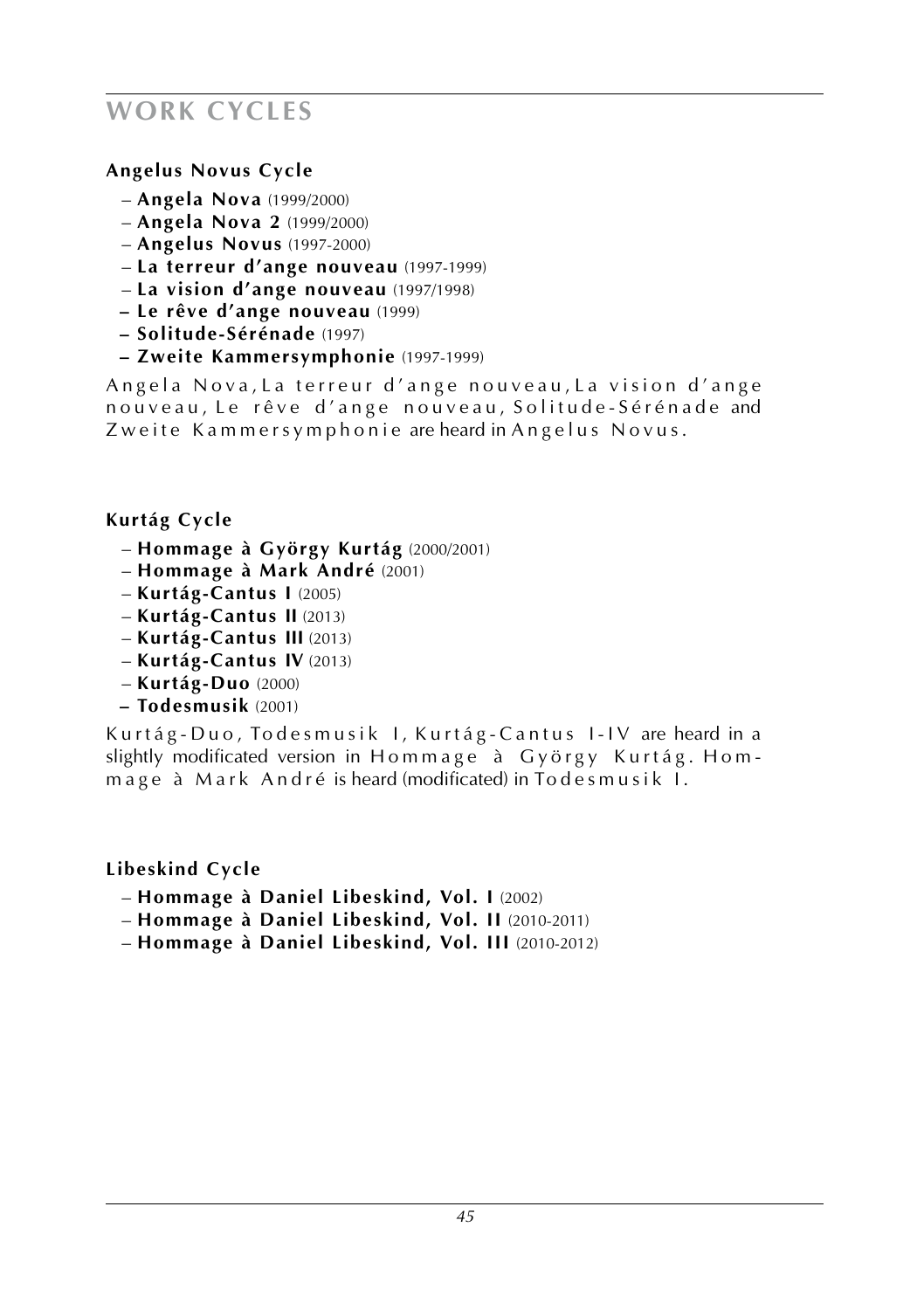## **work cycles**

## **Pynchon Cycle**

- **D.E.A.T.H** (2001/2002)
- **Hommage à Thomas Pynchon** (2003-2005)
- **The Courier's Tragedy** (2001)
- **The Tristero System** (2002)
- **W.A.S.T.E** (2001/2002)
- **W.A.S.T.E 2** (2001/2002)

The Courier's Tragedy, The Tristero System and D.E.A.T.H are heard in Hommage à Thomas Pynchon.

## **Prospero Cycle**

- **Beethoven-Kommentar** (2004)
- **Prospero-Fragmente** (2005)
- **Prospero's Epilogue** (2004)

Beethoven-Kommentar is heard in Prospero's Epilogue.

## **void Cycle**

- **void mal d'archive** (2002/2003)
- **humanized void** (2003-2007)
- **voiced void** (2008)
- **void un delitto italiano** (2009)
- **void kol ischa asirit** (2010-2012)
- **metalized void** (2015/2016)
- **–** *five other works yet in preparation*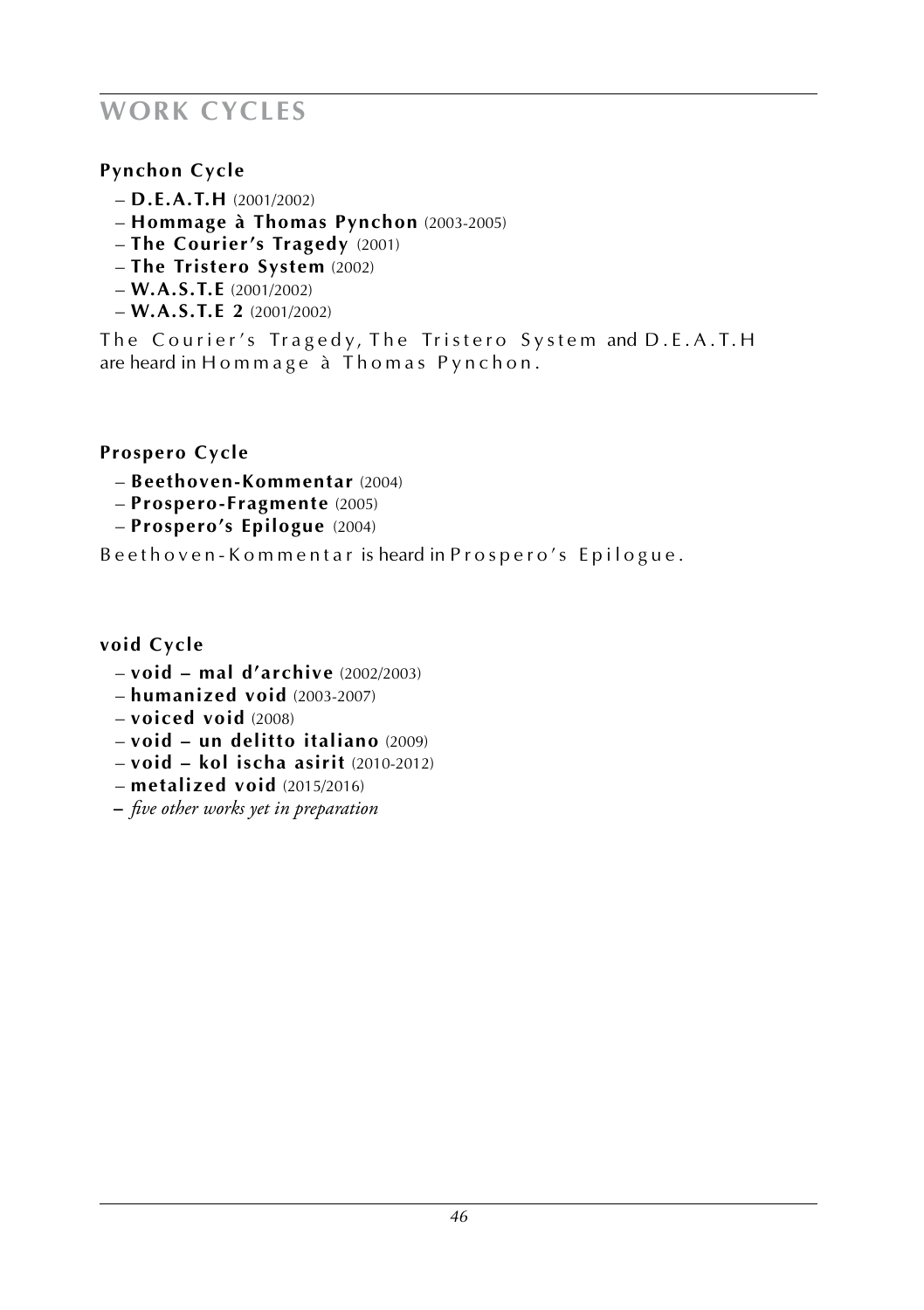## **PUBLICATIONS BOOKS** (selection)

**Die Spieltechnik der Oboe, The Techniques of Oboe Playing, La technique du hautbois** (jointly with Peter Veale), Kassel: Bärenreiter 1994

**Kritische Theorie der Musik**, Weilerswist: Velbrück Wissenschaft 2006, second edition 2008

**Die Humanität der Musik. Essays aus dem 21. Jahrhundert**, Hofheim/Taunus: Wolke 2007

**Facets of the Second Modernity** (Co-Editor) (= *New Music and Aesthetics in the* 21*st Century*, vol. 6), Hofheim/Taunus: Wolke 2008

**Klaus Huber. Von Zeit zu Zeit. Das Gesamtschaffen. Gespräche mit Claus-Steffen Mahnkopf**, Hofheim/Taunus: Wolke 2009 (engl.: **Klaus Huber. From Time – to Time: The Complete OEuvre. In Conversation with Claus-Steffen Mahnkopf**, Hofheim/Taunus: Wolke 2010)

**Musik, Ästhetik, Digitalisierung. Eine Kontroverse** (jointly with Johannes Kreidler and Harry Lehmann), Hofheim/Taunus: Wolke 2010

**Deutschland oder Jerusalem. Das kurze Leben der Francesca Albertini** Springe: zu Kampen 2013

**Von der Messianischen Freiheit. Weltgesellschat – Kunst – Musik** Weilerswist: Velbrück 2016

**Philosophie des Orgasmus** Berlin: Suhrkamp 2019

### **Schlüsselwerke der Musik**

(jointly with Bernd Asmus and Johannes Menk), Hofheim/Taunus: Wolke 2019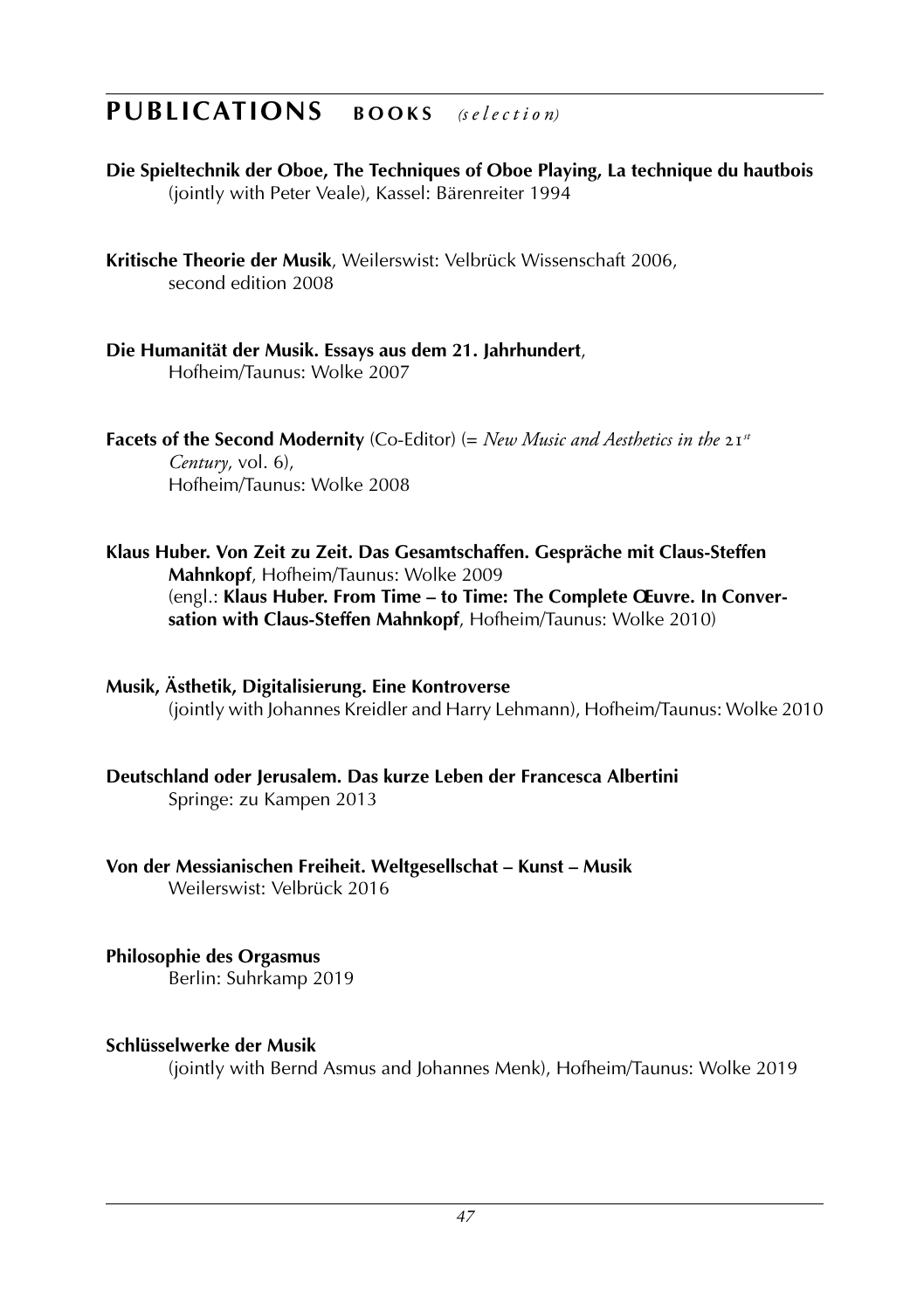## **PUBLICATIONS BOOKS ON CLAUS-STEFFEN MAHNKOPF**

### **Die Musik von Claus-Steffen Mahnkopf**

Ferdinand Zehentreiter (editor), Hofheim/Taunus: Wolke 2012 Essays by: Stefan Beyer, Luca Conti, Sidney Corbett, Klaas Coulembier, Franklin Cox, Hansjörg Ewert, Ernst Helmuth Flammer, Clytus Gottwald, Almut Hellwig, Jonathan Hepfer, Egbert Hiller, Klaus Huber, Sven Thomas Kiebler, Carin Levine, Barbara Maurer, Johannes Menke, Peter Mischung, Alrun Moll, Rainer Nonnenmann, Jürgen Ruck, Wolfgang Rüdiger, Wolfram Schurig, Steven Kazuo Takasugi, Ermis Theodorakis, Christoph Türcke, Peter Veale, Sophie-Mayuko Vetter und Ferdinand Zehentreiter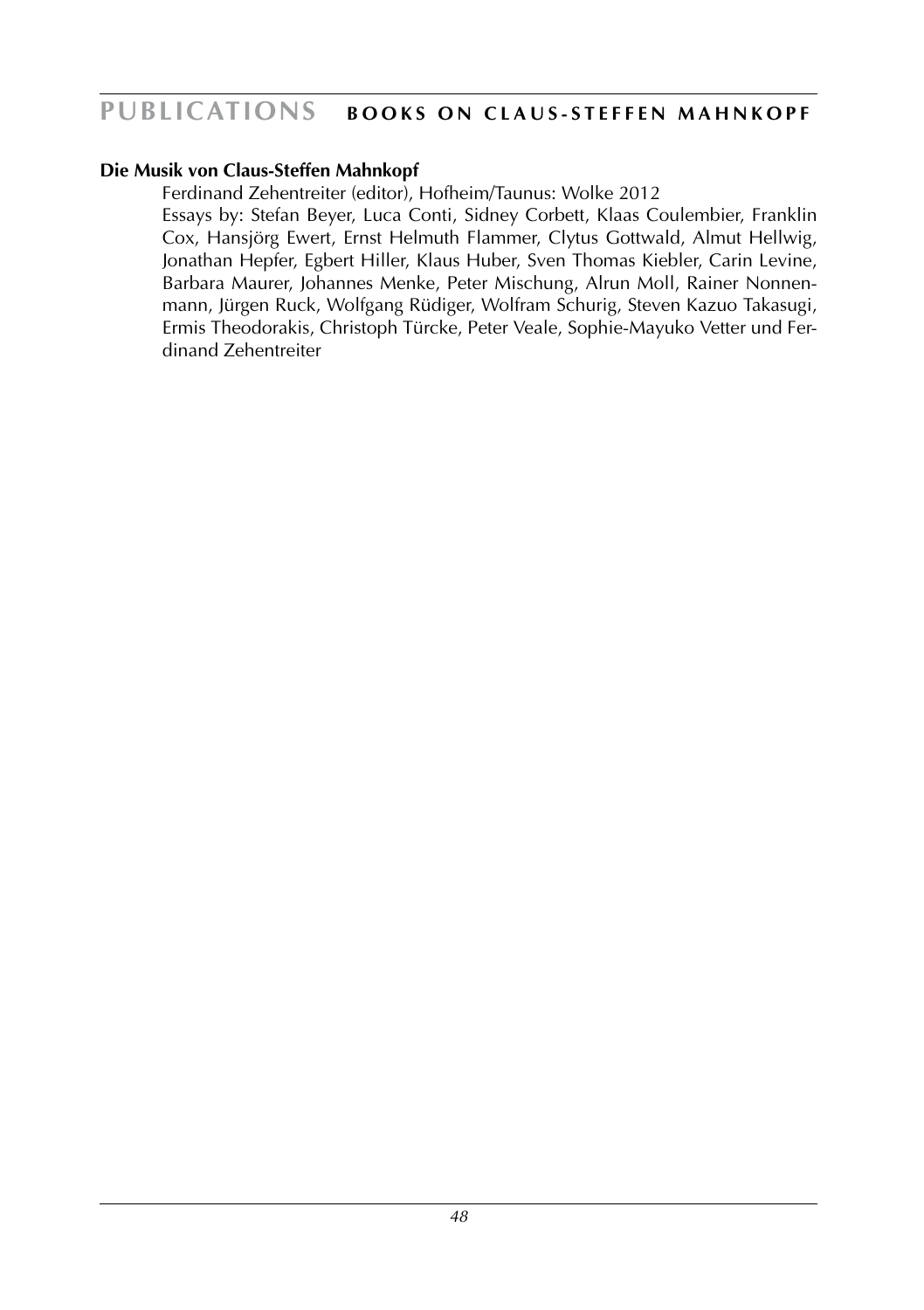## **Publications E s s a y s** *(s e l e c t i o n)*

### **Glenn Goulds klavieristische Ästhetik**

in: Üben&Musizieren 5/1990, Mainz 1990

### also: **Glenn Gould's Pianistic Aesthetics**

in: Bulletin of The International Glenn Gould Society 15/16, Groningen 1991

### **Purcell – Ein Versuch**

in: Günther Metz (Editor), *Musica – scientia et ars: eine Festgabe für Peter Förtig zum* 60*. Geburtstag*, Frankfurt/Main 1995

#### **Boulez – ein Schicksal?**

in: Musik-Konzepte 89/90 (= *Pierre Boulez*), München 1995

### **Mahlers Gnosis**

in: Musik-Konzepte 91 (= *Gustav Mahler. Der unbekannte Bekannte*), München 1996

### **Ferneyhoughs Streichtrio**

in: Musik & Ästhetik 1/2 (1997)

### **Beethovens Große Fuge – Multiperspektivität im Spätwerk**

in: Musik & Ästhetik 8 (1998)

### **Wagners Philosophie des Eros**

#### **Venusbergmusik: Sexualität als Semantik**

### **Tristan und Isolde: Zwischen Psychologie und musikalischer Logik**

### **Der Schluß des Parsifal: Erlösung im Klang**

### **Wagners Kompositionstechnik**

in: Claus-Steffen Mahnkopf (Editor), *Richard Wagner. Konstrukteur der Moderne*, Stuttgart 1999

### **Cages kompositorische Hinterlassenschaft**

in: Claus-Steffen Mahnkopf (Editor), *Mythos Cage*, Hofheim/Taunus 1999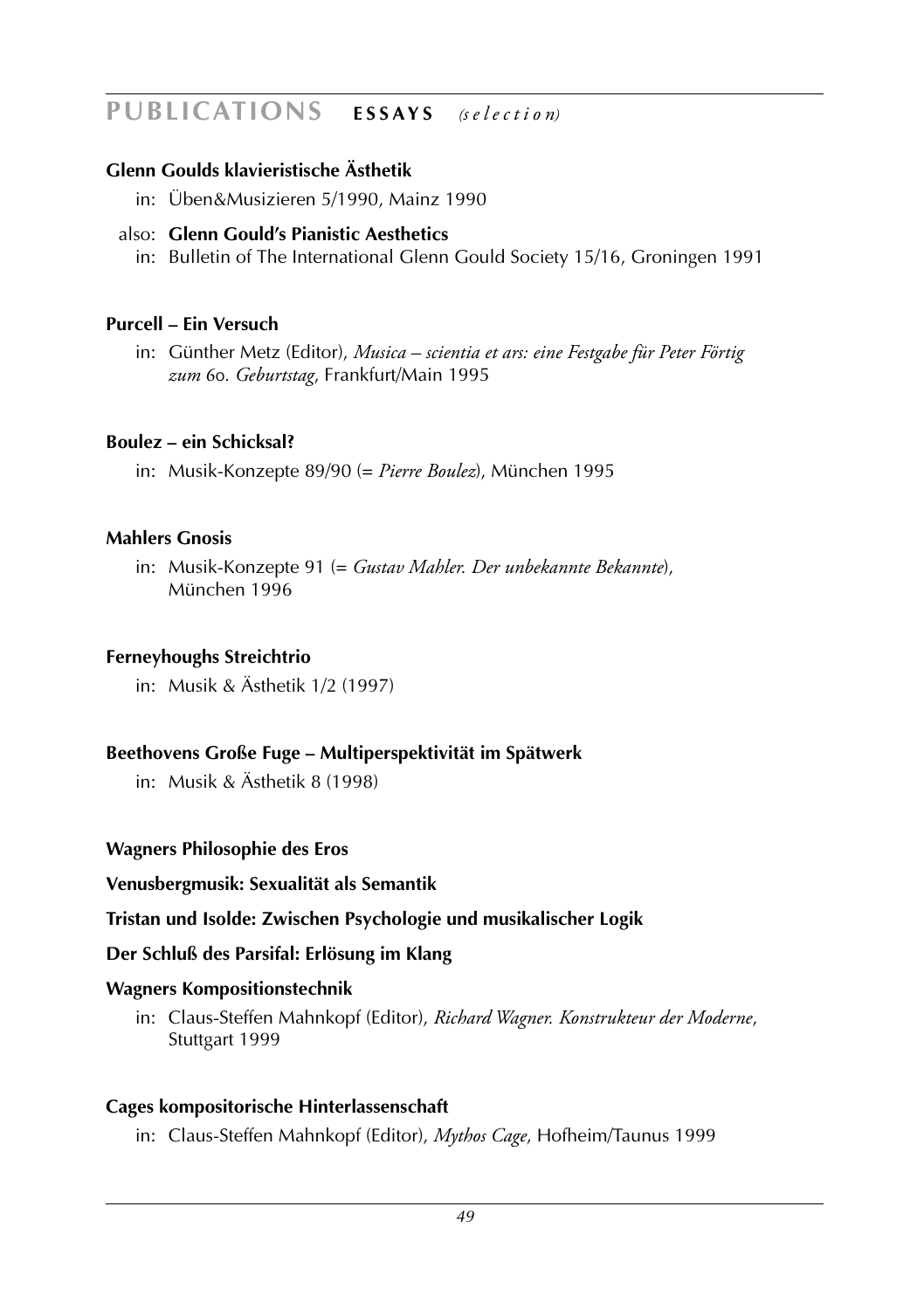## **Publications E s s a y s**

### **Die Kontinuität der Musik. Musikästhetische Reflexionen am Ende einer Epoche**

in: *Was macht die Kunst nach dem Ende der Kunst? Sechs Künstler antworten*, edited by Günter Seubold, Würzburg 2000

### *Musik***theater – oder: Die Unmöglichkeit atonaler Oper**

in: Otto Kolleritsch (Editor), *Das Musiktheater – Exempel der Kunst*, Wien 2001 (= *Studien zur Wertungsforschung*, Bd. 38)

### **Theory of Polyphony**

### **Medusa: Concerning Conception, Poetics, and Technique**

in: Claus-Steffen Mahnkopf et al. (Editors), Polyphony & Complexity (= *New Music and Aesthetics in the* 21*st Century*, vol. 1), Hofheim 2002

### *The Courier's Tragedy***. Strategies for a Deconstructive Morphology**

in: Claus-Steffen Mahnkopf et al. (Editors), *Musical Morphology* (= *New Music and Aesthetics in the* 21*st Century*, vol. 2), Hofheim 2004

### **Der Angelus-Novus-Zyklus**

in: *Schrift – Bilder – Denken. Walter Benjamin und die Künste*, edited by Detlev Schöttker, Frankfurt a. M. 2004

### **Klaus Huber. Ein Eingedenken**

in: *Unterbrochene Zeichen. Klaus Huber an der Hochschule für Musik der Musik-Akademie der Stadt Basel. Schriften, Gespräche, Dokumente*, edited by Michael Kunkel, Saarbrücken 2005

### **Zwei Versuche zu Helmut Lachenmann**

in: *auf (-) und zuhören.* 14 *essayistische Reflexionen über die Musik und die Person Helmut Lachenmanns*, edited by Hans-Peter Jahn, Hofheim 2005

### **Hommage à Thomas Pynchon**

 In: Claus-Steffen Mahnkopf et al. (Editors), *Electronics in New Music* (= *New Music and Aesthetics in the* 21*st Century*, vol. 4), Hofheim/Taunus 2006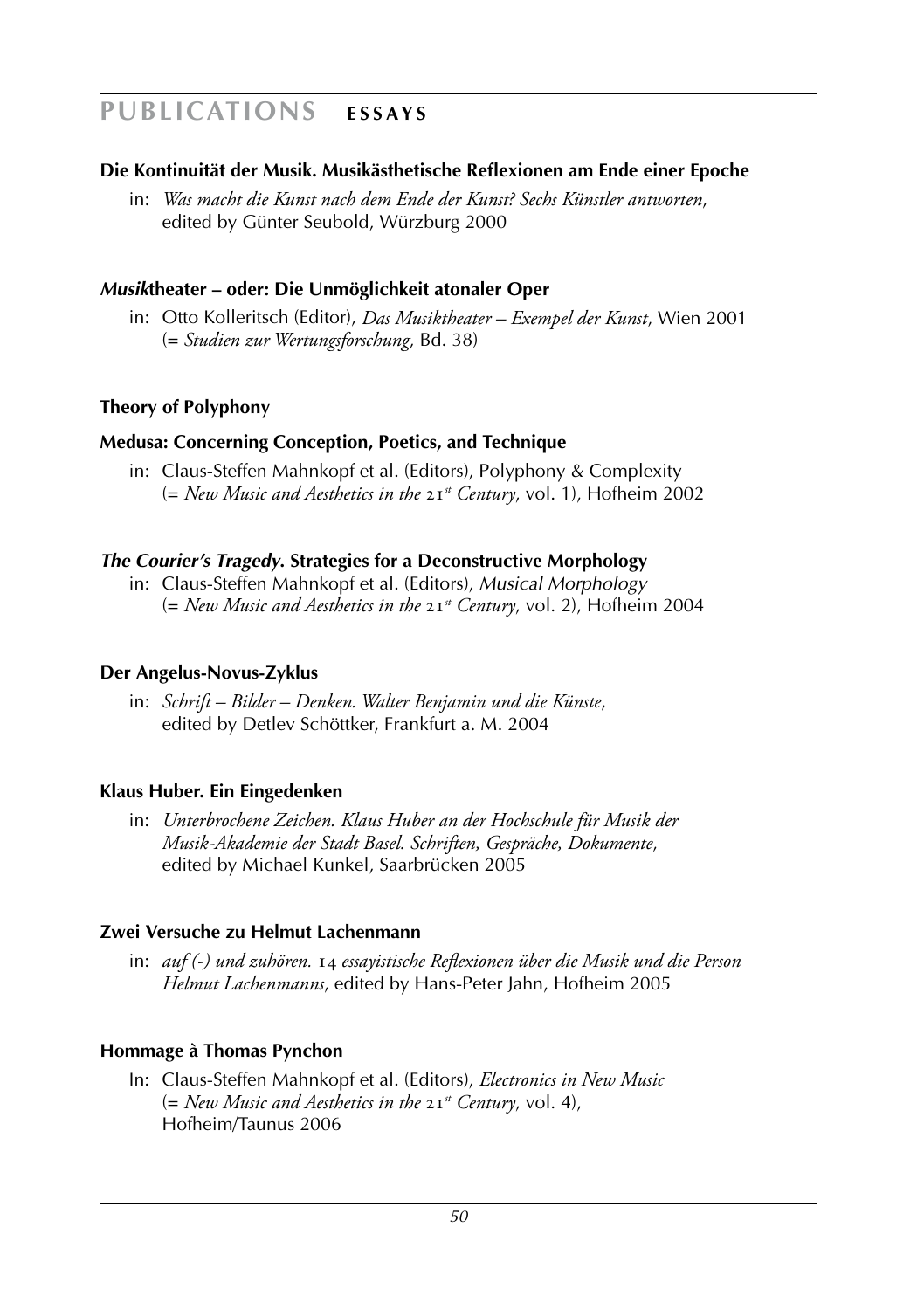## **Publications E s s a y s**

### **Die Zweite Moderne als kompositorische Praxis. Oder: Was mich mit Steven Kazuo Takasugi verbindet**

 In: *Orientierungen. Wege im Pluralismus der Gegenwartsmusik*, edited by Jörn Peter Hiekel (= *Veröffentlichungen des Instituts für neue Musik und Musikerziehung Darmstadt*, Bd. 47), Mainz: Schott 2007

### **Polykulturalität als Polyphonietypus. Zum Alterswerk Klaus Hubers**

In: Musik-Konzepte 137/138 *(Klaus Huber)*, München: text + kritik 2007

### **"Man müsste das komplette Musiksystem umbauen." Roger Behrens im Gespräch mit Claus-Steffen Mahnkopf über das Projekt einer ›Kritischen Theorie der Musik‹**

In: Zeitschrift für kritische Theorie 24/25 (2007)

#### **Theorie der musikalischen Postmoderne**

In: Musik & Ästhetik 46 (2008)

#### **Brian Ferneyhough:** *La terre est un homme*

In: Musik-Konzepte 140 *(Brian Ferneyhough)*, München: text + kritik 2008

### **Analysis of my** *Kurtág Cycle*

 In: Claus-Steffen Mahnkopf et al. (Editors), *Facets of the Second Modernity* (= *New Music and Aesthetics in the* 21*st Century*, vol. 6), Hofheim/Taunus: Wolke 2008

### **Laudatio auf Klaus Huber**

In: Musik & Ästhetik 50 (2009)

### **Helmut Lachenmann:** *Concertini*

In: Musik-Konzepte 146 *(Helmut Lachenmann)*, München: text + kritik 2009

### **Die Schönheit** (**in**) **der Musik**

In: Musik & Ästhetik 55 (2010)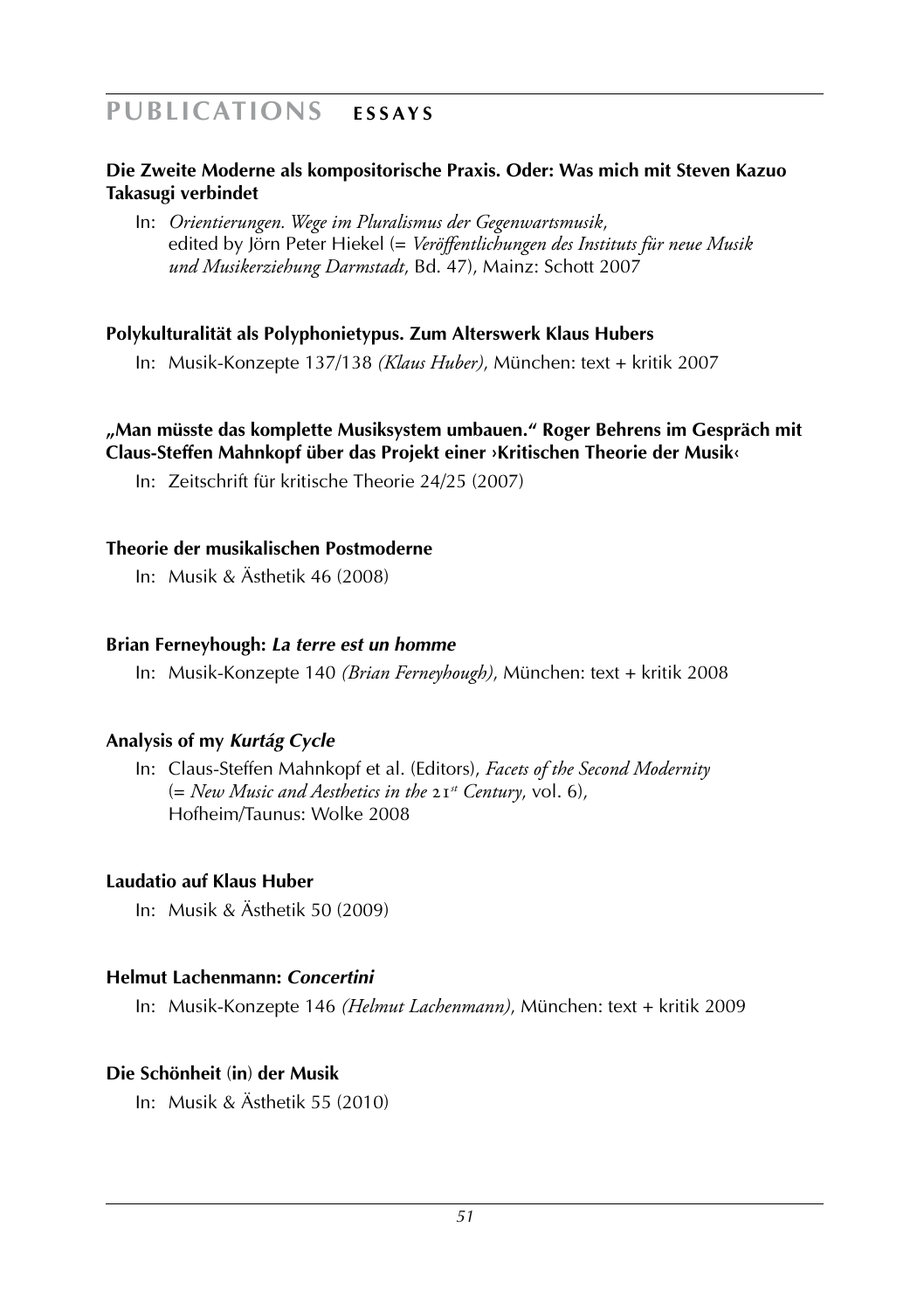## **Publications E s s a y s**

### **Was heißt Avantgarde? Dinge machen, die eigentlich unmöglich sind**

#### **Über das Hören**

in: Musik, Ästhetik, Digitalisierung. Eine Kontroverse (jointly with Harry Lehmann and Johannes Kreidler, Hofheim/Taunus, Wolke 2010

#### **Wahrheit in Kunst und Musik**

In: Musik & Ästhetik 57 (2011)

#### **Was heißt musikalischer Gehalt?**

In: Musik & Ästhetik 63 (2012)

#### **The Inclusion of the Non-Own. On Five Works with Foreign Material**

in: Claus-Steffen Mahnkopf et al. (ed.), *Musical Material Today (= New Music and Aesthetics in the* 21*st Century*, vol. 8), Hofheim 2012

#### **Concept and Abstraction.** *void – kol ischa asirit* **and** *Hommage à Brian Ferneyhough*

 In: Claus-Steffen Mahnkopf et al. (ed.), *Substance and Content in Music Today (= New Music and Aesthetics in the* 21*st Century*, vol. 9), Hofheim 2014

### **Francesca Yardenit Albertini – Eine Grenzgängerin**

 In: Claus-Steffen Mahnkopf (Hg.), *Francesca Yardenit Albertini, Die Vision eines anderen Judentums. Ausgewählte Schriften*, Berlin: Hentrich & Hentrich 2014

#### **Überblick über meine Vokalmusik**

 In: Darmstädter Beiträge zur Neuen Musik, Bd. 22, ed. by Michael Rebhahn and Thomas Schäfer, Mainz: Schott 2014

A complete list of Claus-Steffen Mahnkopf's publications, concert programmes (in English and in German) as well as many of his essays (as PDF files) can be found on Mahnkopf's web site:

**w w w . c l a u s s t e f f e n m a h n k o p f . d e**

Mahnkopf's music is currently available via free mp3.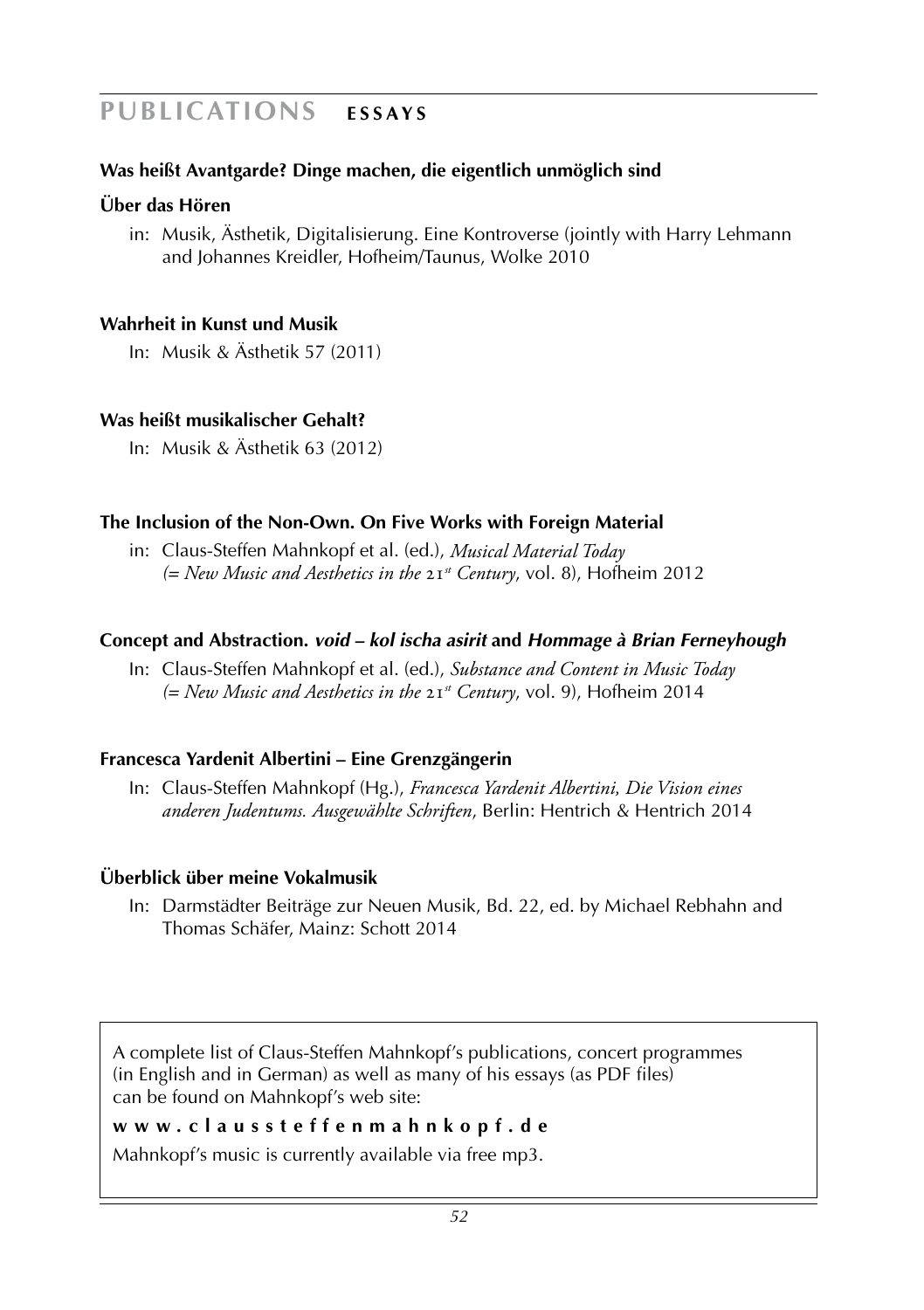#### **Angela Nova** for soprano and ensemble

■ NEOS 11211-12 Monika Meier-Schmid (soprano) – Ensemble SurPlus – James Avery (conductor)

### **Angela Nova 2** for soprano

 ■ NEOS 11211-12 Almut Hellwig

### **Angelus Novus** *Music* Theatre

■ RCA 74321 7 3630 2 (excerpts) Monika Meier-Schmid (soprano) – Ensemble SurPlus – James Avery (conductor)

### **Beethoven-Kommentar** for piano

■ NEOS 11207 Ermis Theodorakis

### **D.E.A.T.H** for eight-track tape

■ NEOS 11036

### **deconstructing accordion** for accordion

■ NEOS 11407 Luka Juhart

### **Die Schlangen der Medusa** [Medusa's Snakes]

### for (four) clarinet(s)

■ Baldreit-Edition Baden-Baden 1995 (www.claussteffenmahnkopf.de) David Smeyers (clarinets)

#### **différance** for violin

■ Baldreit-Edition Baden-Baden 1995 (www.claussteffenmahnkopf.de) Dora Entcheva

### **Esé apie vandenis** for male voice

■ NEOS 11828 Jeffrey Gavett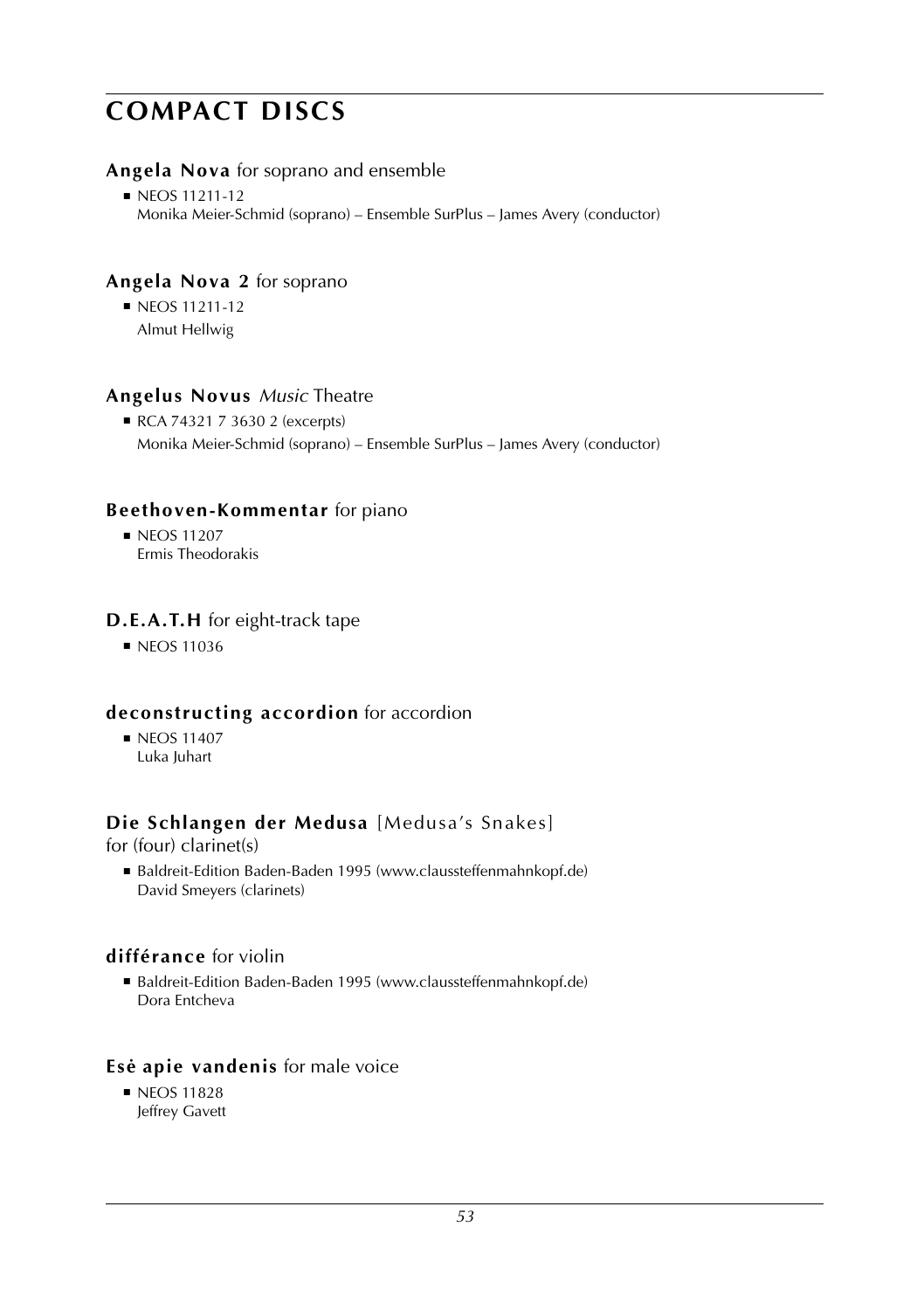### **Gorgoneion** for oboe

■ NEOS 11813 Peter Veale

### **Hommage à Daniel Liebeskind, Vols. I**-**III** for six players

■ NEOS 11616 Ensemble SurPlus

### **Hommage à György Kurtág** for guitar and chamber orchestra

■ NEOS 11307 Jürgen Ruck (guitar) – Österreichisches Ensemble für neue Musik – Johannes Kalitzke (conductor)

### **Hommage au hautbois** A musical ostracism

for oboe obbligato and ensemble

■ NEOS 11813 Ensemble Elision

#### **humanized void** for large orchestra

■ NEOS 11417 Symphonieorchester des Bayerischen Rundfunks – Roland Kluttig (conductor)

### **»il faut continuer«** for chamber ensemble

■ WER 6547 2 Ensemble SurPlus – James Avery (conductor)

### **Illuminations du brouillard** for oboe and piano

- Baldreit-Edition Baden-Baden 1995 (www.claussteffenmahnkopf.de) Peter Veale (oboe) – Sven Thomas Kiebler (piano)
- NEOS 11813 Peter Veale (oboe) – Sven Thomas Kiebler (piano)

### **Kammerkonzert** [Chamber Concerto] for piano and ensemble

 ■ WER 6547 2 Eun Ju Kim (piano) – Ensemble SurPlus – James Avery (conductor)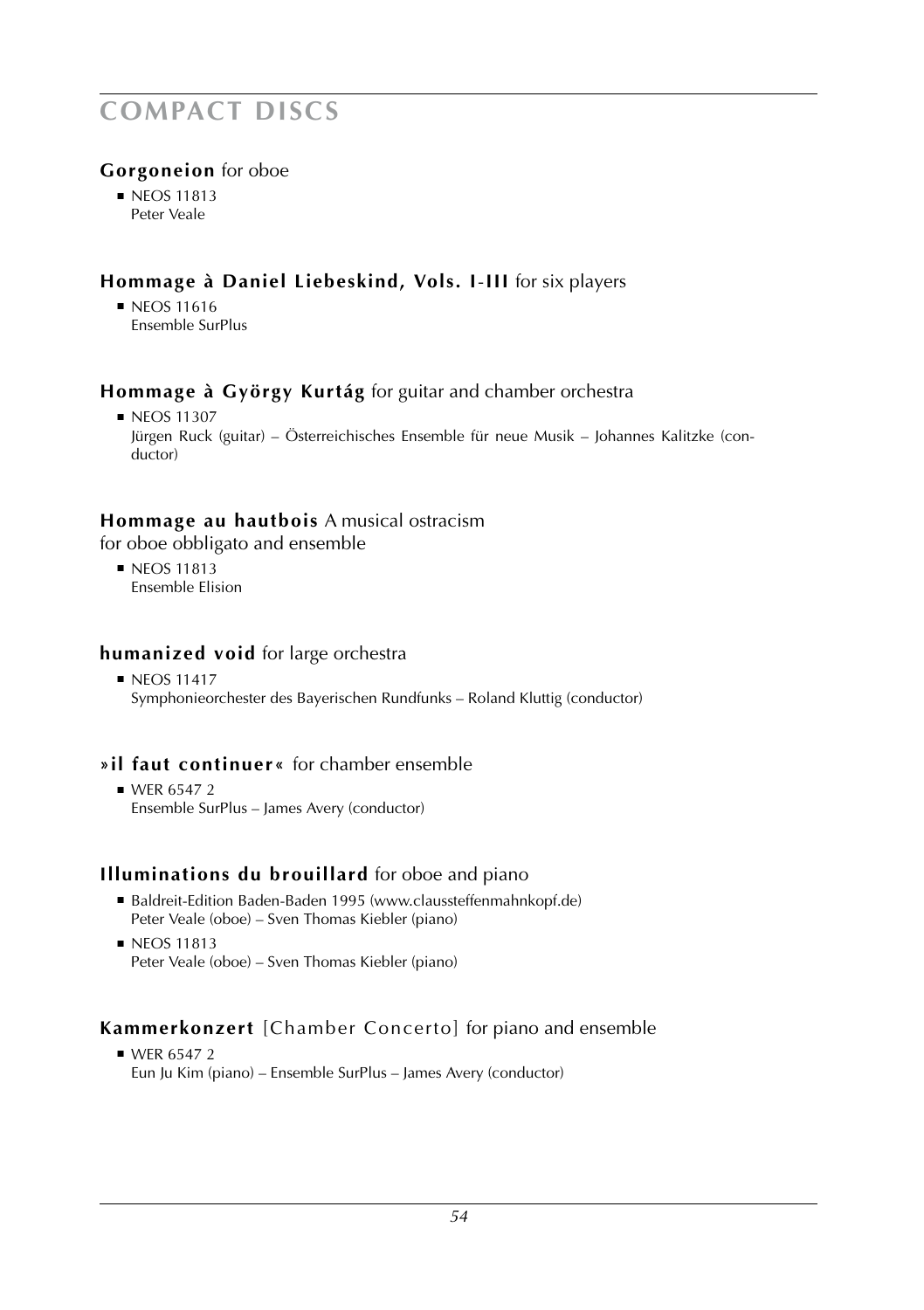### **Kammerminiatur** [Chamber Miniature] for piano

■ NEOS 11207 Ermis Theodorakis

### **Kammerstück** [Chamber Piece] for piano

■ NEOS 11207 Ermis Theodorakis

### **Kurtág-Duo** for two guitars

■ NEOS 11307 Elena Càsoli, Jürgen Ruck

### **La terreur d'ange nouveau** for flute

 ■ NEOS 11211-12 Carin Levine

### **La vision d'ange nouveau** for violoncello

 ■ NEOS 11211-12 Franklin Cox

### **Le rêve d'ange nouveau** for piano

- NEOS 11207 Ermis Theodorakis
- NFOS 11211-12 Sophie-Mayuko Vetter

### **Medusa** for oboe and chamber orchestra

 $WFR65472$ Peter Veale (oboe) – Ensemble SurPlus – James Avery (conductor)

#### **memor sum** for viola

■ WFR 6547 2 Bodo Friedrich

#### **Mikrotomie** for guitar

■ Baldreit-Edition Baden-Baden 1995 (www.claussteffenmahnkopf.de) Jürgen Ruck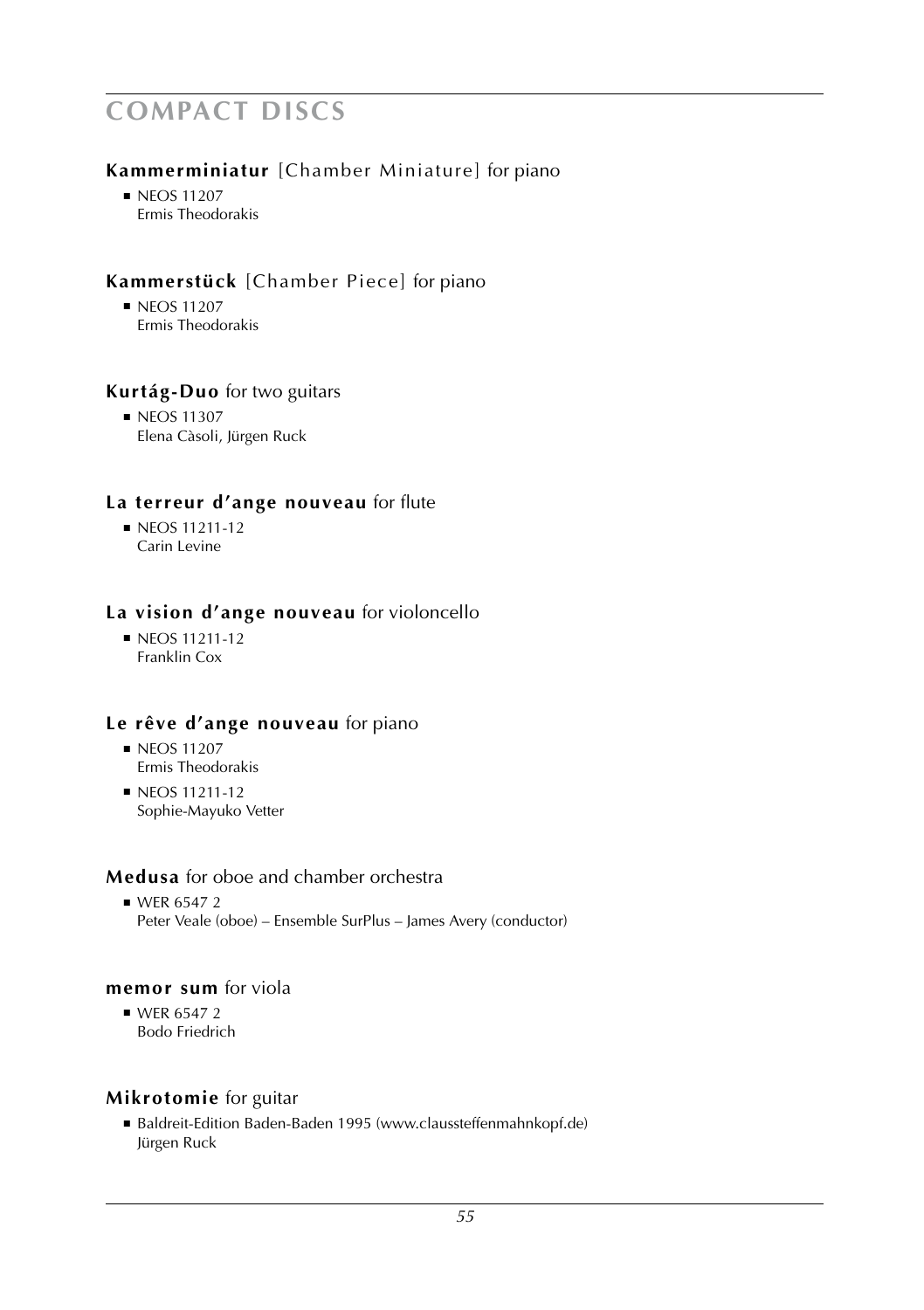### **Mon coeur mis à nu** for four voices

■ NEOS 11828 ExVoCo

### **Pegasos** for harpsichord

■ WER 6547 2 David Adams

### **Prospero-Fragmente** for piano

■ NEOS 11207 Ermis Theodorakis

### **resquiescant in pace** for four players

 ■ KAIROS 001244KAI ensemble recherche

### **Rhizom** Hommage à Glenn Gould for piano

- Baldreit-Edition Baden-Baden 1995 (www.claussteffenmahnkopf.de) Till A. Körber
- NEOS 11207 Ermis Theodorakis

### **Solitude-Nocturne** for piccolo oboe

- Baldreit-Edition Baden-Baden 1995 (www.claussteffenmahnkopf.de) Ernest Rombout
- NEOS 11813 Ernest Rombout

### **Solitude-Sérénade** for piccolo oboe and ensemble

- RCA 74321 73621 2 Ernest Rombout (piccolo oboe) – Ensemble SurPlus – James Avery (conductor)
- NEOS 11211-12 Ernest Rombout (piccolo oboe) – Ensemble SurPlus – James Avery (conductor)

### **succolarity** for flute

■ Baldreit-Edition Baden-Baden 1995 (www.claussteffenmahnkopf.de) Carin Levine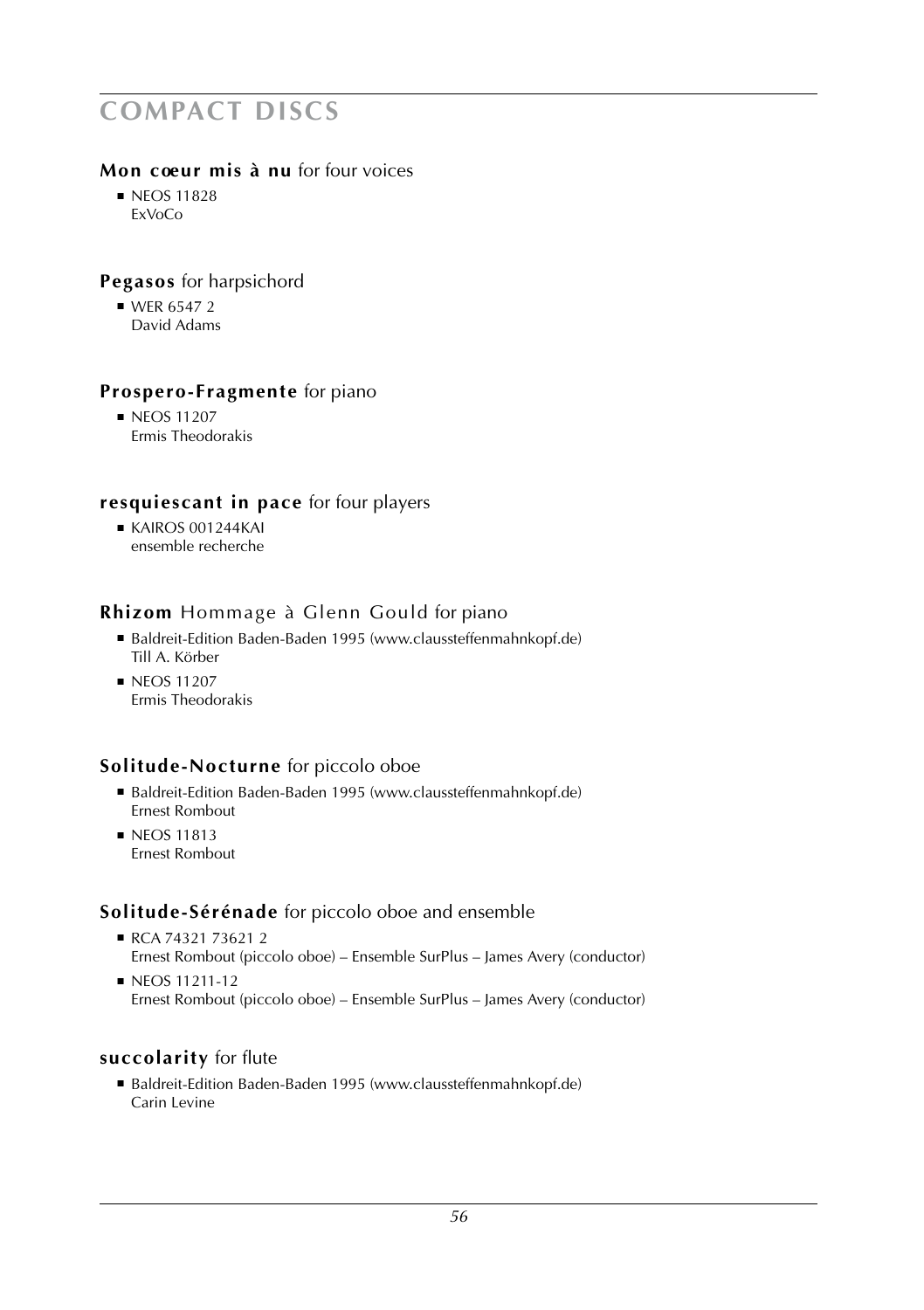### **The Courier's Tragedy** for violoncello

■ NEOS 11036 Franklin Cox

### **The Tristero System** for ensemble

■ NEOS 11036 Ensemble SurPlus – James Avery (conductor)

#### **Trema** for percussion

 $N$ FR 6547 2 Pascal Pons

### **Trio basso** for viola, violoncello and double bass

■ ACD 6024-3. edition Solitude Ensemble SurPlus – James Avery (conductor)

### **voiced void** for 24 voices

■ NEOS 11828 SWR Vokalensembles – Rupert Huber (conductor)

### **void – kol ischa asirit** for large orchestra

■ NEOS 11417 Radiosymphonieorchester des Süddeutschen Rundfunks – Rupert Huber (conductor)

### **void – mal d'archive** for eight-track tape

■ NEOS 11417 Experimental Studio of Südwestrundfunk

### **void – un delitto italiano** Un epitaffio

for six voices

■ NEOS 11828 Neue Vokalsolisten

### **W.A.S.T.E** for oboe and live electronics

■ NEOS 11036

Peter Veale (oboe) – Experimental Studio of the Heinrich Strobel Foundation of SWR – Joachim Haas and Claus-Steffen Mahnkopf (sound direction)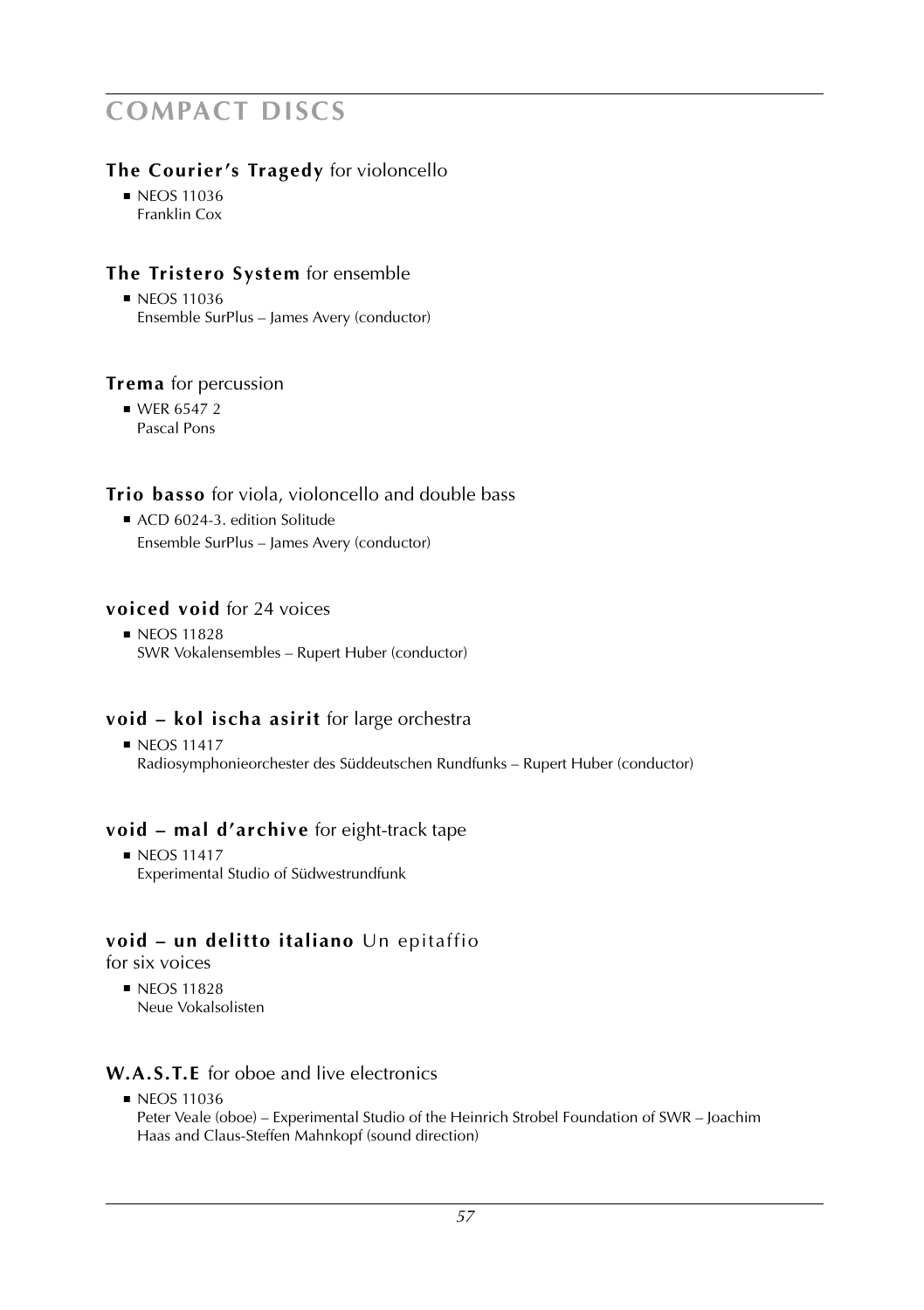### **W.A.S.T.E 2** for oboe and eight-track tape

■ NEOS 11813

### **Zweite Kammersymphonie** [Second Chamber Symphony]

for chamber orchestra

■ NEOS 11211-12 Ensemble SurPlus – James Avery (conductor)

## **Fünf kleine Lakunaritäten** [Five Little Lacunarities] for piano

- WER 6547 2 Till A. Körber
- NEOS 11207 Ermis Theodorakis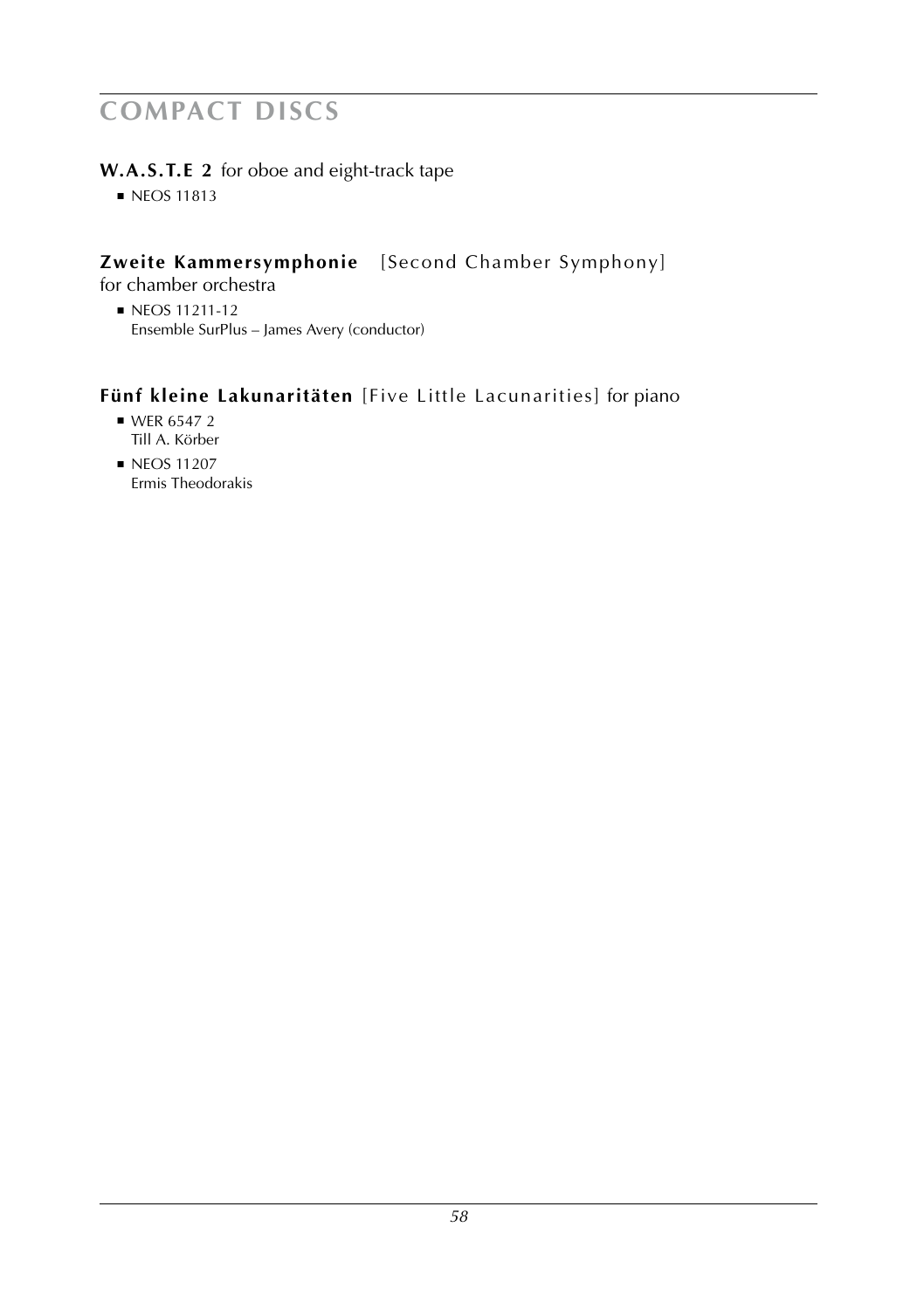# **index of works**

| Angelus Novus Music Theatre after Walter Benjamin 10 |  |
|------------------------------------------------------|--|
|                                                      |  |
|                                                      |  |

| coincidentia oppositorum contractor contractor contractor and 28 |  |  |  |  |  |  |  |  |  |  |  |  |  |
|------------------------------------------------------------------|--|--|--|--|--|--|--|--|--|--|--|--|--|
|                                                                  |  |  |  |  |  |  |  |  |  |  |  |  |  |

| deconstructing accordion contained and the contract of the set of the set of the set of the set of the set of the set of the set of the set of the set of the set of the set of the set of the set of the set of the set of th |  |  |  |  |  |  |  |  |  |  |  |  |  |
|--------------------------------------------------------------------------------------------------------------------------------------------------------------------------------------------------------------------------------|--|--|--|--|--|--|--|--|--|--|--|--|--|
|                                                                                                                                                                                                                                |  |  |  |  |  |  |  |  |  |  |  |  |  |
|                                                                                                                                                                                                                                |  |  |  |  |  |  |  |  |  |  |  |  |  |
|                                                                                                                                                                                                                                |  |  |  |  |  |  |  |  |  |  |  |  |  |
|                                                                                                                                                                                                                                |  |  |  |  |  |  |  |  |  |  |  |  |  |

| El sueño de la razón produce monstruos Un capricho según Goya  33 |  |  |  |
|-------------------------------------------------------------------|--|--|--|
|                                                                   |  |  |  |
|                                                                   |  |  |  |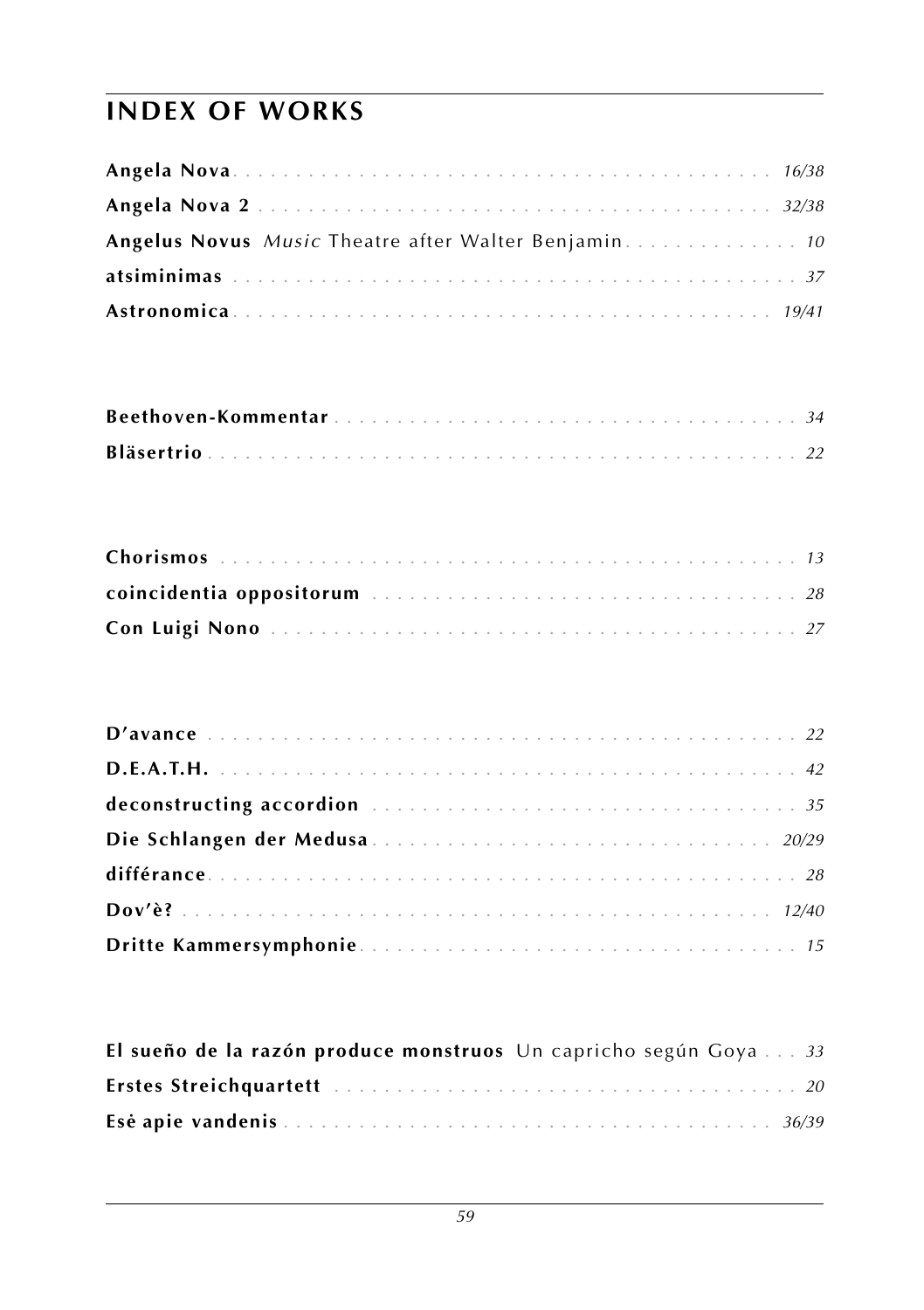## **index of works**

|--|--|--|--|--|--|

| Hommage à Brian Ferneyhough  35                   |  |
|---------------------------------------------------|--|
|                                                   |  |
|                                                   |  |
|                                                   |  |
|                                                   |  |
|                                                   |  |
|                                                   |  |
|                                                   |  |
|                                                   |  |
| Hommage à Steven Kazuo Takasugi  24               |  |
|                                                   |  |
| Hommage à Thomas Pynchon Music installation 17/43 |  |
|                                                   |  |
|                                                   |  |
|                                                   |  |

| »il faut continuer« Requiem for Samuel Beckett  16 |  |
|----------------------------------------------------|--|
|                                                    |  |
|                                                    |  |
|                                                    |  |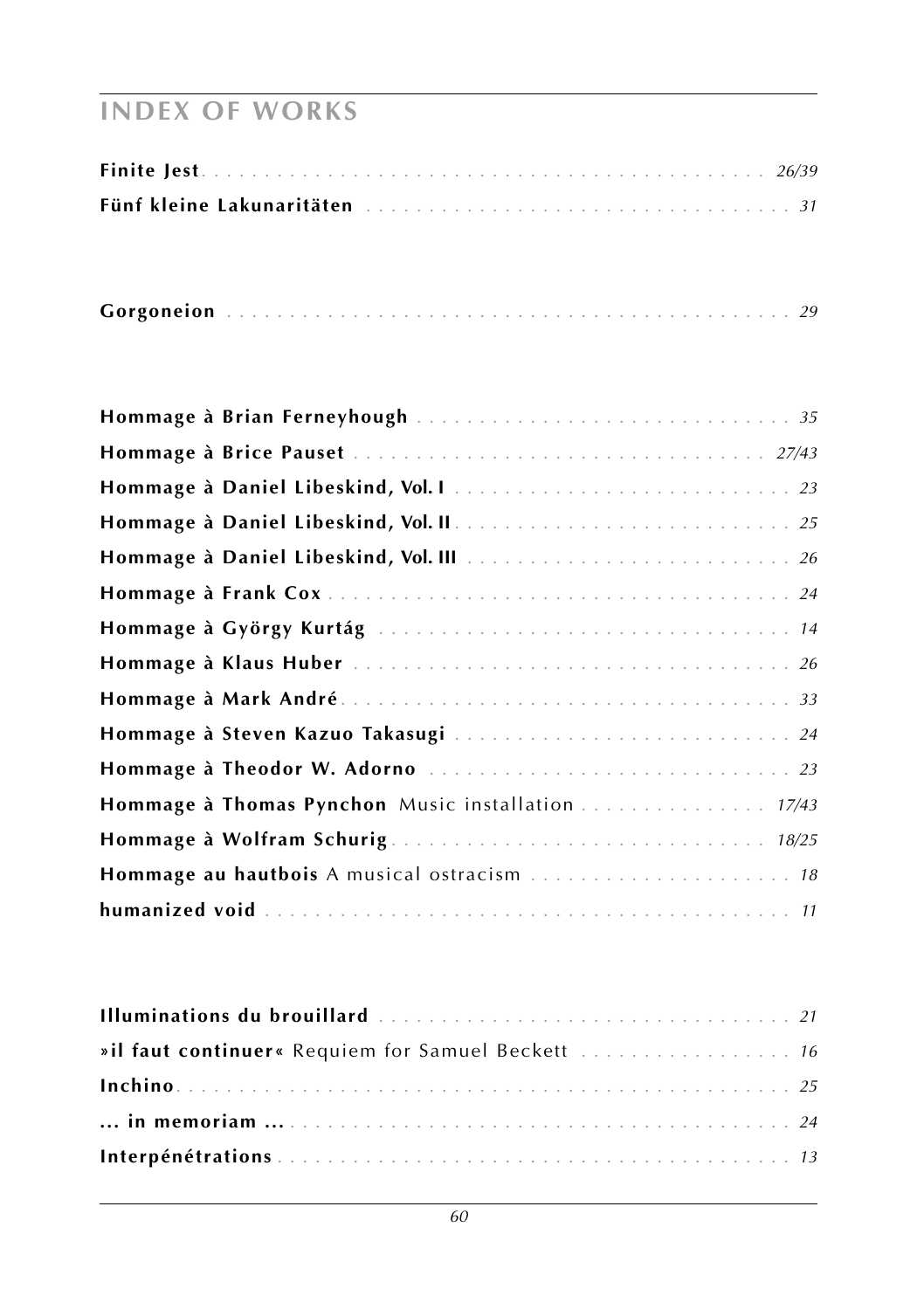# **INDEX OF WORKS**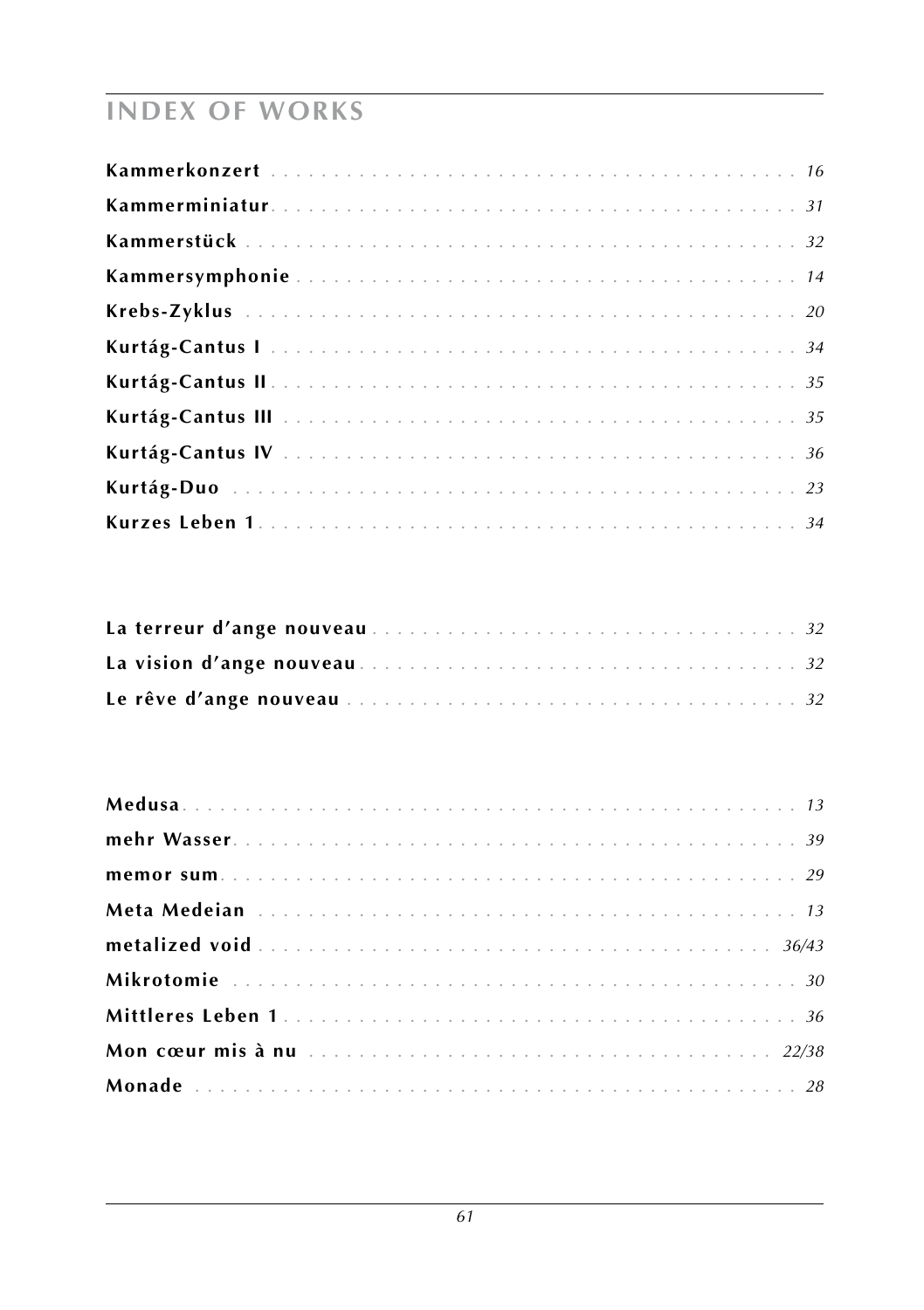# **index of works**

| Polyptychon. Hommage à George Steiner  18 |
|-------------------------------------------|
|                                           |
|                                           |

| Rhizom Hommage à Glenn Gould  28 |  |
|----------------------------------|--|